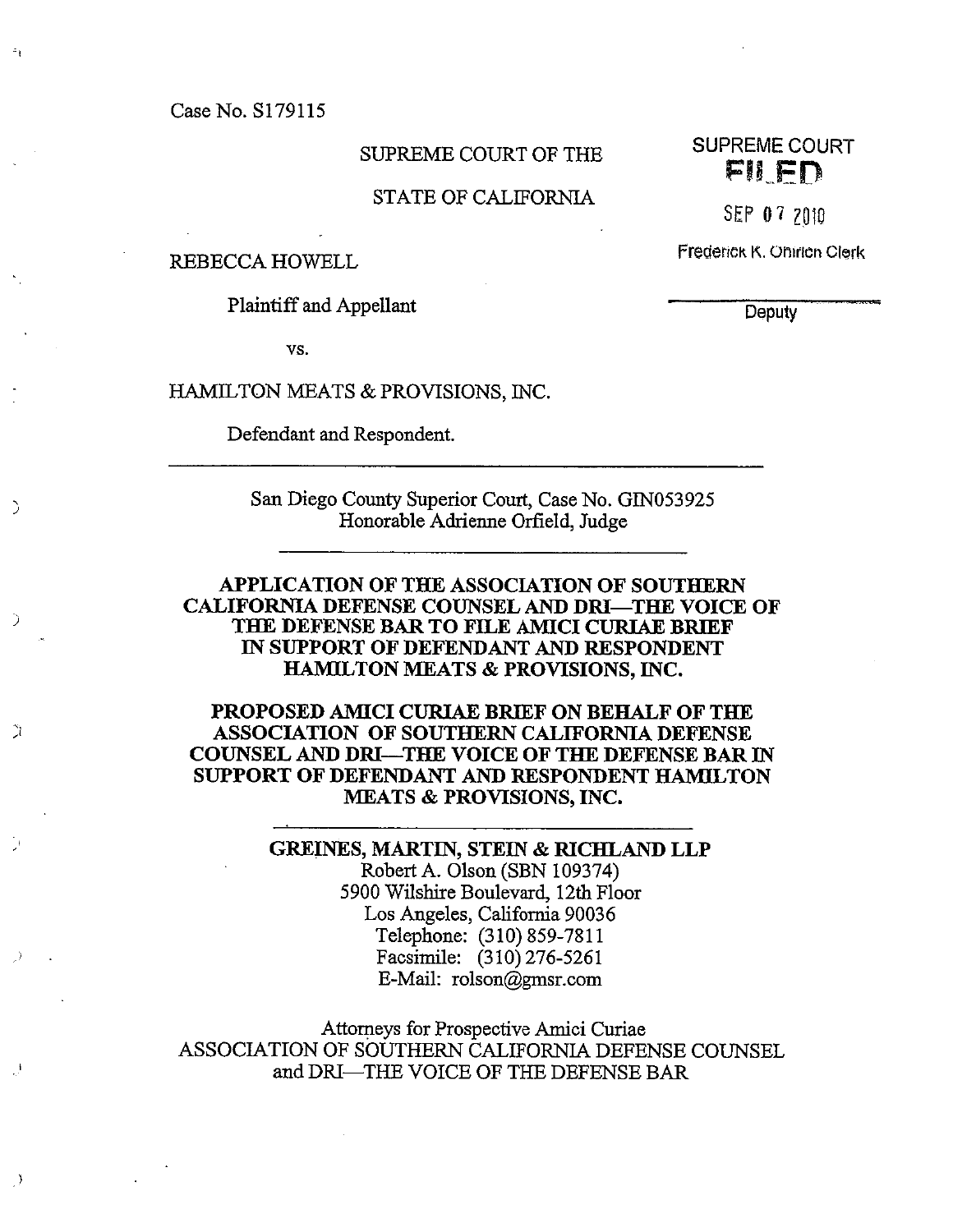Case No. S179115

#### SIJPREME COURT OF THE

#### STATE OF CALIFORNIA

#### REBECCA HOWELL

Plaintiff and Appellant

vs.

HAMILTON MEATS & PROVISIONS, INC.

Defendant and Respondent.

San Diego County Superior Court, Case No. G1N053925 Honorable Adrienne Orfield, Judge

### APPLICATION OF THE ASSOCIATION OF SOUTHERN CALIFORNIA DEFENSE COUNSEL AND DRI—THE VOICE OF THE DEFENSE BAR TO FILE AMICI CURIAE BRIEF IN SUPPORT OF DEFENDANT AND RESPONDENT HAMILTON MEATS & PROVISIONS, INC.

PROPOSED AMICI CURIAE BRIEF ON BEHALF OF THE ASSOCIATION OF SOUTHERN CALIFORNIA DEFENSE COUNSEL AND DRI—THE VOICE OF THE DEFENSE BAR IN SUPPORT OF DEFENDANT AND RESPONDENT HAMILTON MEATS & PROVISIONS, INC.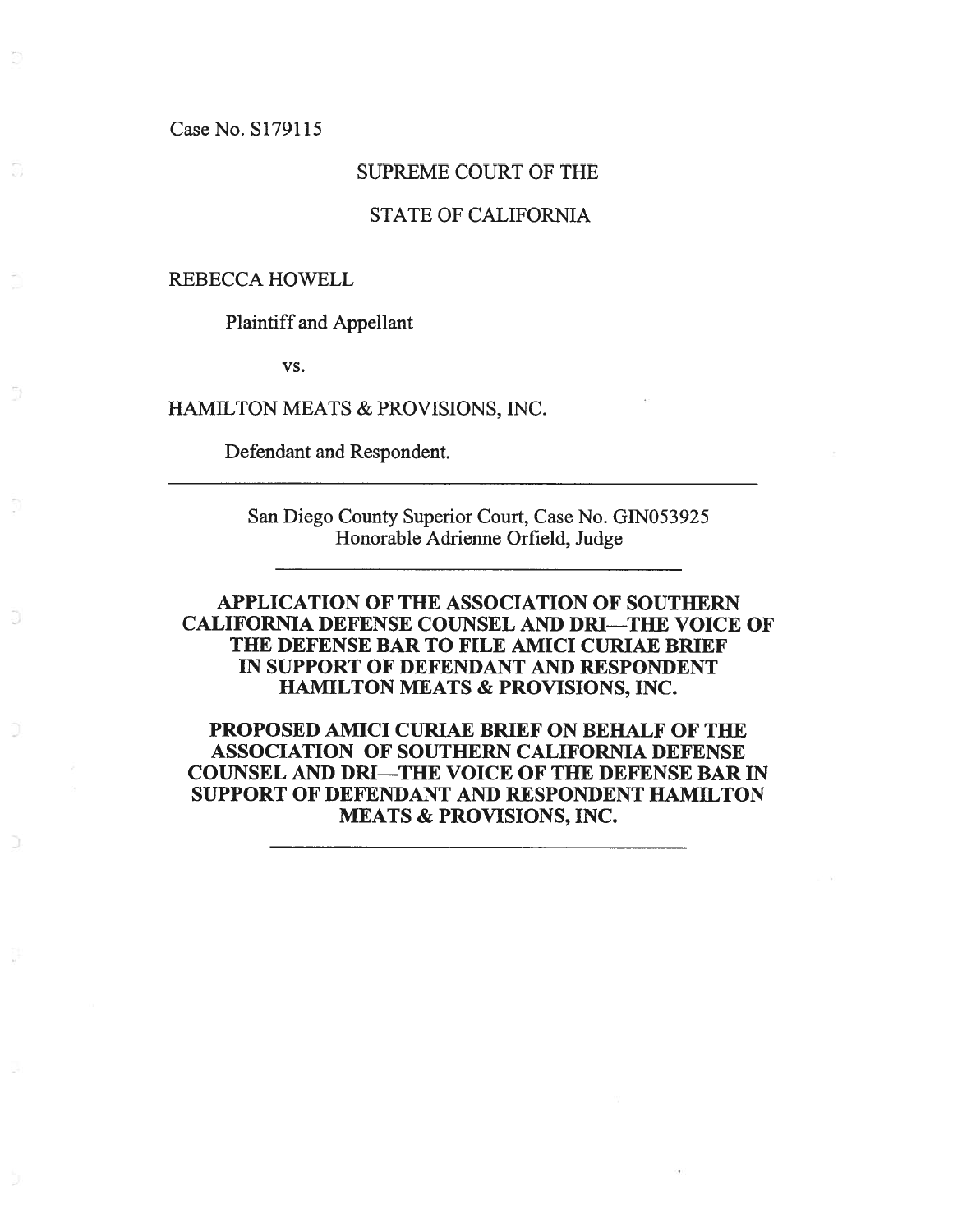### TABLE OF CONTENTS

 $\sum_{k=1}^{\infty}$ 

Ċ.

 $\frac{2}{\omega}$ 

 $\supset$ 

Ö.

 $\overline{\omega}$ 

 $\Im$ 

 $\supset$ 

J.

|    |                     | APPLICATION OF THE ASSOCIATION OF SOUTHERN<br>CALIFORNIA DEFENSE COUNSEL AND DRI-THE VOICE<br>OF THE DEFENSE BAR TO FILE AMICUS CURIAE BRIEF<br>IN SUPPORT OF RESPONDENT HAMILTON MEATS &<br>PROVISIONS, INC.                                                                                     | vi             |
|----|---------------------|---------------------------------------------------------------------------------------------------------------------------------------------------------------------------------------------------------------------------------------------------------------------------------------------------|----------------|
|    |                     | PROPOSED AMICI CURIAE BRIEF ON BEHALF OF THE<br>ASSOCIATION OF SOUTHERN CALIFORNIA DEFENSE<br>COUNSEL AND DRI-THE VOICE OF THE DEFENSE BAR<br>IN SUPPORT OF DEFENDANT AND RESPONDENT<br>HAMILTON MEATS & PROVISIONS, INC.                                                                         | ix             |
|    | <b>INTRODUCTION</b> |                                                                                                                                                                                                                                                                                                   | $\mathbf{1}$   |
|    | ARGUMENT            |                                                                                                                                                                                                                                                                                                   | $\overline{3}$ |
| I. |                     | A Plaintiff's Compensatory Recovery Is Limited To Amounts<br>Actually Paid; Nothing In The Collateral Source Rule<br>Governing Offsets Negates This Basic Rule Nor Suggests<br>That A Plaintiff Can Recover More Than What In Fact Was<br>Paid Or Will Be Paid To Treat The Plaintiff's Injuries. | 3              |
|    | A.                  | The fundamental compensatory damage measure: A<br>tort plaintiff may recover the amount necessary to<br>restore a loss not to exceed the amount actually paid.                                                                                                                                    | $\overline{3}$ |
|    | <b>B.</b>           | The collateral source rule's limitation on offsets and<br>deductions affords no basis to allow a plaintiff to<br>recover more than actually paid.                                                                                                                                                 | 6              |
|    |                     | 1.<br>The collateral source rule bars offsets; it does<br>not increase otherwise available damages.                                                                                                                                                                                               | $\tau$         |
|    |                     | The windfall plaintiff proposes is not necessary<br>2.<br>to further the collateral source rule's goals.                                                                                                                                                                                          | 10             |
|    | C.                  | The amount of an unpaid bill provides no cognizable<br>measure of damages; the face amounts of unpaid bills<br>are not even admissible in evidence.                                                                                                                                               | 13             |

Page

Ŧ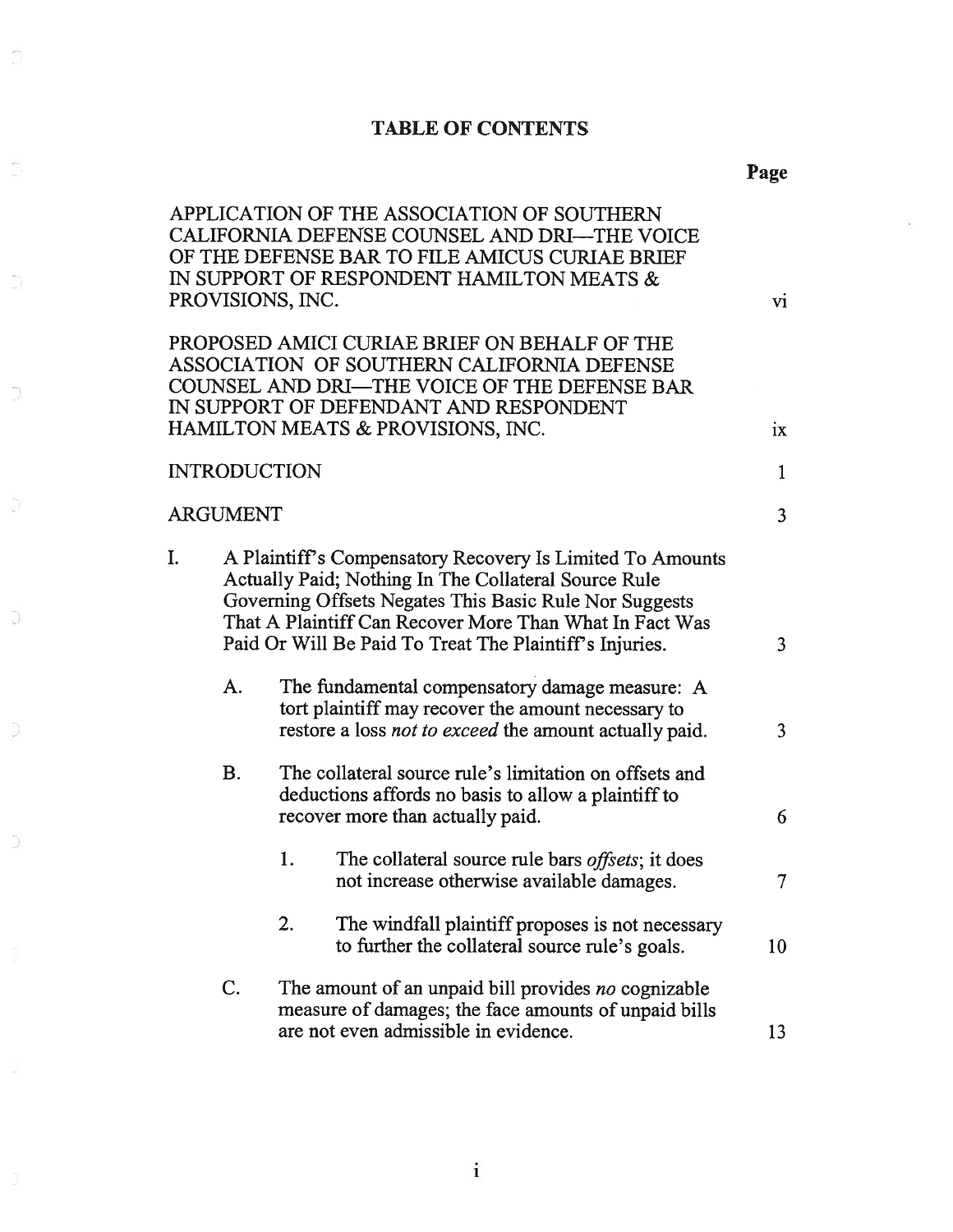#### TABLE OF CONTENTS (Continued)

 $\mathbf{r}$ 

 $\odot$ 

Ď,

Ŭ

 $\mathcal{D}_{\mathcal{C}}^{(n)}$ 

|     |               |    |                                                                                                                                                                                                                                           | Page |
|-----|---------------|----|-------------------------------------------------------------------------------------------------------------------------------------------------------------------------------------------------------------------------------------------|------|
|     | D.            |    | A "discount" – especially a pre-arranged "discount" –<br>from the face of a bill is not a payment.                                                                                                                                        | 15   |
|     |               | 1. | The benefit of a negotiated bargain is not<br>recoverable as an element of tort damage.                                                                                                                                                   | 15   |
|     |               | 2. | The amount actually accepted as payment in<br>full, not form language in an admissions<br>document, determines price.                                                                                                                     | 18   |
|     | E.            |    | The rule plaintiff proposes would create a conflict<br>between the civil and criminal law.                                                                                                                                                | 19   |
|     | F.            |    | Plaintiff's proposed reworking of the collateral source<br>rule would create undoubted and unwarranted<br>windfalls across a broad range of cases.                                                                                        | 20   |
| II. |               |    | To The Extent That Compensatory Damages Are Not Limited<br>To The Amount Actually Paid, They Cannot Exceed The<br>Reasonable Value Of Services.                                                                                           | 23   |
| Ш.  |               |    | Plaintiff Should Never Have Been Allowed To Introduce<br>Evidence Of Her "List" Price Medical Bills In The First<br>Place; Greer v. Buzgheia Is Wrongly Decided To The Extent<br>That It Holds Admissible Unpaid Medical Bills To Prove A |      |
|     |               |    | Plaintiff's Noneconomic Damages.                                                                                                                                                                                                          | 26   |
|     | CONCLUSION    |    |                                                                                                                                                                                                                                           | 31   |
|     | CERTIFICATION |    |                                                                                                                                                                                                                                           | 33   |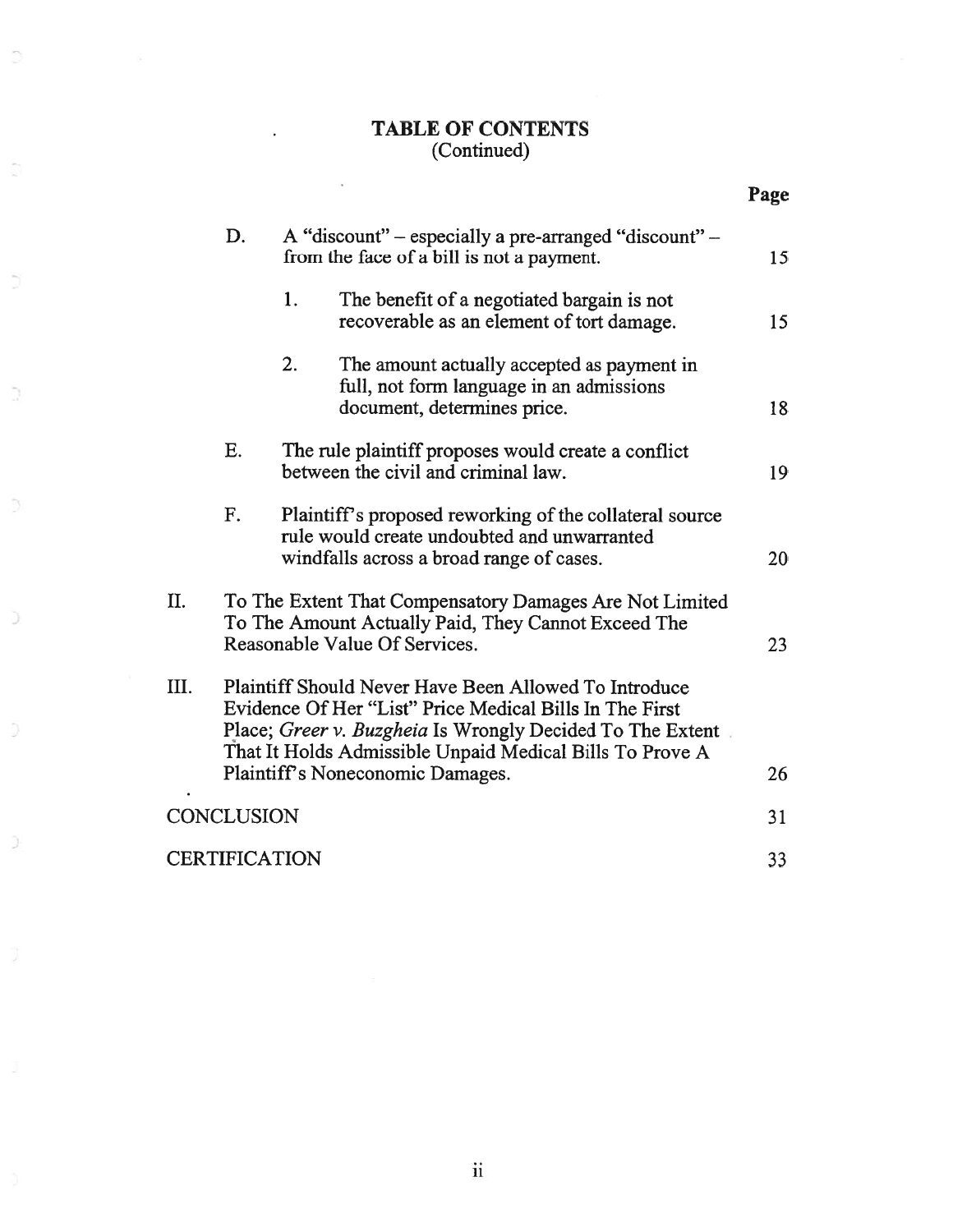#### TABLE OF AUTHORITIES

### Cases: Aas v. Superior Court (2000) 24 Cal.4th 627 17 Anheuser-Busch, Inc. v. Starley (1946) 28 Cal.2d 347 7 Basin Oil Co. v. Baash-Ross Tool Co. (1954) 125 Cal.App.2d 578 3 Bonner v. Workers' Comp. Appeals Bd. (1990) 225 Cal.App.3d 1023 23 Delgado v. Trax Bar & Grill (2005) 36 Cal.4th 224 20 Ferguson v. Workers' Comp. Appeals Bd. (1995) 33 Cal.App.4th 1613 23 Gorman v. Tassajara Development Corp. (2009) 178 Cal.App.4th 44 14 Greer v. Buzgheia (2006) 141 Cal.App.4th 1150 vii, 27, 29-32 Hanif v. Housing Authority (1988) 200 Cal.App.3d 635 4, 5, 18, 20, 27, 29, 30 Helfend v. Southern Cal. Rapid Transit Dist. (1970) 2 Cal.3d 1 6, 7, 12, 31 Hurley Construction Co. v. State Farm Fire & Casualty Co. (1992) 10 Cal.App.4th 533 8 Johnson v. Bradley  $(1992)$  4 Cal.4th 389 31

Page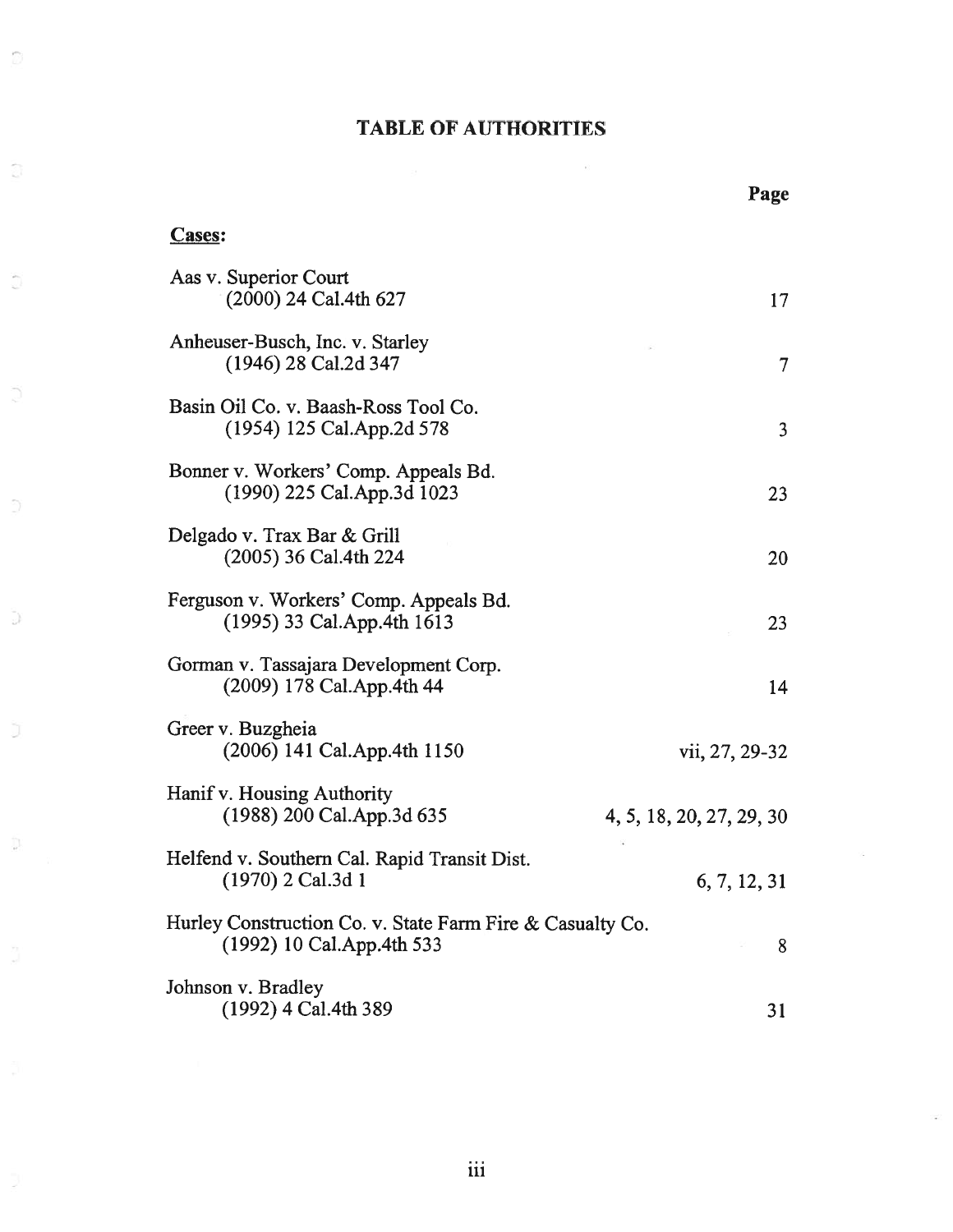#### TABLE OF AUTHORITIES (Continued)

Ø

Ŭ

Ħ

 $\overline{a}$ 

 $\Im$ 

|                                                                                | Page       |
|--------------------------------------------------------------------------------|------------|
| <b>Cases:</b>                                                                  |            |
| Melone v. Sierra Railway Co.<br>(1907) 151 Cal. 113                            | 23         |
| Metz v. Soares<br>(2006) 142 Cal. App. 4th 1250                                | 3          |
| Mozzetti v. City of Brisbane<br>$(1977)$ 67 Cal.App.3d 565                     | 3          |
| Nishihama v. City and County of San Francisco<br>$(2001)$ 93 Cal. App. 4th 298 | 4, 27-30   |
| Olszewski v. Scripps Health<br>(2003) 30 Cal.4th 798                           | 5          |
| Pacific Gas & E. Co. v. G. W. Thomas Drayage etc. Co.<br>(1968) 69 Cal.2d 33   | 14, 24, 28 |
| People v. Bergin<br>(2008) 167 Cal. App. 4th 1166                              | 19         |
| People v. Millard<br>(2009) 175 Cal.App.4th 7                                  | 19         |
| Rotolo Chevrolet v. Superior Court<br>$(2003)$ 105 Cal.App.4th 242             | 7          |
| Safeco Ins. Co. v. J & D Painting<br>(1993) 17 Cal.App.4th 1199                | 3          |
| Shaffer v. Superior Court<br>(1995) 33 Cal.App.4th 993                         | 14         |
| Valdez v. Taylor Automobile Co.<br>(1954) 129 Cal.App.2d 810                   | 3          |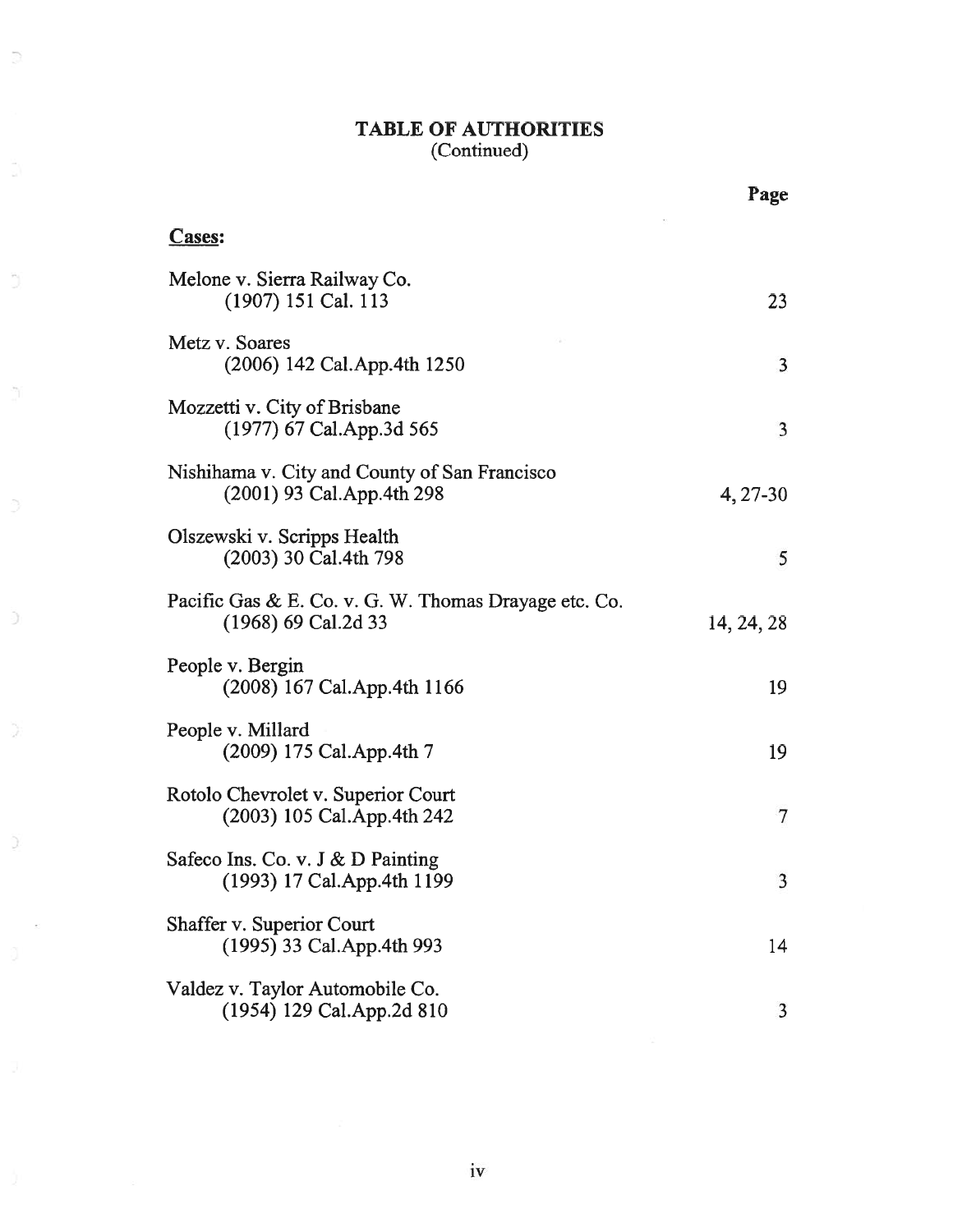#### TABLE OF AUTHORITIES (Continued)

|                                 | Page  |
|---------------------------------|-------|
| <b>Statutes:</b>                |       |
| Civil Code, § 1642              | 18    |
| Civil Code, § 1748.1            | 16    |
| Civil Code, § 3282              | 5, 19 |
| Civil Code, § 3333              | 5, 22 |
| Civil Code, § 3359              | 23    |
| Code of Civil Procedure, § 1021 | 9     |
| Evidence Code, § 350            | 30    |
| Evidence Code, § 352            | 30    |
| Government Code, § 985          | 13    |
|                                 |       |
|                                 |       |

### Court Rules:

 $\odot$ 

D

 $\overline{\mathbb{D}}$ 

Ð

 $\overline{\cup}$ 

 $\frac{1}{\sqrt{2}}$ 

D

| California Rules of Court, rule 8.520 | <b>V1. V111</b> |
|---------------------------------------|-----------------|
|---------------------------------------|-----------------|

### **Other Authorities:**

| 2 Damages in Tort Actions                                                                            |    |
|------------------------------------------------------------------------------------------------------|----|
| (Matthew Bender 2009) $\S$ 9.03                                                                      | 14 |
| Alderman, Bargaining Down the Medical Bills                                                          |    |
| (Mar. 13, 2009) <http: 03="" 14="" 2009="" <="" health="" td="" www.nytimes.com=""><td></td></http:> |    |
| 14patient.html? r=2&ref=business>                                                                    |    |
| [last viewed August 27, 2010]                                                                        |    |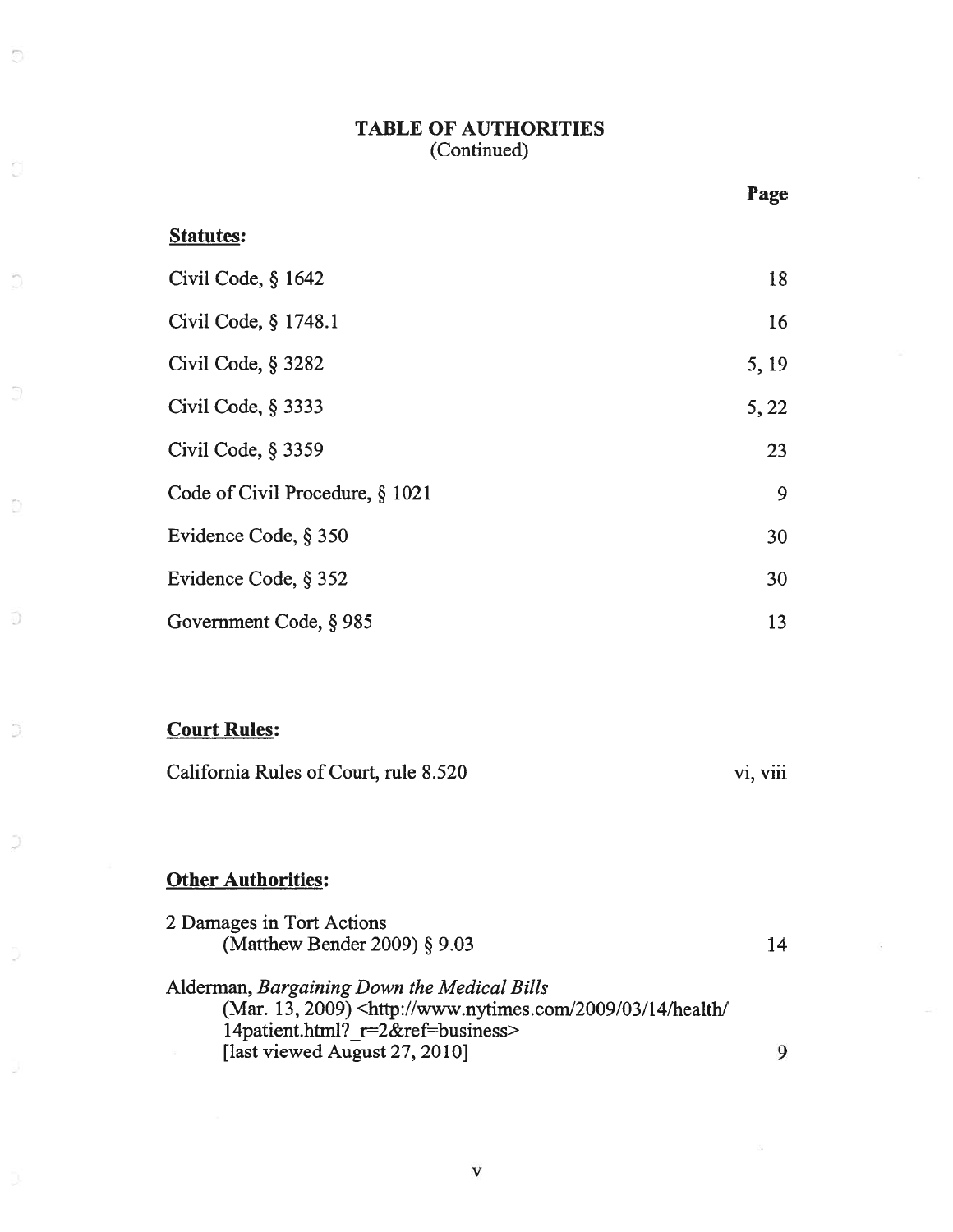#### TABLE OF AUTHORITIES (Continued)

### **Other Authorities:**

 $\mathbb{S}$ 

 $\overline{\mathbb{C}}$ 

ij

 $\bigcup_{i=1}^n \bigcup_{i=1}^n \bigcup_{i=1}^n \bigcup_{i=1}^n \bigcup_{i=1}^n \bigcup_{i=1}^n \bigcup_{i=1}^n \bigcup_{i=1}^n \bigcup_{i=1}^n \bigcup_{i=1}^n \bigcup_{i=1}^n \bigcup_{i=1}^n \bigcup_{i=1}^n \bigcup_{i=1}^n \bigcup_{i=1}^n \bigcup_{i=1}^n \bigcup_{i=1}^n \bigcup_{i=1}^n \bigcup_{i=1}^n \bigcup_{i=1}^n \bigcup_{i=1}^n \bigcup_{i=1}^n$ 

α

Ō.

 $\supset$ 

C

 $\epsilon$ 

| Casablanca (1942)<br><http: casablanca.pdf<="" scripts="" th="" www.godamongdirectors.com=""><th></th></http:>                                                                                                                                                                                                     |           |
|--------------------------------------------------------------------------------------------------------------------------------------------------------------------------------------------------------------------------------------------------------------------------------------------------------------------|-----------|
| [last accessed August 27, 2010]                                                                                                                                                                                                                                                                                    | 16        |
| Health Care and Education Reconciliation Act of 2010                                                                                                                                                                                                                                                               |           |
| (Pub.L. No. 111-152 (Mar. 30, 2010) 124 Stat 1029)                                                                                                                                                                                                                                                                 | 12        |
| Chris Middleton, Pac. Research Inst.,<br>Hospitals Are Just Playing the Medicare Game,<br>Vol. 1 no. 12 Health Pol'y Prescriptions, Dec. 2002, available at<br><http: hospitals-are-<br="" publications="" www.pacificresearch.org="">just-playing-the-medicare-game&gt;<br/>[last viewed August 27, 2010]</http:> | 9         |
| Rest.2d Torts, $\S$ 911                                                                                                                                                                                                                                                                                            | 4, 21, 24 |
| Rest.2d Torts, $\S$ 920A(2)                                                                                                                                                                                                                                                                                        | 7, 21     |
| Rest.2d Torts, $\S$ 924                                                                                                                                                                                                                                                                                            | 4         |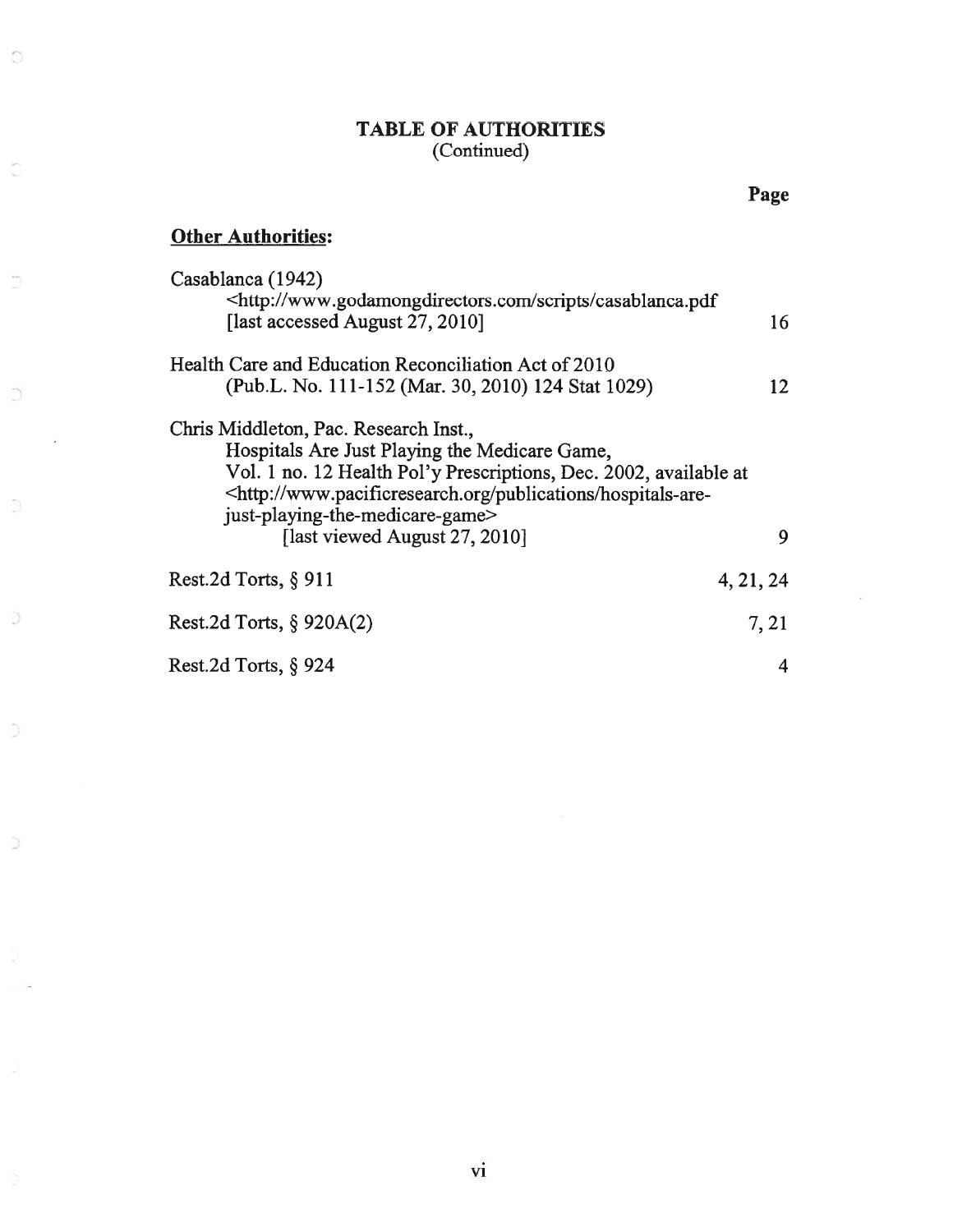Case No. S1791l5

#### SUPREME COURT OF THE

#### STATE OF CALIFORNIA

#### REBECCA HOWELL

Plaintiff and Appellant

vs.

HAMILTON MEATS & PROVISIONS, INC.

Defendant and Respondent.

San Diego County Superior Court, Case No. G1N053925 Honorable Adrienne Orfield, Judge

#### APPLICATION OF THE ASSOCIATION OF SOUTHERN CALIFORNIA DEFENSE COUNSEL AND DRI—THE VOICE OF THE DEFENSE BAR TO FILE AMICUS CURIAE BRIEF IN SUPPORT OF RESPONDENT HAMILTON MEATS & PROVISIONS, INC.

Pursuant to California Rules of Court, rule 8.520(f), the Association of Southern California Defense Counsel (ASCDC) and DRI—the Voice of the Defense Bar (DRI) respectfully reques<sup>t</sup> leave to file an amicus brief supporting the position of respondent Hamilton Meats  $&$  Provisions, Inc.

ASCDC is the nation's largest and preeminent regional organization of lawyers who specialize in defending civil actions, comprised of approximately 1,400 attorneys in Southern and Central California. ASCDC is actively involved in assisting courts on issues of interest to its members. It has appeared as amicus curiae in numerous appellate cases. DRI—the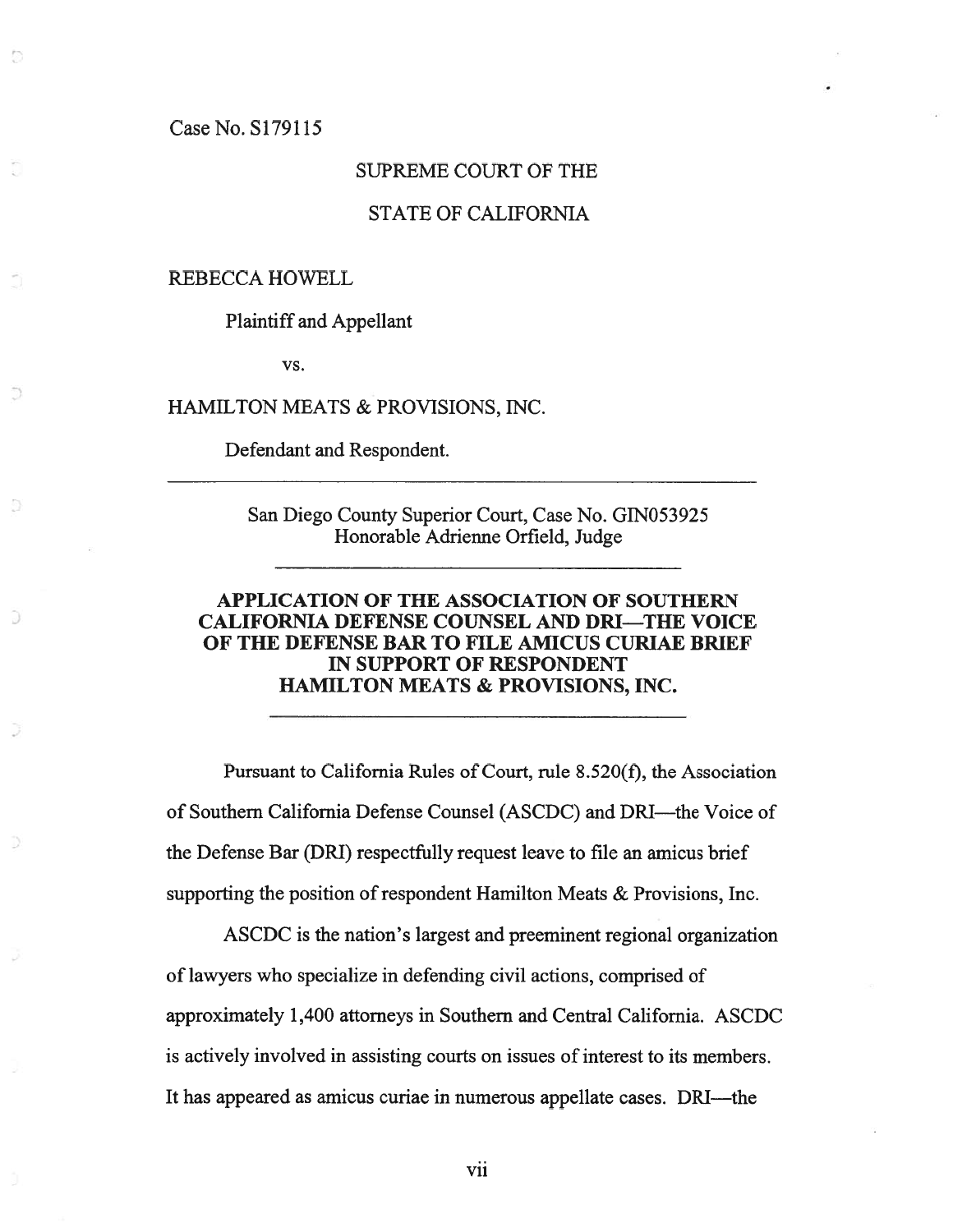Voice of the Defense Bar is an international organization that includes more than 22,000 attorneys involved in the defense of civil litigation. DRI seeks to address issues germane to defense attorneys, promote the role of defense attorneys, improve the civil justice system and preserve the civil jury. DRI has long been <sup>a</sup> voice in the ongoing effort to make the civil justice system fairer, more efficient and—where issues of national interest are involved more consistent. To promote these objectives, DRI participates as amicus curiae in cases such as this one that raise issues of importance to its members, their clients and the judicial system.

J

D

In addition to representation in appellate matters and comment on proposed Court Rules, ASCDC and DRI provide their members with professional fellowship, specialized continuing legal education, representation in legislative matters, and multifaceted support, including <sup>a</sup> forum for the exchange of information and ideas.

ASCDC and DRI members routinely represen<sup>t</sup> clients in defending actions where medical expenses are being sought as economic damages. They have <sup>a</sup> direct interest that the law in this area be correct. The ASCDC has <sup>a</sup> continuing interest in this area having previously appeared as amicus in suppor<sup>t</sup> of defendant Hamilton Meat & Provisions Co. in the Court of Appeal in this cases as well as letters supporting review both in this case and in Greer v. Buzgheia (2006) 141 Cal.App.4th 1150. DRJ shares ASCDC's interest in having the law in this area be correct.

Counsel for ASCDC and DRI has reviewed the briefing in this matter and believes that ASCDC and DRI can provide an important broader perspective going beyond the facts of this particular case. No party has

viii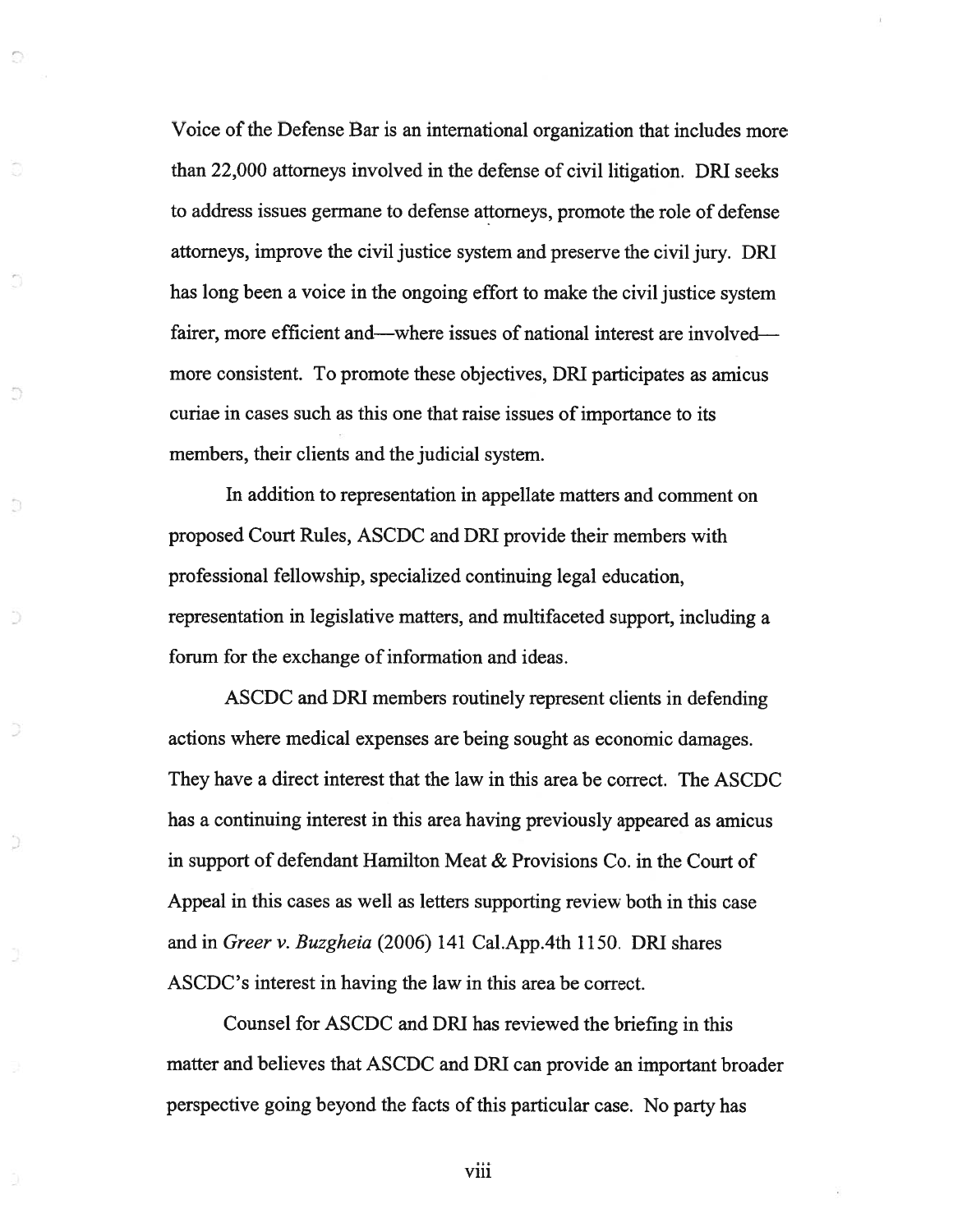funded this amicus brief nor has any party drafted it. It is solely the work of counsel representing ASCDC and DRI.

This application is timely under California Rules of Court, rule  $8.520(f)(1)$ .

For all of these reasons, ASCDC and DRI respectfully reques<sup>t</sup> that it be granted leave to file the accompanying Amici Curiae Brief on Behalf of the Association of Southern California Defense Counsel and DRI—the Voice of the Defense Bar in Support of Defendant and Respondent Hamilton Meats & Provisions, Inc.

Dated: August 31, 2010 Respectfully submitted,

O

a

D

GREINES, MARTIN, STEIN & RICHLAND LLP ROBERT A. OLSON

By:  $\frac{1}{\sqrt{1-\frac{1}{\sqrt{1-\frac{1}{\sqrt{1-\frac{1}{\sqrt{1-\frac{1}{\sqrt{1-\frac{1}{\sqrt{1-\frac{1}{\sqrt{1-\frac{1}{\sqrt{1-\frac{1}{\sqrt{1-\frac{1}{\sqrt{1-\frac{1}{\sqrt{1-\frac{1}{\sqrt{1-\frac{1}{\sqrt{1-\frac{1}{\sqrt{1-\frac{1}{\sqrt{1-\frac{1}{\sqrt{1-\frac{1}{\sqrt{1-\frac{1}{\sqrt{1-\frac{1}{\sqrt{1-\frac{1}{\sqrt{1-\frac{1}{\sqrt{1-\frac{1}{\sqrt{1-\frac{1}{\sqrt{1-\frac{1}{\sqrt{1$ 

Robert A. Olson

Attorneys for Prospective Amicus Curiae Association of Southern California Defense Counsel and DRI—the Voice of the Defense Bar

ix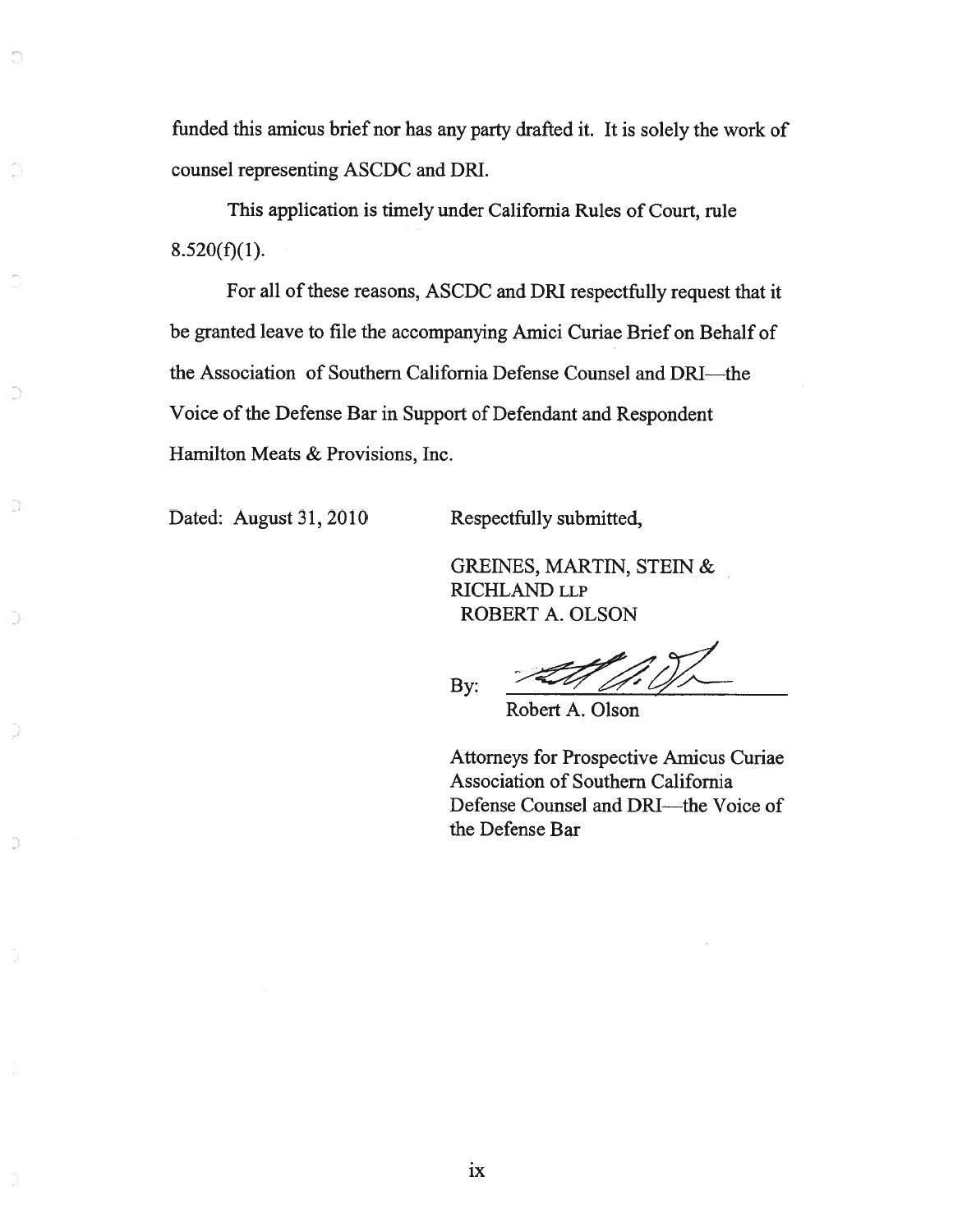Case No. S179115

 $\bigcirc$ 

 $\Box$ 

 $\circlearrowright$ 

D

### SUPREME COURT OF THE

### STATE OF CALIFORNIA

#### REBECCA HOWELL

Plaintiff and Appellant

vs.

HAMILTON MEATS & PROVISIONS, INC.

Defendant and Respondent.

San Diego County Superior Court, Case No. GIN053925 Honorable Adrienne Orfield, Judge

PROPOSED AMICI CURIAE BRIEF ON BEHALF OF THE ASSOCIATION OF SOUTHERN CALIFORNIA DEFENSE COUNSEL AND DRI—THE VOICE OF THE DEFENSE BAR IN SUPPORT OF DEFENDANT AND RESPONDENT HAMILTON MEATS & PROVISIONS, INC.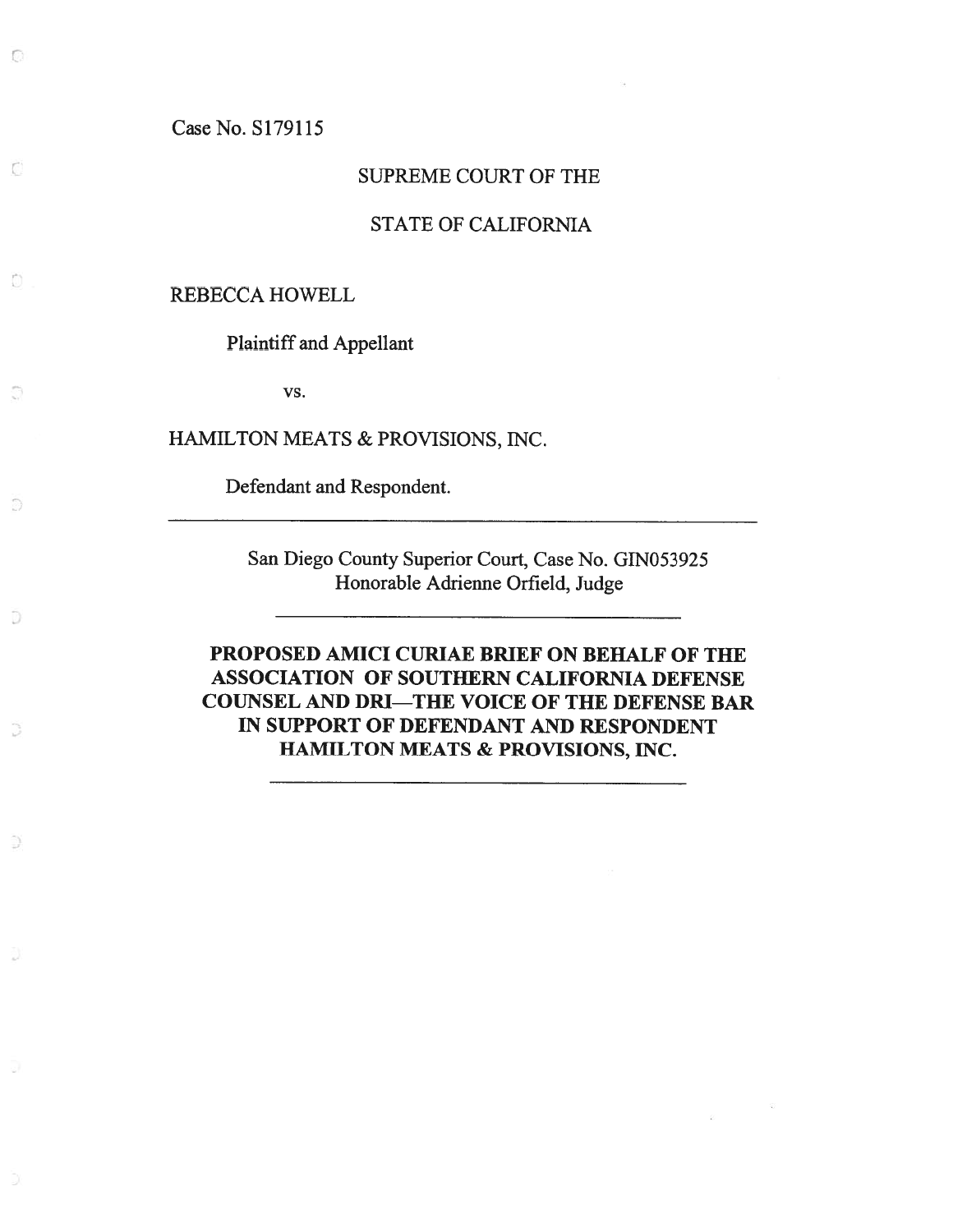#### INTRODUCTION

Ð

ð

In seeking to obtain <sup>a</sup> windfall recovery for medical expenses that she never paid and never will pay, plaintiff jumps over the fundamental first step: the basic measure of compensatory damages. She distorts the collateral source rule as the fundamental measure of damages rather than seeing it for what it is: an exception to an offset. Her approac<sup>h</sup> is unprecedented in California.

This amicus brief is premised upon and demonstrates four core propositions under California law:

- (1) compensatory damages are limited to the amount actually paid by the plaintiff or on the plaintiff's behalf;
- (2) compensatory damages are also limited to the reasonable value of services, even if a plaintiff pays more;
- (3) To the extent not paid, the face amount of an bill is inadmissible to prove the reasonable value of the services billed; and,
- (4) The face amount of <sup>a</sup> medical bill (especially an unpaid medical bill) is logically disconnected from an injured plaintiff's noneconomic harm and should not be admitted to prove the amount of such harm. This Court should disapprove contrary suggestions and holdings.

 $\mathbf{1}$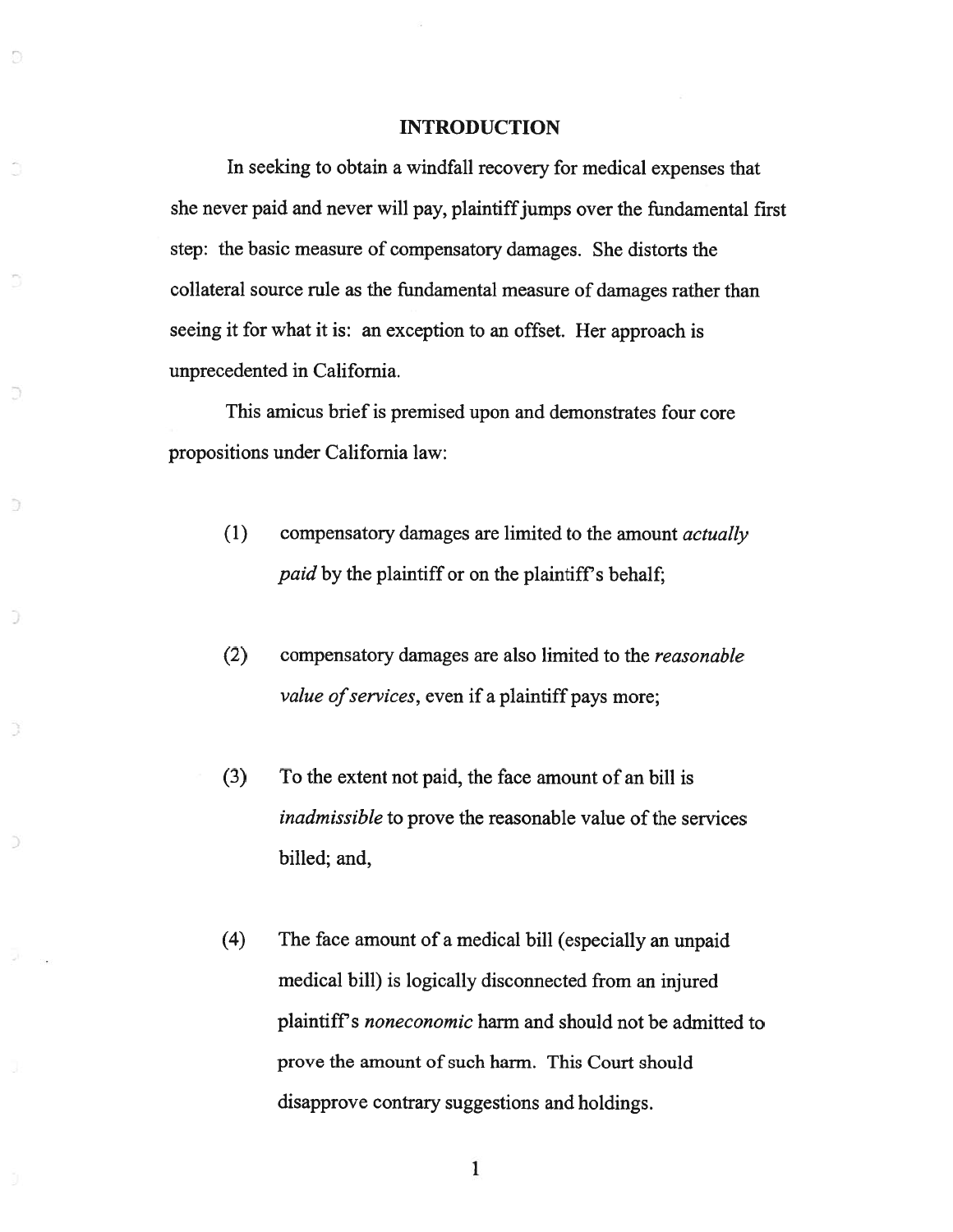It is <sup>a</sup> truism that <sup>a</sup> plaintiffin <sup>a</sup> tort action should not be placed in <sup>a</sup> better position than if no injury had occurred. Yet, that is what plaintiff here seeks. Plaintiff seeks to use <sup>a</sup> tort injury as <sup>a</sup> profit making proposition. She seeks to do so by arbitraging the actual cost of medical services versus <sup>a</sup> "list" price that is rarely actually paid. The law does not allow such schemes. The collateral source rule upon which she relies has always been <sup>a</sup> rule limiting offsets to and deductions from otherwise recoverable damages. It has never been what plaintiff seeks to transform it into — <sup>a</sup> rule defining damages in the first instance and increasing damages beyond amounts actually paid.

O

C

Ö

D

D

In truth, this issue should never have arisen. It should not have arisen because plaintiffs should not be introducing irrelevant evidence of "prices" that were never paid, whether for medical services or for anything else. Under this Court's longstanding precedent (consistent with the majority rule in the country), the face amount of an unpaid bill is inadmissible as to the reasonable value of the services reflected therein. Inadmissible evidence cannot set the measure of damages. The Court of Appeal opinions that have approved admitting such evidence as <sup>a</sup> measure of noneconomic damages are ill-considered and should be disapproved. Plaintiff's evidence of illusory medical charges — charges never paid or to be paid by plaintiff nor anyone on her behalf— should never have been admitted in the first place.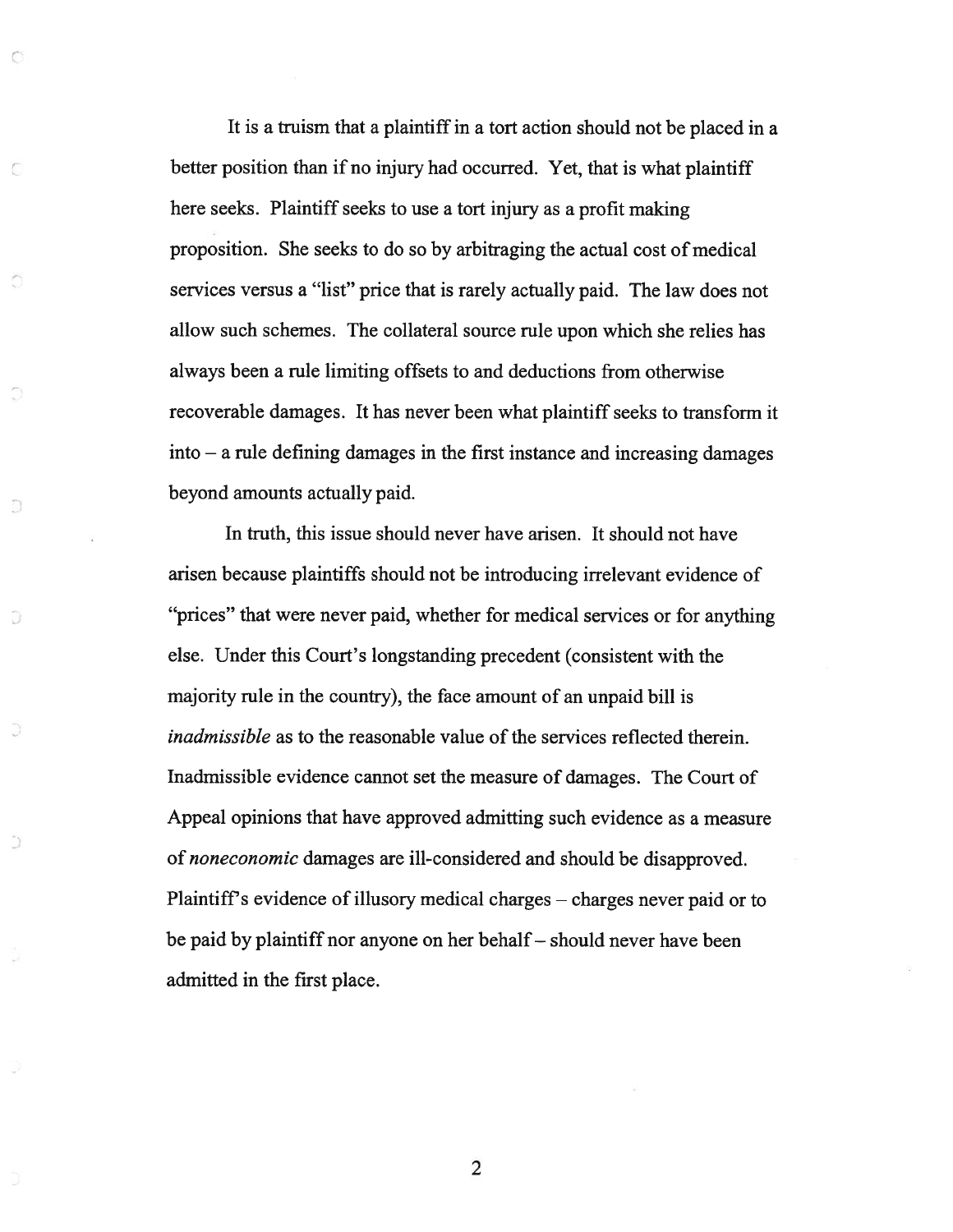#### ARGUMENT

I. A Plaintiff's Compensatory Recovery Is Limited To Amounts Actually Paid; Nothing In The Collateral Source Rule Governing Offsets Negates This Basic Rule Nor Suggests That A Plaintiff Can Recover More Than What In Fact Was Paid Or Will Be Paid To Treat The Plaintiff's Injuries.

Ð

Ð

# A. The fundamental compensatory damage measure: A tort plaintiff may recover the amount necessary to restore <sup>a</sup> loss not to exceed the amount actually paid.

It is <sup>a</sup> fundamental precep<sup>t</sup> of California law that " [a] plaintiff in <sup>a</sup> tort action is not, in being awarded damages, to be placed in <sup>a</sup> better position than he would have been in had the wrongful act not been done. [Citations.]" (Safeco Ins. Co. v. J & D Painting (1993) 17 Cal.App.4th 1199, 1202; accord Metz v. Soares (2006) 142 Cal.App.4th 1250, 1255; Valdez v. Taylor Automobile Co. (1954) 129 Cal.App.2d 810, 821-822; Basin Oil Co. v. Baash-Ross Tool Co. (1954) 125 Cal.App.2d 578, 605.) "The primary object of an award of damages in a civil action, and the fundamental principle on which it is based, are just compensation or indemnity for the loss or injury sustained by the complainant, and no more [citations]." (Mozzetti v. City of Brisbane (1977) 67 Cal.App.3d 565, 576 original emphasis.)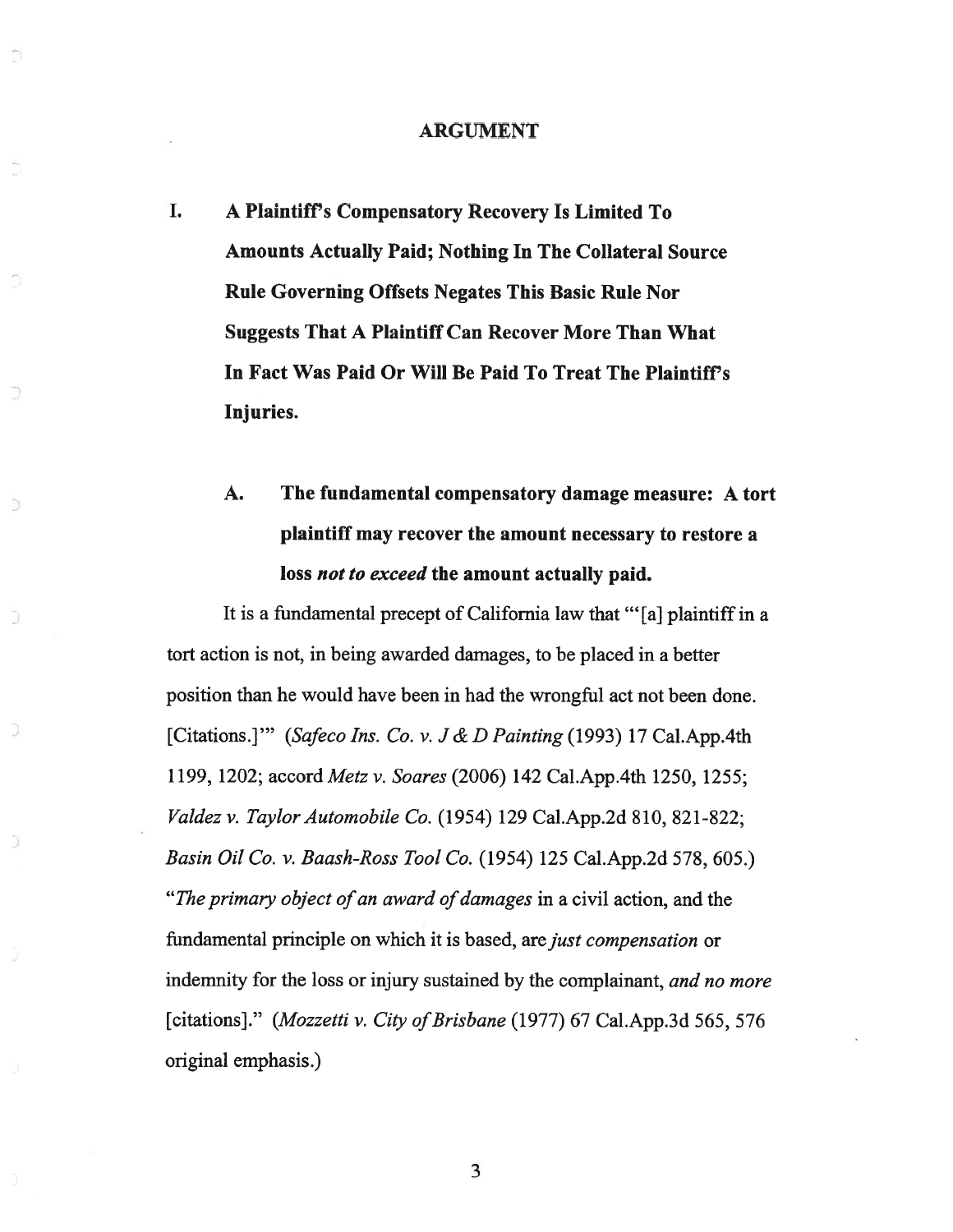The established rule is that the amount *actually* paid is the measure of tort damages. Restatement Second, of Torts section 924 says that for "harm to the person" damages include "(c) reasonable medical and other expenses." A comment explains that "[t]he injured person is entitled to damages for all expenses and for the value of services reasonably made necessary by the harm." (Id. & com. f, pp. 523, 526, emphasis added.) Section 924 does not define "value." But, section 911 does. It defines "value" as the "exchange rate" or market rate of the service not exceeding the amount actually paid: "If... the injured person paid less than the exchange rate, he can recover no more than the amount paid, excep<sup>t</sup> when the low rate was intended as a gift to him." (Rest.2d Torts,  $\S 911$ , com. h, quoted in Hanif v. Housing Authority (1988) 200 Cal.App.3d  $635, 643$ .) The amount actually paid, thus, defines the measure of "reasonable medical and other expenses." (Ibid.)

O)

D

D

Ð

Э

D

D

These general rules apply as much in the arena of medical expenses as in any other. (Hanif v. Housing Authority, supra, 200 Cal.App.3d at pp. 639-644 [Medi-Cal payments]; Nishihama v. City and County of San Francisco (2001) 93 Cal.App.4th 298, 308 [payments made by <sup>a</sup> private insurer].) "[A]n award of damages for pas<sup>t</sup> medical expenses in excess of what the medical care and services actually cost constitutes overcompensation." (Hanif v. Housing Authority, supra, 200 Cal.App.3d at p. 641.) "[W]hen the evidence shows <sup>a</sup> sum certain to have been paid or incurred for pas<sup>t</sup> medical care and services, whether by the plaintiff or by an independent source, that sum certain is the most the plaintiff may recover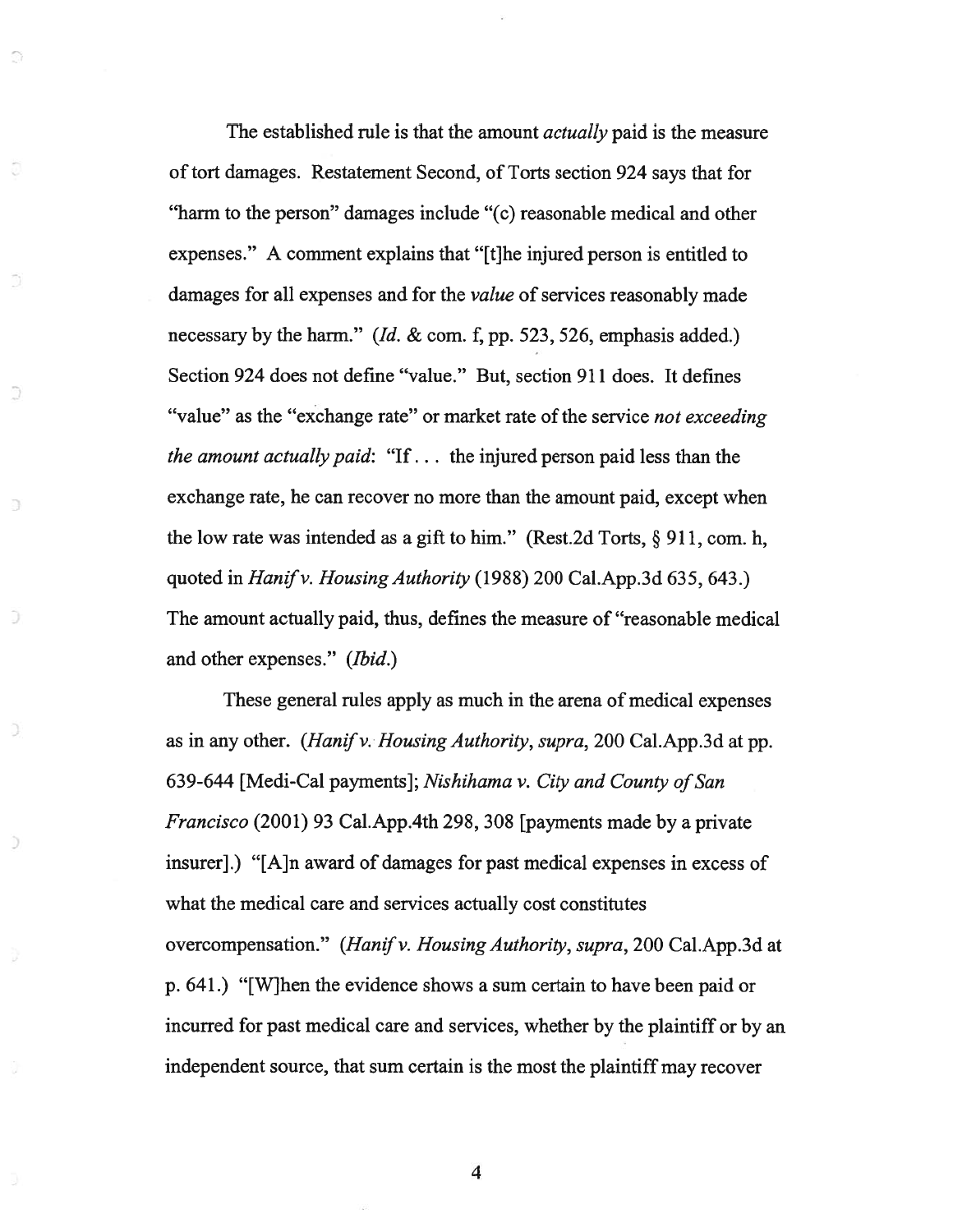for that care despite the fact that it may have been less than the prevailing market rate." (*Ibid*.)

Ð

Ð

This Court specifically approved Hanif in Olszewski v. Scripps Health (2003) 30 Cal.4th 798, 827: "Because the provider may no longer assert <sup>a</sup> lien for the full cost of its services, the Medicaid beneficiary may only recover the amount payable under Medicaid as his or her medical expenses in an action against a third party tortfeasor. (See *Hanif v. Housing* Authority, supra, <sup>200</sup> Cal.App.3d at pp. 639-644 [where the provider has relinquished any claim to additional reimbursement, <sup>a</sup> Medicaid beneficiary may only recover the amount payable under the state Medicaid plan as medical expenses in a tort action].)" In doing so, it did not limit *Hanif's* rationale to anything unique about publicly funded medical payments. (But see Parnell v. Adventist Health System/West (2005) 35 Cal.4th 595, 611, fn. 16 [leaving open collateral source issue in non-Medicaid context].) Hanif's rationale — that the injured plaintiff has suffered no damage beyond the amount which <sup>a</sup> healthcare provider has accepted as paymen<sup>t</sup> in full — has nothing to do with the publicly-financed nature of the health coverage; it applies equally whether the plaintiff is publicly or privately insured. There is no reason to <sup>g</sup>ive to privately insured <sup>p</sup>laintiffs windfalls that are properly not recognized as to publicly insured individuals.

Put another way, oniy medical bill amounts actually paid are <sup>a</sup> "detriment proximately caused" by the defendant's conduct. (Civ. Code, § 3333, emphasis added.) <sup>A</sup> "detriment" is <sup>a</sup> "loss or harm suffered." (Civ. Code, § 3282.) Unpaid amounts are not "suffered;" they do not fall within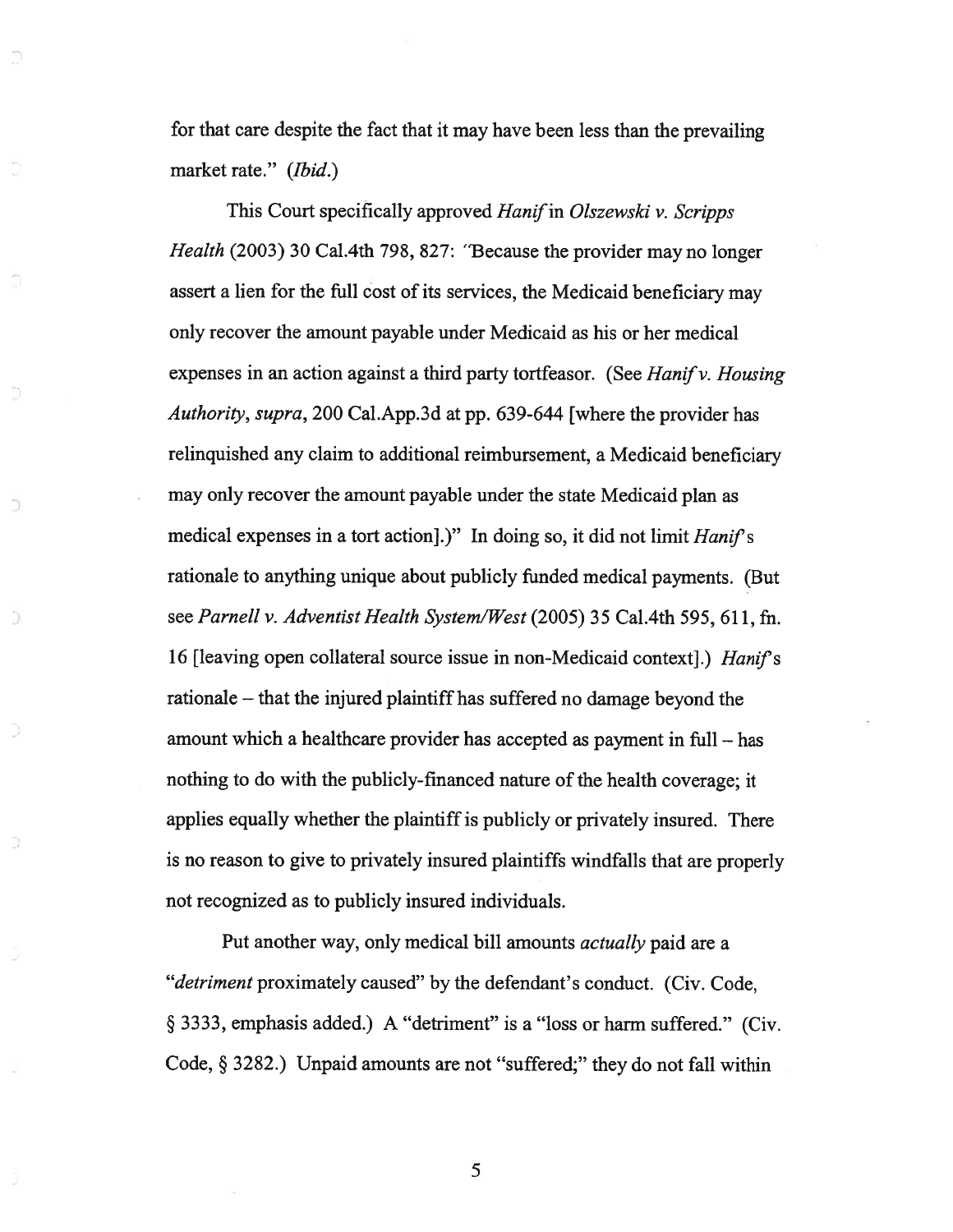the statutory definition of recoverable damages. A detriment inherently means an *actual* loss or harm, not a theoretical one.

Plaintiff's claim here is not for any *actual* harm. It is not for any money paid to any healthcare provider or that will ever be paid to any healthcare provider or for any medical service. Rather, plaintiff seeks to create <sup>a</sup> new category of "virtual" tort economic damages, representing moneys never paid or to be paid to anyone but that simply represen<sup>t</sup> <sup>a</sup> profit to be garnered by plaintiff and her attorneys. That is <sup>a</sup> pure windfall that California law has never recognized and should never recognize. Such "virtual" damages compor<sup>t</sup> with no know measure of compensatory harm and, if recognized here, are not logically limited to medical expenses but could apply to any never paid amounts across <sup>a</sup> range of persona<sup>l</sup> and property damage injuries.

## B. The collateral source rule's limitation on offsets and deductions affords no basis to allow <sup>a</sup> plaintiff to recover more than actually paid.

Plaintiff claims that the "collateral source rule" dictates that <sup>a</sup> plaintiff may recover for illusory medical expenses — that is, medical expenses which are never owed, never paid, and will be never owed and never paid. That misconstrues that collateral source rule. That rule is not <sup>a</sup> fundamental measure of damages — it is <sup>a</sup> rule governing what offsets or credits might be taken against amounts <sup>a</sup> plaintiff "otherwise would collect from the tortfeasor." (Helfend v. Southern Cal. Rapid Transit Dist. (1970) 2 Cal.3d 1, 6.)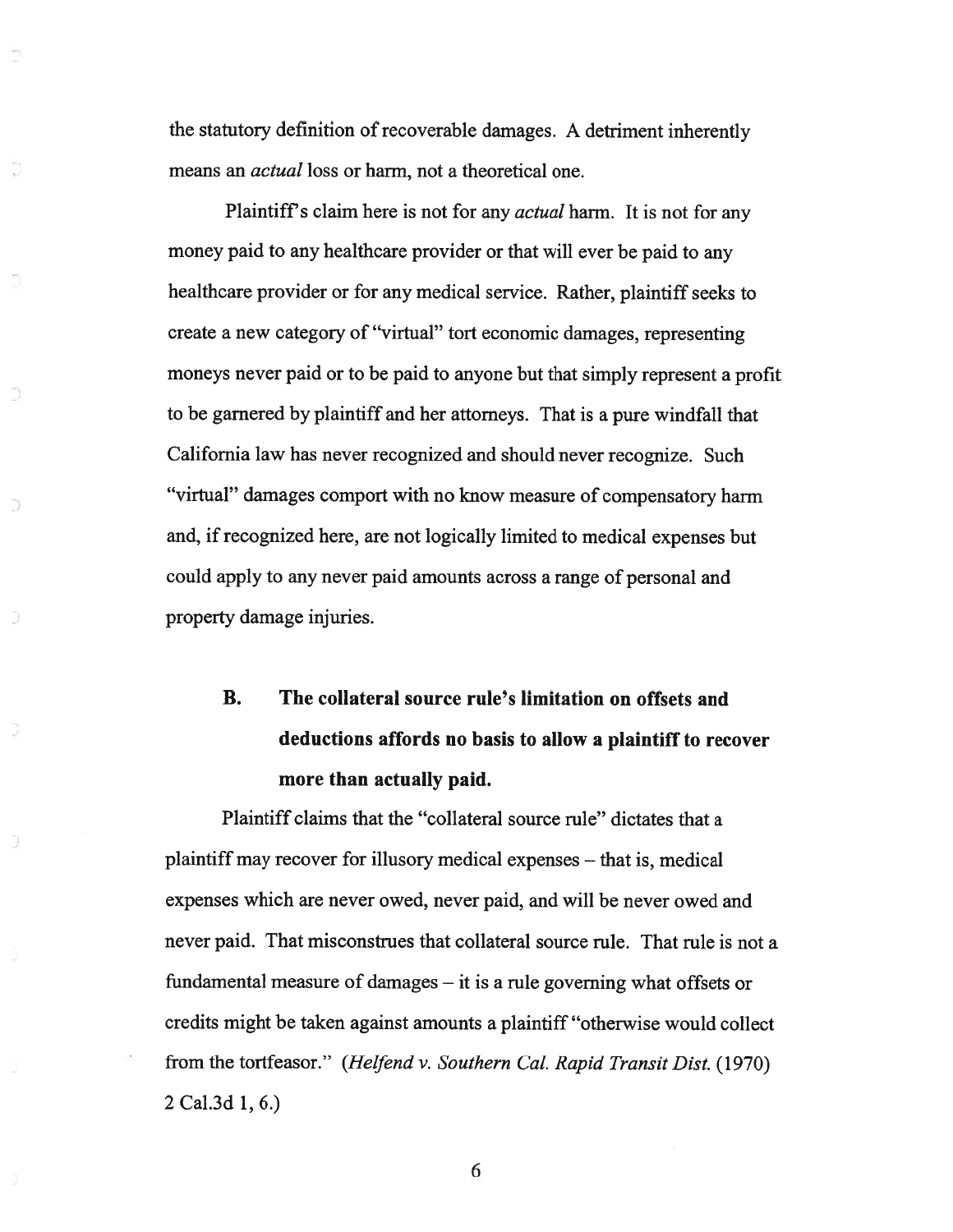### 1. The collateral source rule bars offsets; it does not increase otherwise available damages.

Ð

D

The collateral source rule is <sup>a</sup> judicially defined doctrine about the credits or deductions that can or cannot be taken against damages actually incurred or suffered. "Simply stated, the rule is that 'if an injured party receives some compensation for his injuries from <sup>a</sup> source wholly independent of the tortfeasor, such payment should not be *deducted* from the damages which the plaintiff would otherwise collect from the tortfeasor.' (Helfend [v. Southern Cal. Rapid Transit Dist., supra, 2 Cal.3d] at p. 6.)" (Rotolo Chevrolet v. Superior Court (2003) <sup>105</sup> Cal.App.4th 242, 245, emphasis added; see Anheuser-Busch, Inc. v. Starley (1946) 28 Cal.2d 347, <sup>349</sup> ["Where <sup>a</sup> person suffers persona<sup>l</sup> injury or property damage by reason of the wrongful act of another, an action against the wrongdoer for the damages suffered is not precluded nor is the amount of damages reduced by the receipt by him of payment for his loss from a source wholly independent of the wrongdoer," emphasis added]; Rest. 2d Torts, § 920A(2), p. <sup>513</sup> ["Payments made to or benefits conferred on the injured party from other sources are not *credited against* the tortfeasor's liability, ... " emphasis added], id. coms. b & c, p. 514 [collateral source benefits "do not have the effect of reducing the recovery against the defendant" and "are not subtracted from the plaintiff's recovery," emphases added].) Plaintiff never comes to terms with this Court's definition in Helfend of the collateral source rule as a limit on *deductions* from amounts that might otherwise be collected.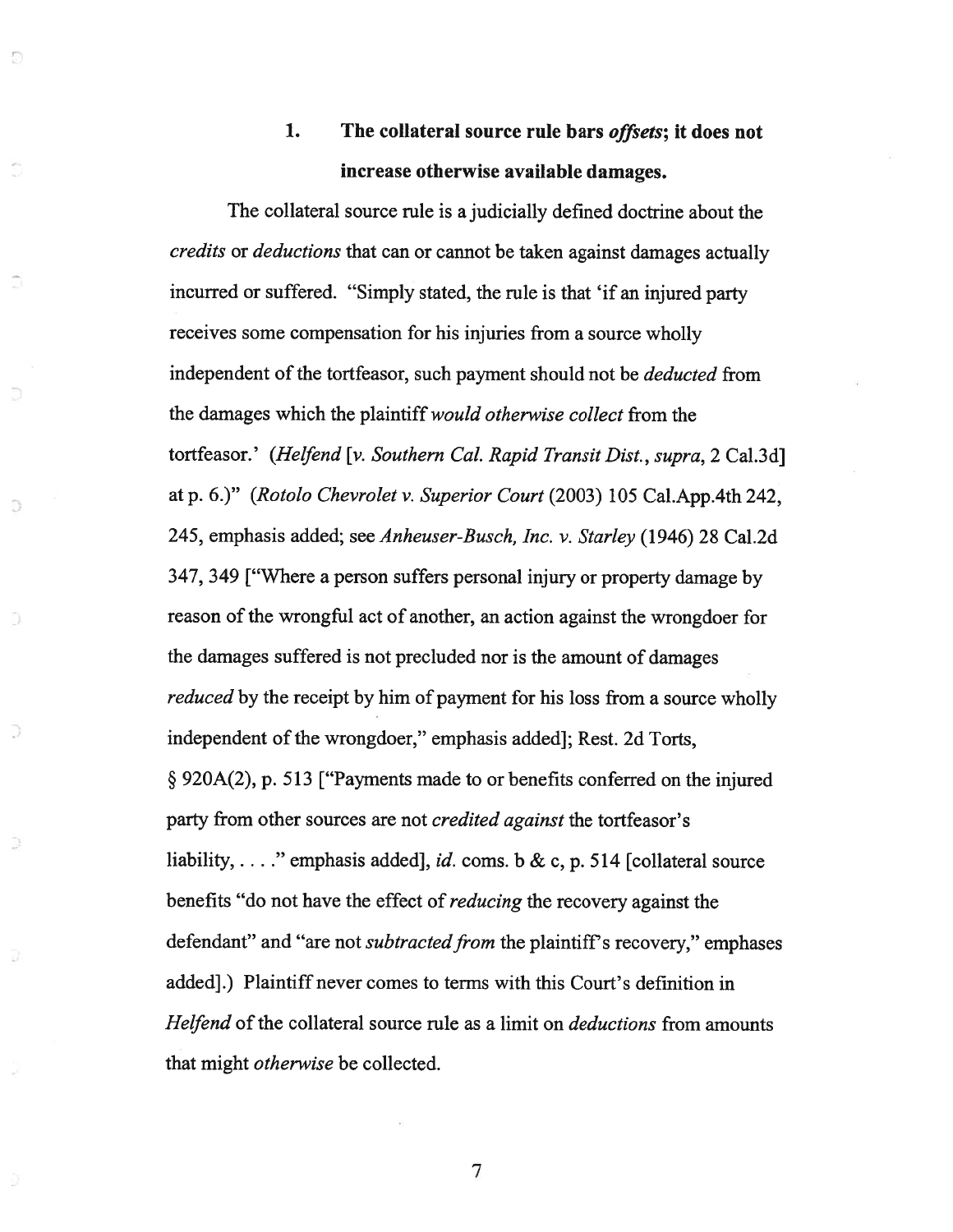The collateral source rule, thus, does not define the basic measure of damages — "the damages which the plaintiff would otherwise collect." Rather it limits offsets to those damages. Until the current controversy, no California case has applied the collateral source rule to expand compensatory damages beyond amounts, in fact, actually paid.

Nowhere does the collateral source rule allow <sup>a</sup> <sup>p</sup>laintiff to inflate, increase, or add to damages so that they exceed amounts actually paid, the amount that the plaintiff "would otherwise collect." The rule is an exception to <sup>a</sup> potential deduction from the amount actually paid. An exception to <sup>a</sup> deduction logically does not increase the amount recoverable in the first place. (See, e.g., Hurley Consfruction Co. v. State Farm Fire & Casualty Co. (1992) 10 Cal.App.4th 533, 540 ["an exception to <sup>a</sup> policy exclusion does not create coverage not otherwise available under the coverage clause"].)

Ð

ð

No one here is attempting to *deduct* from plaintiff's damages a penny of what, in fact, was paid. That is what the collateral source rule prevents. There is no claim that the amount that the health insurer, in fact, paid should be deducted from plaintiff's otherwise proved damages. By its own terms the collateral source rule does not apply. Rather, <sup>p</sup>laintiff is advocating <sup>a</sup> new rule increasing her damages by amounts not paid and which never will be paid. The collateral source rule is *not* a rule defining or increasing recoverable damages in the first instance. Nothing in the formulation of the collateral source rule has ever suggested that the rule means that the plaintiff may recover *more* than "the plaintiff would otherwise collect," that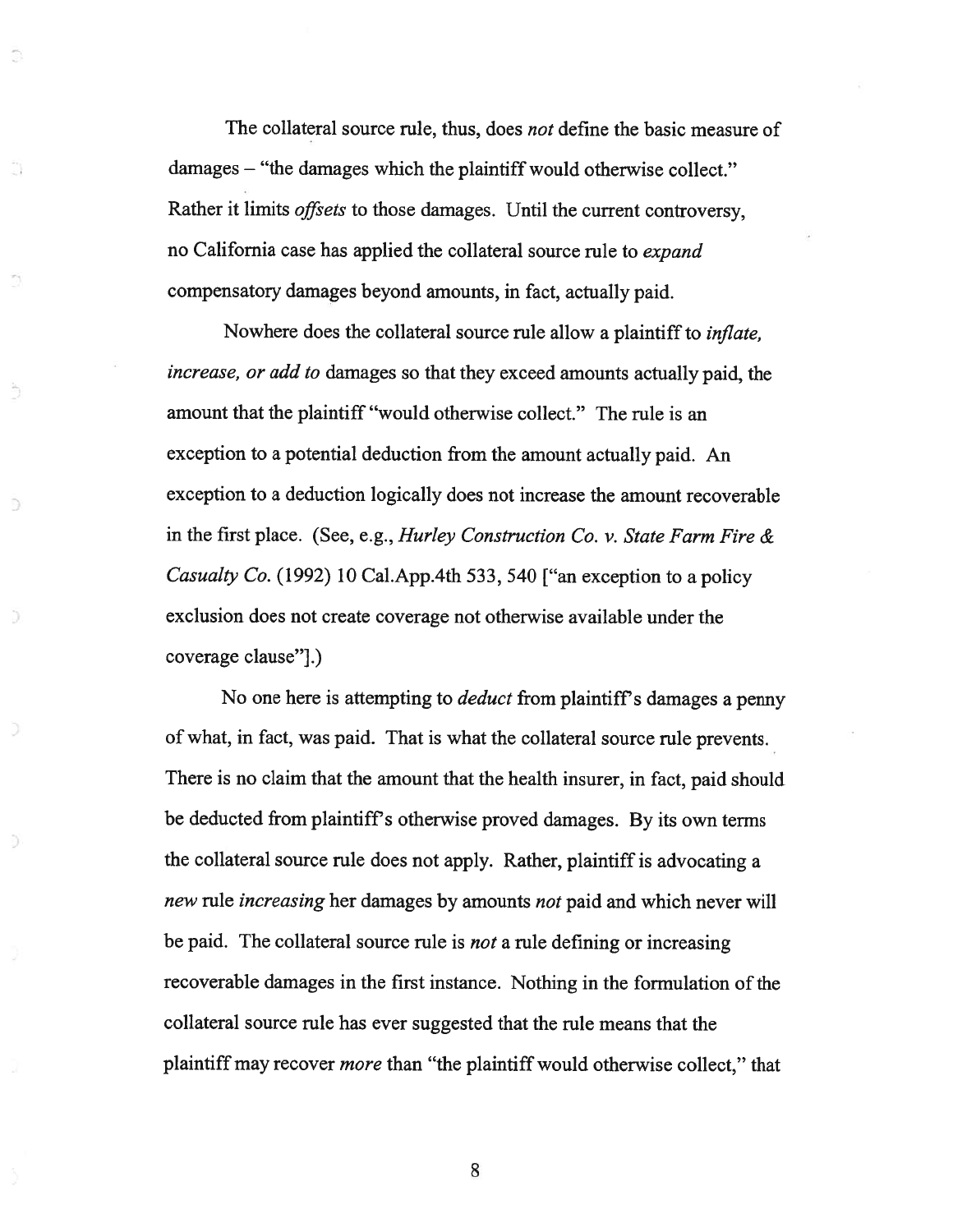is, more than the actual charges paid by the plaintiff or paid on the plaintiff's behalf.

0

Э

The collateral source rule does not alter the fact that compensatory damages are just that, compensatory. They are *not* to compensate, to redress, an expense actually incurred. They are not to "compensate" for hypothetical amounts that arguably might have been paid in other circumstances.'

This makes particular sense in the realm of medical expense payments. Despite the label applied, so-called "usual and customary" charges for medical care are neither usual nor customary. They are <sup>a</sup> list or retail price that few ever pay. (See Alderman, Bargaining Down the Medical Bills (Mar. 13, 2009) <http://www.nytimes.com/2009/03/14/health/ l4patient.html?\_r=2&ref=business> [last viewed August 27, 2010].) "Akin to the manufacturer's suggested retail price on automobiles, hospital retail charges are inflated prices that don't reflect what they are actually paid. In fact, the differential is even greater for hospitals than for automobiles. Medicare and private insurers pay only <sup>a</sup> fraction of hospital charges." (Chris Middleton, Pac. Research Inst., Hospitals Are Just Playing the Medicare Game, Vol. 1 no. 12 Health Pol'y Prescriptions, Dec. 2002,

 $1$  To the extent that the plaintiff argues that the collateral source rule operates to compensate her for attorney's fees she has to incur in this litigation, her argumen<sup>t</sup> faces two problems. First, no judicially adopted rule can contravene or evade the statutory mandate that parties are to bear their own attorney's fees. (Code Civ. Proc., § 1021.) Second, if <sup>p</sup>laintiffs are entitled to compensatory damages for their attorney's fees, as <sup>a</sup> matter of equal protection any such rule needs to apply across the board or to whole rational classes — not essentially randomly only to those who can presen<sup>t</sup> never-paid "list" or "MSRP" bills. Certainly, <sup>a</sup> rule that only the privately insured are entitled to attorney's fees would appear to be arbitrary.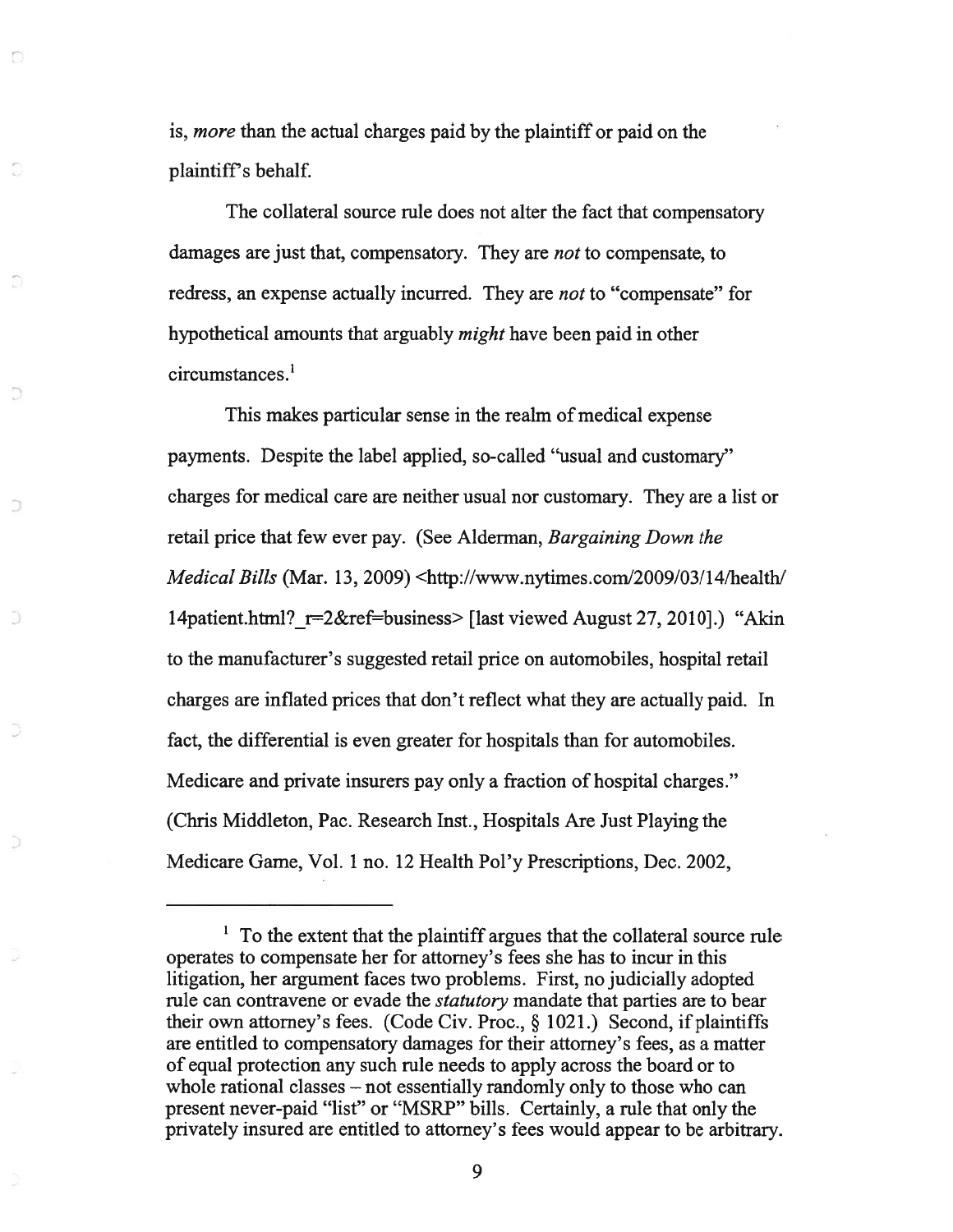available at <http ://www.pacificresearch.org/publications/hospitals-are-just playing-the-medicare-game> [last viewed August 27, 2010].)<sup>2</sup> A charge is not "usual," "customary," or even reasonable, just because <sup>a</sup> vendor labels it as such. To give but one example, <sup>a</sup> hotel's "best available rate," often is no such thing — there often are AAA, government, and senior discount rates that are less. Just because the hotel labels the rate "best available" does not mean that litigants are bound by that label.

The amount *actually* paid – by a government program, by a private insurer, by uninsured individuals — in fact, reflects the actual market rate charged. Health care providers are not forced to accep<sup>t</sup> governmen<sup>t</sup> program rates or health insurer rates. They do so as <sup>a</sup> result of voluntary, arm's length transactions. Medical expenses should be treated no differently than any other damages element.

9

The collateral source rule applies fully to amounts actually paid; that is, there is no deduction from or credit against the damages awarded for amounts, in fact, paid on the injured plaintiff's behalf by others. But it applies only to amounts actually paid.

### 2. The windfall plaintiff proposes is not necessary to further the collateral source rule's goals.

Providing <sup>a</sup> windfall recovery of amounts never paid or to be paid to any healthcare provider is not necessary to satisfy the collateral source rule's purposes. There is no doubt that the paymen<sup>t</sup> claimed is <sup>a</sup> windfall.

<sup>&</sup>lt;sup>2</sup> That is not to say that *if* the full face amount of a medical bill is paid, that amount is not reasonable. Whether it is or not would be <sup>a</sup> matter of proof, see section II, below.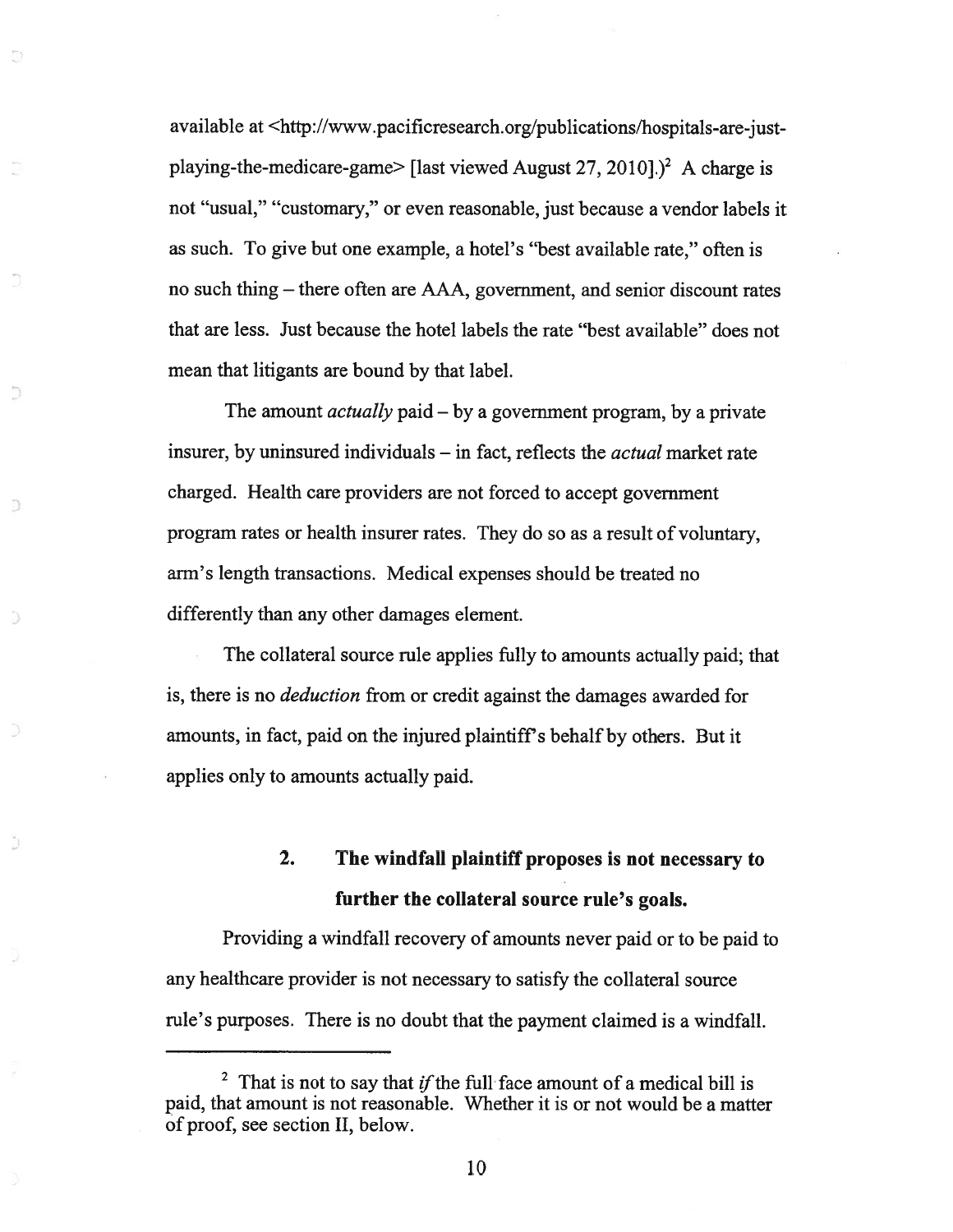In this case, plaintiff claims entitlement to recovering several *times* the amount that her health insurer paid, and the medical providers had previously agreed to accept, as paymen<sup>t</sup> in full. The collateral source rule operates to ensure that a plaintiff is not *penalized* by responsibly obtaining health insurance, insurance that covers not only tortiously caused injuries but a vast array of sickness, illness, and accident unrelated to any tort. It has never been intended to create, as here, <sup>a</sup> pure windfall for the sake of <sup>a</sup> windfall. The offset of <sup>a</sup> collateral source's actual payments puts the insured plaintiff in <sup>a</sup> worse position than the uninsured plaintiff. The insured plaintiffmay owe a lien recovery to the insurer, a recovery not covered if actual medical expenses are deducted from the recovery. That is not the case with regard to "virtual" medical expenses that were never paid. They do not compensate for anything. They do not affect lien exposure. They are <sup>a</sup> complete windfall.

O

Ð

And, the tortfeasor does not avoid liability. The tortfeasor remains responsible for every penny of the amount that the medical providers have accepted as paymen<sup>t</sup> in full for their services. The situation is no different than if the tortfeasor had gone directly to the healthcare providers, asked them what they would accep<sup>t</sup> as paymen<sup>t</sup> in full to treat the plaintiff, and paid them in advance to do so. In that circumstance, would plaintiff be entitled to recover the face amount of the bill and only offset the payments that the tortfeasor had made? Of course not. The result should be no different here.

Likewise, the windfall that plaintiff seeks is not necessary to offset medical insurers' subrogation rights. In retaining the collateral source rule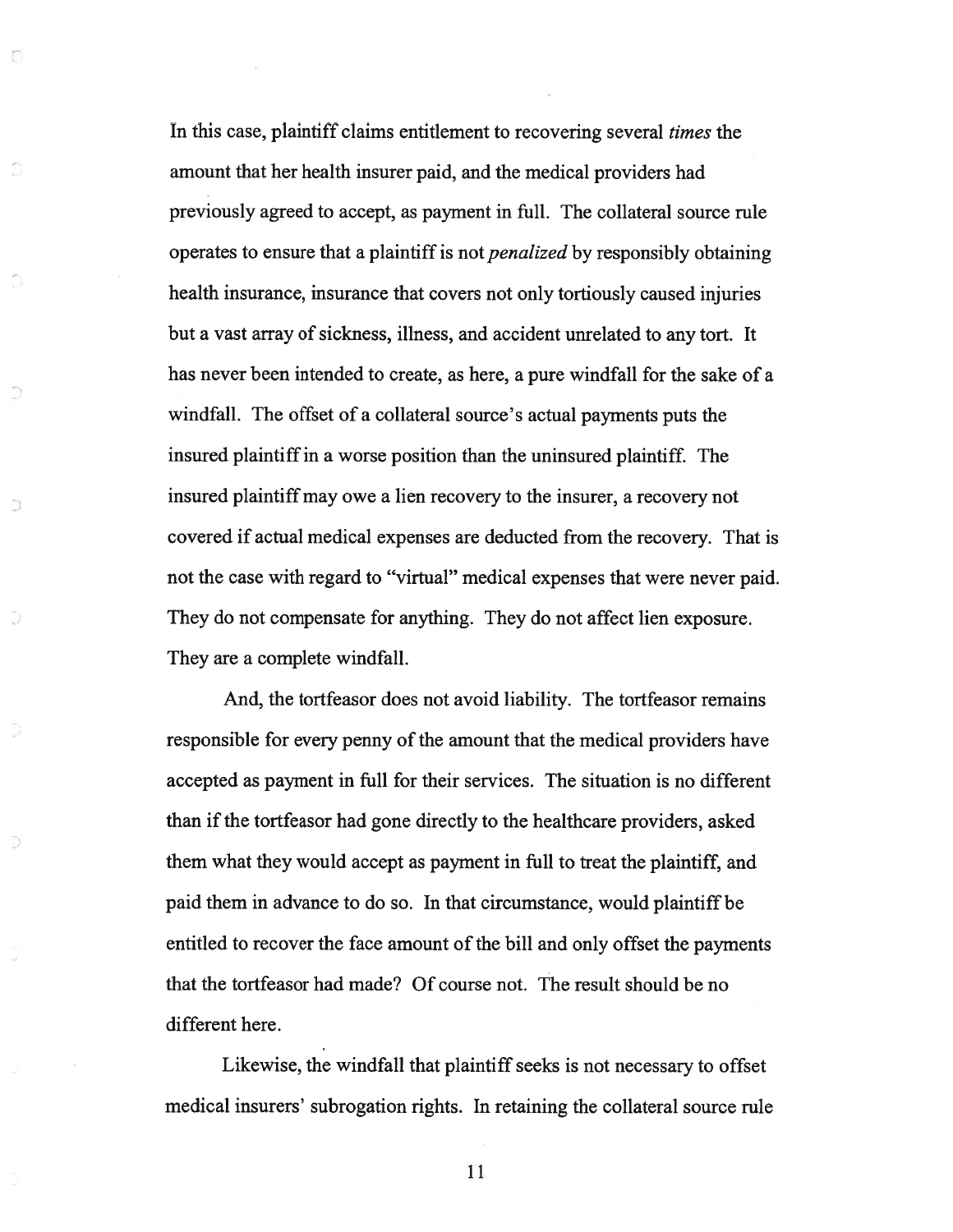despite substantial criticism of that rule, this Court noted that often <sup>p</sup>laintiffs do not receive <sup>a</sup> double recovery because insurers have rights to subrogation or refund of benefits after <sup>a</sup> tort recovery by the insured. (Hefend v. Southern Cal. Rapid Transit Dist., supra, <sup>2</sup> Cal.3d at p. 11.) But as subrogation is limited to amounts actually paid, there is no need to increase the plaintiff's recovery beyond amounts actually paid to protect that interest. And even where a health insurer is *fully* subrogated, under <sup>p</sup>laintiffs proffered formulation, <sup>p</sup>laintiffs still obtain as <sup>a</sup> complete windfall the difference between what the insurer paid and may recoup by subrogation and the never paid portion of the bill. Often (as in this case) that windfall will be several times any subrogated amount that the insurer might recoup. There is no justification — other than greed — for such <sup>a</sup> result, it simply increases the overall costs of the tort system.

O

Э

Ð

D

Finally, plaintiff's profit-making approach is not required to encourage socially responsible insurance. There are ample incentives for maintaining health insurance coverage — most of which is provided not by individuals but by employers or governmental entities. Tortiously caused injuries are only one of the multitude of risks against which individuals purchase health insurance. Individuals purchase health insurance to protect against cuts, falls, illness, and disease (e.g., flu, cancer, diabetes) that have nothing to do with tortious injury more than they do to protect against the unlikely risk of tortiously caused harm. Indeed, with the enactment of the federal Health Care and Education Reconciliation Act of 2010 (Pub.L. No. 111-152 (Mar. 30, 2010) <sup>124</sup> Stat 1029), individuals and employers are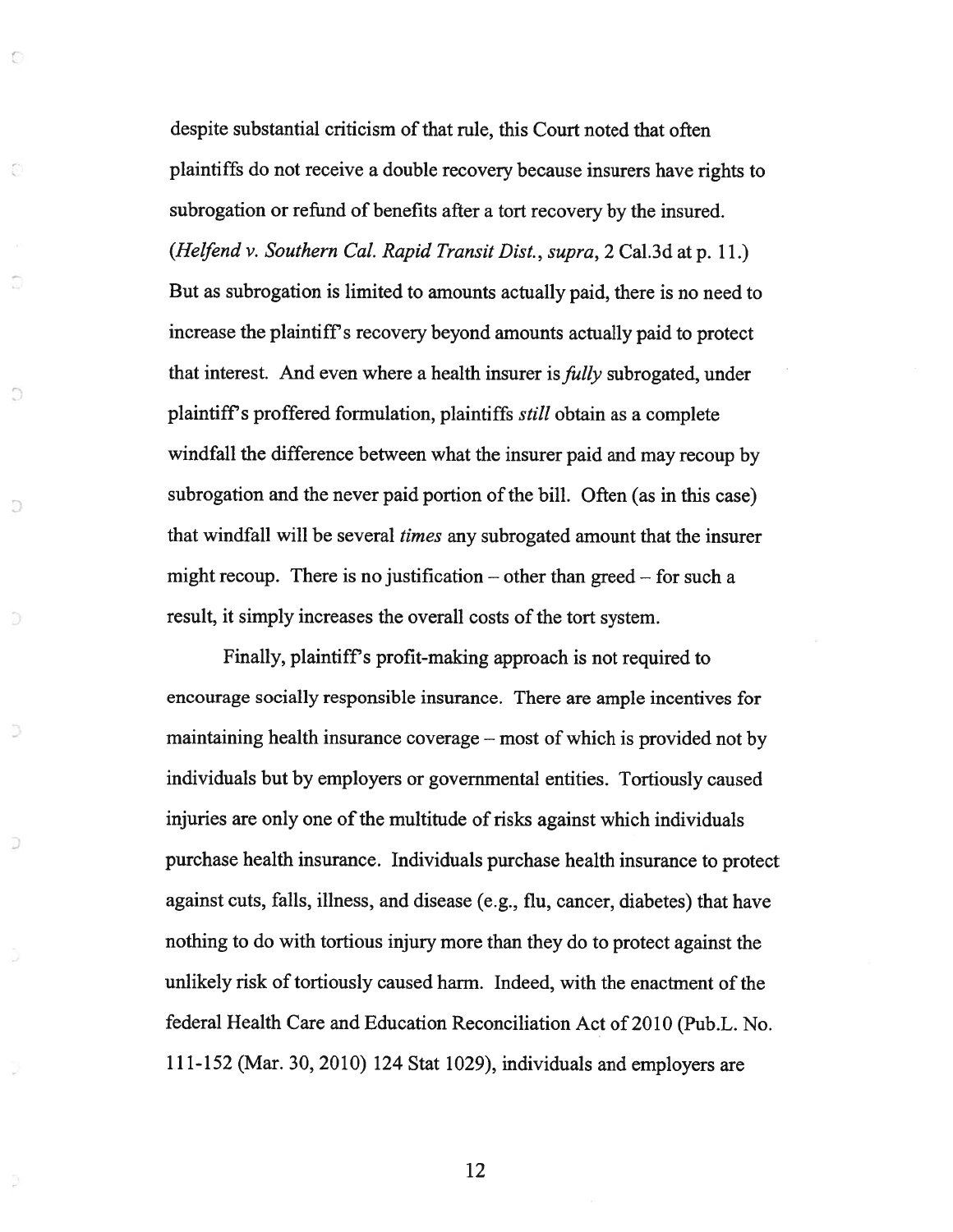required to carry health insurance coverage. Thus, the collateral source rule is not needed as an incentive for such coverage.

And, health insurance premiums are but one of <sup>a</sup> multitude of steps that individuals take to forestall greater injury — from buying cars with additional air bags or other safety features to putting alarms or fire sprinklers in their homes. The law has never compensated for such preventive measures. Indeed, even under its classic formulation, the collateral source rule does not either. If an insurer pays <sup>a</sup> <sup>p</sup>laintiff's expenses in full and is subrogated to the plaintiff's recovery from the tortfeasor, the <sup>p</sup>laintiff nets out nothing and has not been "paid" for insurance premiums. (Cf. Gov. Code, § <sup>985</sup> [plaintiff compensated for collateral source premiums where collateral source payments deducted from judgment and collateral source payors barred from recovering from plaintiff].)

Ð

The collateral source rule affords no basis to award plaintiffs as damages sums that neither they nor anyone on their behalf has ever paid or assumed an obligation to pay and which neither they nor anyone on their behalf will ever pay or assume an obligation to pay.

C. The amount of an unpaid bill provides no cognizable measure of damages; the face amounts of unpaid bills are not even admissible in evidence.

Plaintiff posits that here medical expense damages are to be measured by the face amount of an unpaid and never to be paid bill. But this Court's longstanding precedent is that an unpaid bill or charge is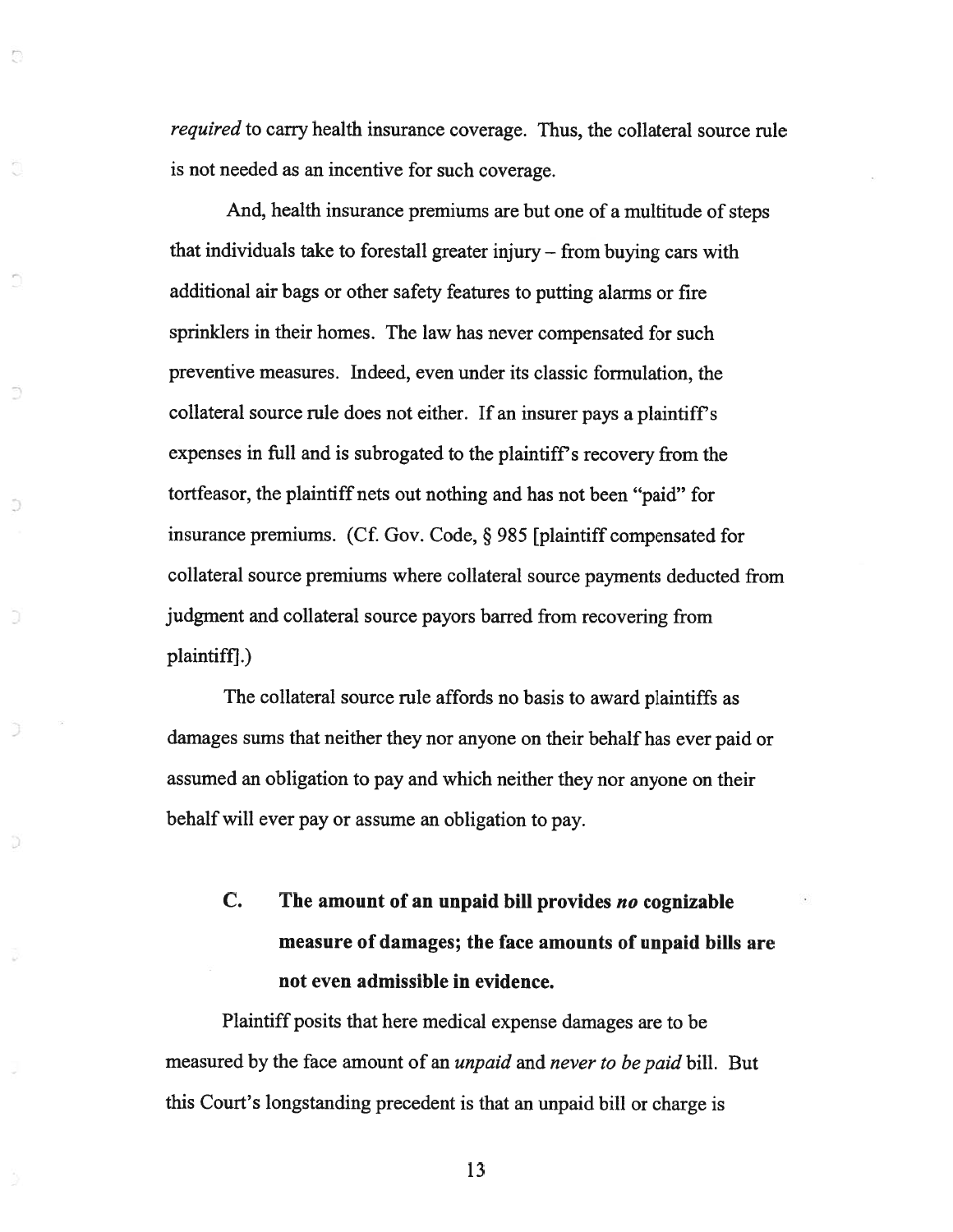not evidence of anything — particularly not of the reasonable value of services rendered – and is inadmissible hearsay. "Pacific Gas & E. Co. v. G. W. Thomas Drayage etc. [Co.] (1968) 69 Cal.2d 33, set out applicable rules. 'Since invoices, bills, and receipts for repairs are hearsay, they are inadmissible independently to prove that liability for the repairs was incurred, that paymen<sup>t</sup> was made, or that the charges were reasonable. [Citations.] If, however, <sup>a</sup> party testifies that he incurred or discharged <sup>a</sup> liability for repairs, any of these documents may be admitted for the limited purpose of corroborating his testimony [citations], and if the charges were paid, the testimony and documents are evidence that the charges were reasonable. [Citations.]' (Id. at pp. 42-43.)" (Gorman v. Tassajara Development Corp. (2009) 178 Cal.App.4th 44, 87, emphasis added.) In this, California aligns with the majority view. (2 Damages in Tort Actions (Matthew Bender 2009) § 9.03 [2] [a][ii] at p. 9-9.)

O

Ē

D

Ð

D

Э

D

That makes sense. Goods and services are worth what people pay for them, not some hoped for price that <sup>a</sup> vendor may place on them. (See Shaffer v. Superior Court (1995) 33 Cal.App.4th 993, 1002-1003 [reasonableness of attorney's fees measured by market rates].) This is no different than trying to value <sup>a</sup> home; actual sale prices of comparable properties, not listing prices, are required. An unpaid bill or the unpaid portion of <sup>a</sup> bill — especially <sup>a</sup> "list price" bill as here — in this context is nothing more that <sup>a</sup> statement as to the amount that <sup>a</sup> person — here, <sup>a</sup> healthcare provider – would *like* to be paid. It is *not*, without more, evidence of the value of services rendered or that the unpaid amount is a reasonable additional amount for the services.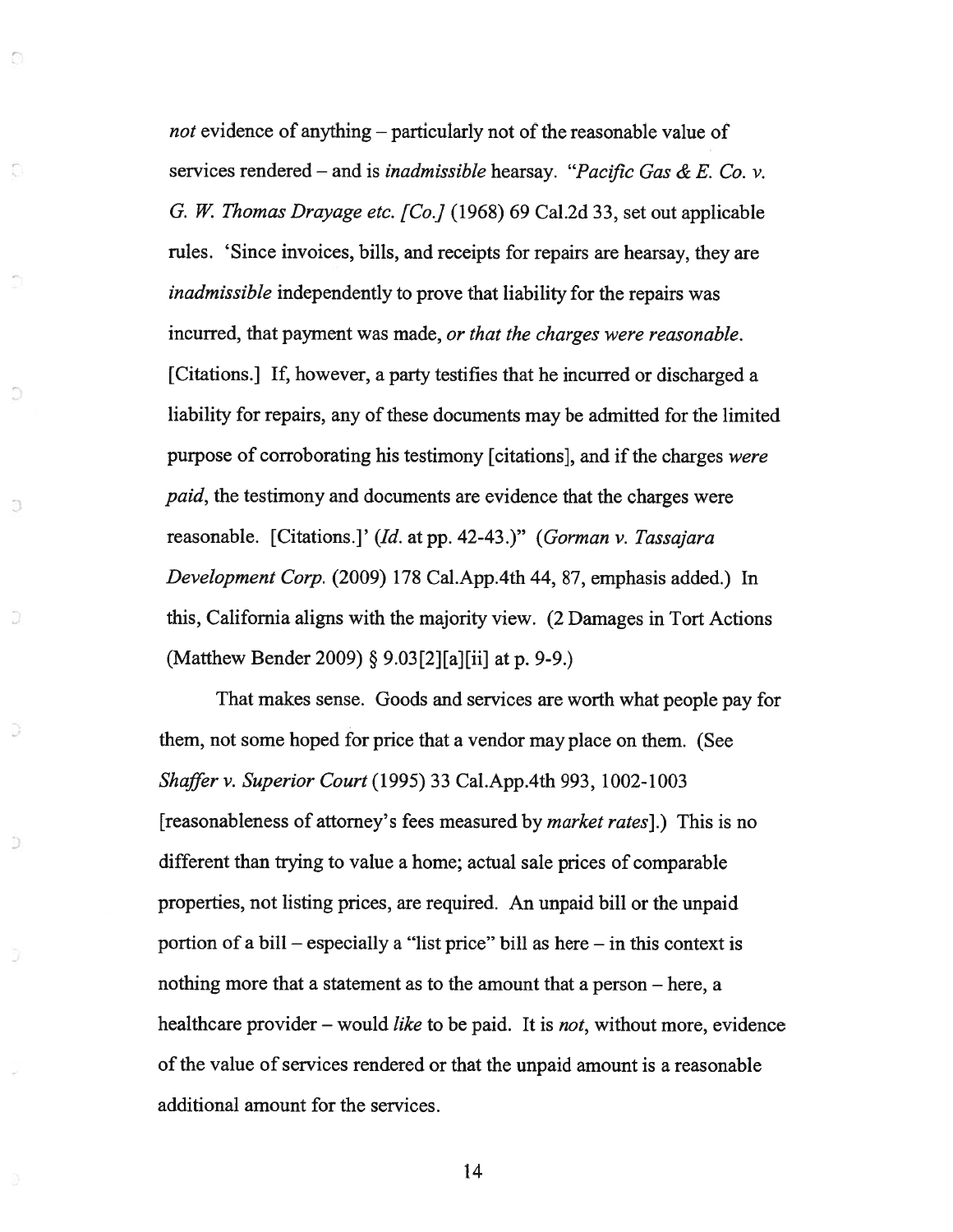It is absurd for plaintiff to proffer as a measure of compensatory damages something — an unpaid portion of <sup>a</sup> bill — that is properly is not even admissible in evidence.<sup>3</sup>

D. A "discount" — especially <sup>a</sup> pre-arranged "discount" from the face of <sup>a</sup> bill is not <sup>a</sup> payment.

### 1. The benefit of <sup>a</sup> negotiated bargain is not recoverable as an element of tort damage.

Plaintiff appears to hypothesize that <sup>a</sup> healthcare provider obtains <sup>a</sup> non-cash benefit, for which the plaintiff should be compensated, equivalent to the amount that the pre-negotiated full paymen<sup>t</sup> is less than <sup>a</sup> bill's face amount. Nonsense. It strains credulity to believe that healthcare providers would not prefer payment of a bill's face amount if they could obtain it. They would. They typically aren't paid that amount, not because they would rather some other form of compensation, but because others — health insurers, the governmen<sup>t</sup> — have more market power and can and do demand <sup>a</sup> lower rate. Nor is the bealthcare provider's acceptance as paymen<sup>t</sup> in full of a lesser amount an act of charity; it is what a willing seller of services is prepared to accep<sup>t</sup> from the customers that it deals with the most. It is no different than a lawyer agreeing to charge a reduced rate to a repeat client.<sup>4</sup>

<sup>&</sup>lt;sup>3</sup> Plaintiff's proposed rule will lead to absurd situations. A health insurer may negotiate the same fees with two providers. But if the unpaid "face" amount of the bills differ, one plaintiff would recover more than the other even though the amount actually paid for the services rendered was identical.

<sup>&</sup>lt;sup>4</sup> The exception to the "actually paid" compensatory damages (continued...)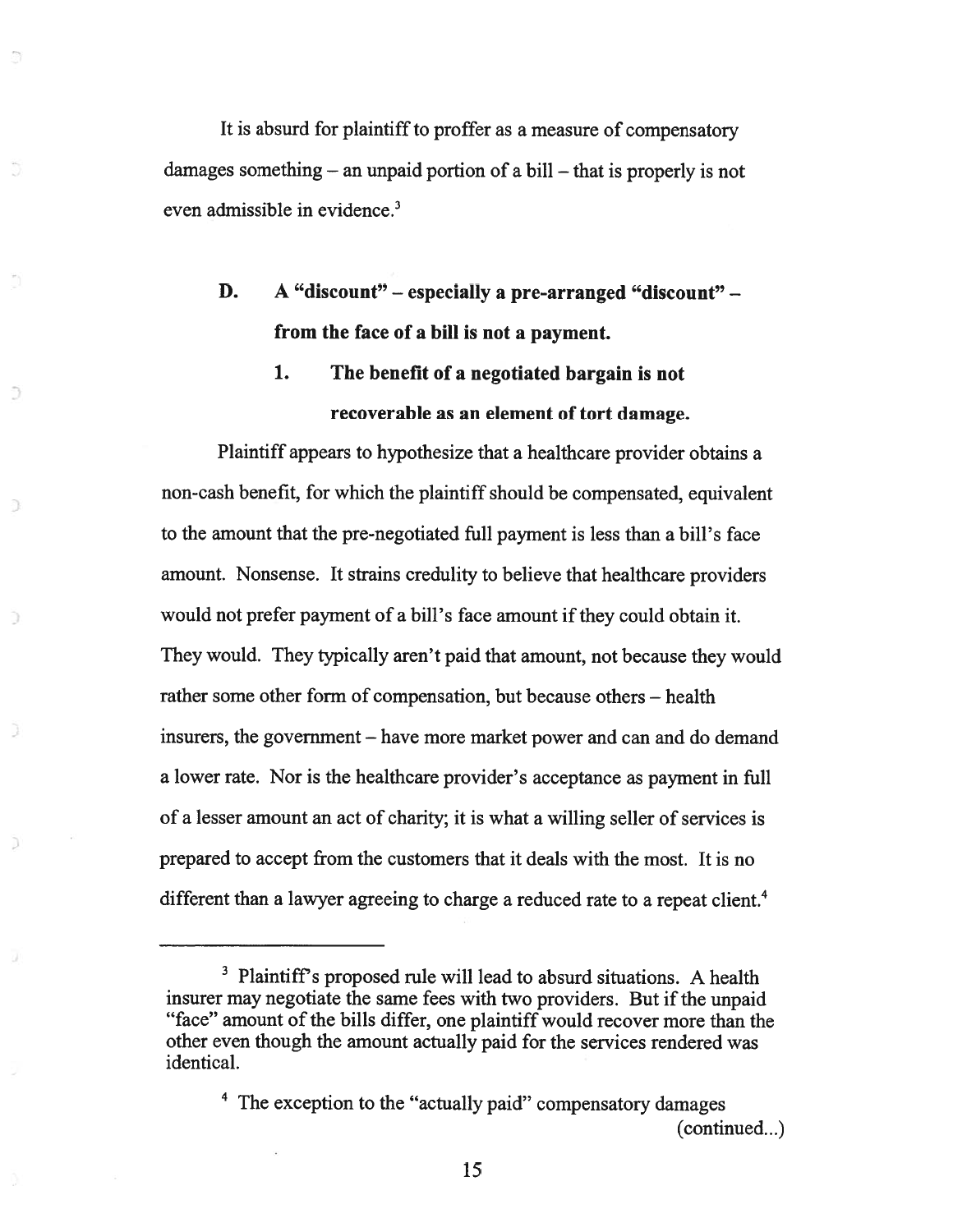There are, of course, all sorts of reasons why, across a range of industries, sellers discount their prices. These include competitive pressures, <sup>a</sup> desire for quick or cash payment, reduction of collection expenses, the prospect of repeat business from regular (or hoped to be regular) customers, personal relationships,<sup>5</sup> etc. (See Civ. Code,  $\S$  1748.1 [allowing retailers to discount prices for cash payment].) But <sup>a</sup> discounted price is not <sup>a</sup> payment. It has never been recognized as such in California. If the "discount" is considered <sup>a</sup> paymen<sup>t</sup> by the health insurer, then the health insurer arguably is entitled to recover the discount as <sup>a</sup> matter of subrogation either from the plaintiff's recovery or in <sup>a</sup> direct action against the tortfeasor. Yet, no case has ever suggested that <sup>a</sup> health insurer has <sup>a</sup> subrogated right to recover unpaid portions of a medical bill.

Discount pricing appears throughout the economy. One may ge<sup>t</sup> <sup>a</sup> discount by being <sup>a</sup> AAA or warehouse store (e.g., Costco) member. But

(...continued)

Ð

 $\frac{5}{1}$  See "Casablanca" (1942) <http://www.godamongdirectors.com/ scripts/casablanca.pdf [last accessed August 27, 2010] at p. <sup>71</sup> [merchant seeking to entice lisa to make <sup>a</sup> purchase while she chats with Rick: "Ah, for special friends of Rick's we have <sup>a</sup> special discount"].)

measure for <sup>a</sup> plaintiff who receives charity care is consistent with this analysis. First, an injured party who receives charity care may be contractually, morally, or ethically obligated to reimburse the value of that care to the extent that recovery from <sup>a</sup> third party is obtained. Second, in providing charity care <sup>a</sup> healthcare provider is acting on behalf of and for the benefit of the patient recipient. It is paying  $-$  with its services  $-$  on behalf of the injured party. That's not the case where the service provider is simply accepting <sup>a</sup> negotiated reduced rate. It is not reducing its rate as <sup>a</sup> charitable expenditure in kind to the patient. Rather, it is making <sup>a</sup> considered market decision as <sup>a</sup> seller of <sup>a</sup> service to accep<sup>t</sup> <sup>a</sup> particular reduced price, not for the patient's benefit, but because that is what the market price for the service really is. And, as discussed in section II, even charity care is subject to <sup>a</sup> reasonable value-market rate cap.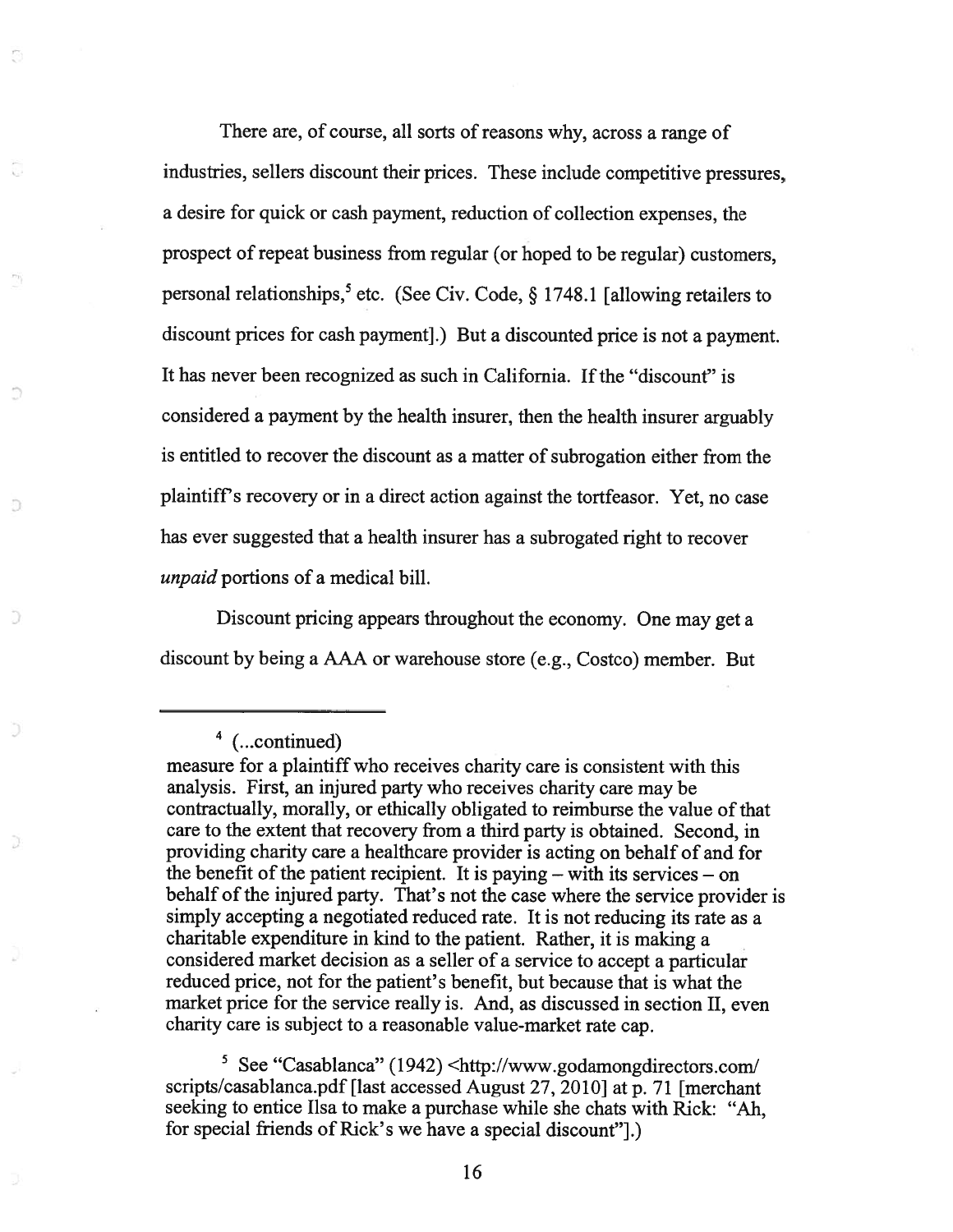obtaining <sup>a</sup> AAA rate on hotel or auto repair expenses or <sup>a</sup> good deal on <sup>a</sup> replacement camera or computer is not an element of compensable tort damages. To the contrary, the longstanding rule has been that tort damages do not include benefit-of-the-bargain damages. <sup>A</sup> "tort does not suppor<sup>t</sup> recovery of damages representing the lost benefit of a bargain..." (Aas  $v$ . Superior Court (2000) 24 Cal.4th 627, 639.) Nor does it afford a plaintiff a means of capturing the value of <sup>a</sup> bargain obtained. Yet, in effect that is what plaintiff is seeking as tort damages. She is seeking to recover as damages from the negligent defendant the supposed benefit of her bargain with a third party – savings on medical expenses. (We say "supposed" because the amount of the "bargain" cannot be measured against some list price but only against <sup>a</sup> market-determined reasonable value of those services.) But benefit of the bargain is not <sup>a</sup> tort measure of damages.

D

B

Nor has the value of damages that the plaintiff avoided ever been the measure of tort recovery. A tort plaintiff may avoid greater injury or damage because she buys <sup>a</sup> car with airbags, wears <sup>a</sup> helmet while bicycling, or has <sup>a</sup> home alarm monitoring service. The law, though, has never allowed her to recover damages reflecting what her injury would have been had she not taken such preventive measures, even when those measures cost her some amount (the cost of airbags, the cost of <sup>a</sup> helmet, monthly monitoring fees). The health insurance premiums that the <sup>p</sup>laintiff pays (or are paid on her behalf) are no different than any other preventive measure. A defendant takes <sup>a</sup> <sup>p</sup>laintiff as it finds her, whether that be particularly prone to injury (the proverbial "eggshell" <sup>p</sup>laintiff) or particularly prudent in having taken steps to minimize injury.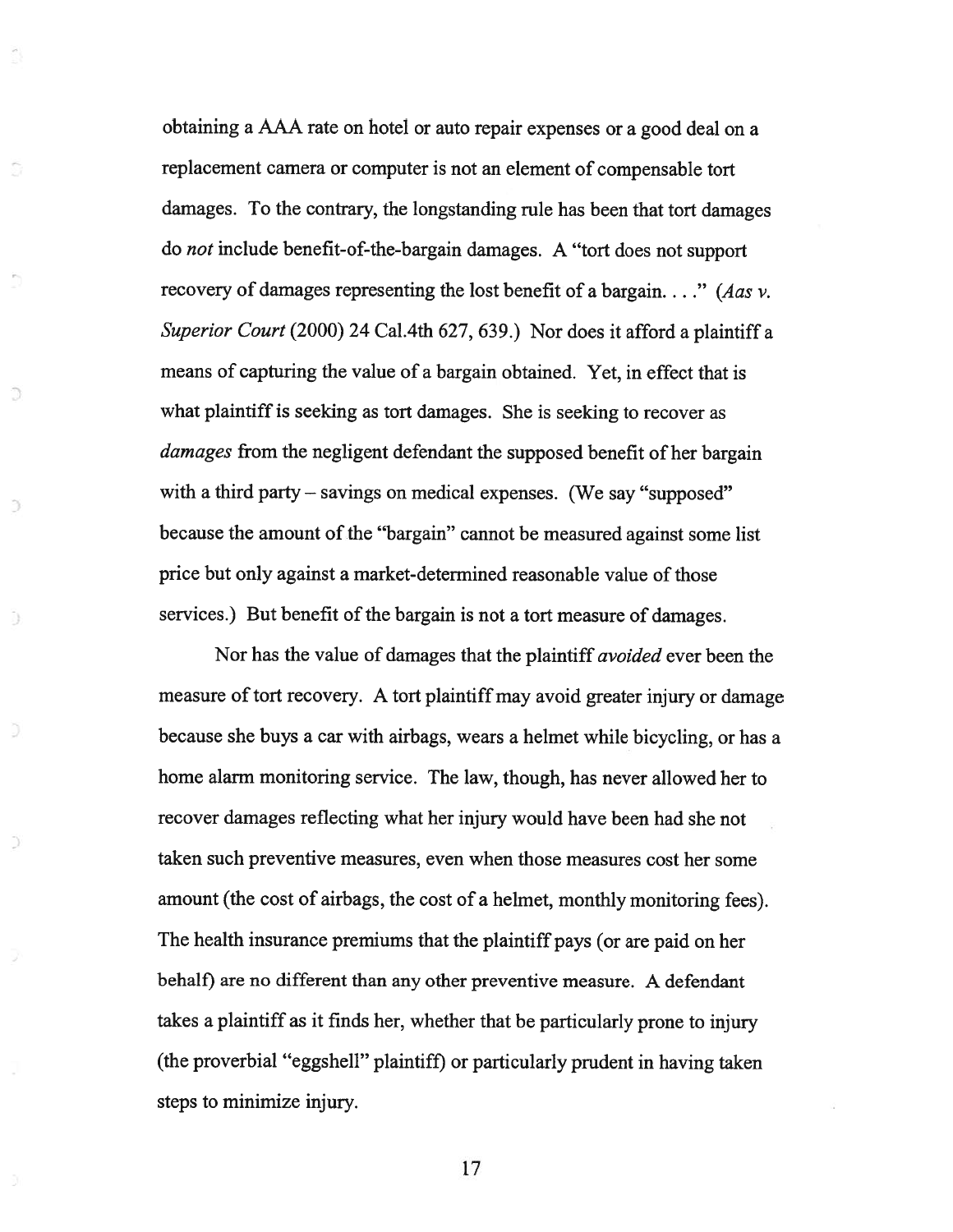# 2. The amount actually accepted as paymen<sup>t</sup> in full, not form language in an admissions document, determines price.

The <sup>p</sup>laintiff's signing of an admission form accepting responsibility for amounts billed does not change this. First, all patients, publicly and privately insured as well as uninsured sign this form. It cannot be <sup>a</sup> distinction for treating privately insured patients differently from publicly insured patients under Hanif.

Ġ

G

Э

D

Second, where <sup>a</sup> <sup>p</sup>laintiff is already insured by an entity that has <sup>a</sup> superseding agreemen<sup>t</sup> with the healthcare provider, the admission agreemen<sup>t</sup> has to be read in context with the prexisting insurer-healthcare provider agreement. (Civ. Code, § <sup>1642</sup> ["Several contracts relating to the same matters, between the same parties, and made as parts of substantially one transaction, are to be taken together"].) Where the patient is insured (whether privately or publicly), the admission agreemen<sup>t</sup> from the outset does not obligate the patient to pay the healthcare provider more than the previously agreed price negotiated between the medical insurer and the healthcare provider. The plaintiff/patient is not "released" from an obligation that he or she never undertook or owed. The situation is no different than if <sup>a</sup> law seminar is priced at \$100, \$20 for governmen<sup>t</sup> attorneys. The governmen<sup>t</sup> attorney's price is \$20, not \$100 with \$80 "written off."

The idea that par<sup>t</sup> of an obligation is "written off' is <sup>a</sup> complete misnomer. There is no greater obligation in the first <sup>p</sup>lace. That the healthcare provider "writes off," as an internal accounting practice, an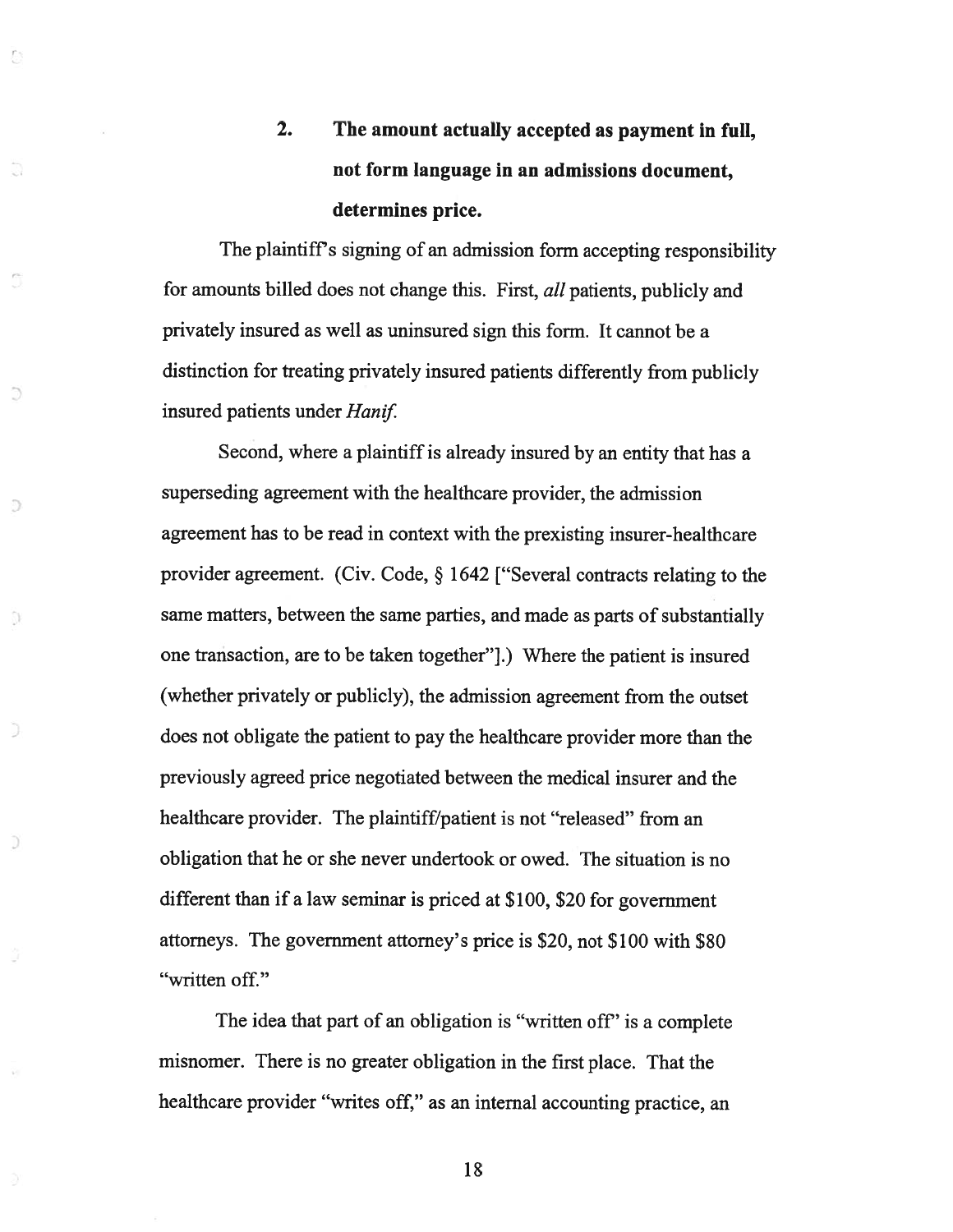amount on its books that never reflected the applicable agreed-upon price does not change the reality of the situation: The agreed-upon price for the services rendered to the plaintiff, from the minute that the plaintiff walked (or was otherwise transported) in the door was pre-se<sup>t</sup> between the plaintiff's health insurer and the healthcare provider.

That leaves <sup>a</sup> third scenario, where the plaintiff/patient initially agrees to pay some "full" billed amount and thereafter negotiates — either directly, for example by offering to settle the bill for an immediate cash payment, or through a collateral benefactor  $-$  a discount. That is *not* the situation where the plaintiff/patient is already insured and the insurer already has an agreemen<sup>t</sup> with the healthcare provider. But even the circumstance of <sup>a</sup> later, post-services discount agreement, the price actually paid should be the proper measure of damages. A plaintiff's "thrift" in negotiating <sup>a</sup> better price has never been viewed as <sup>a</sup> componen<sup>t</sup> of damages. The "detriment" that the plaintiff suffers remains the price actually paid. Any bargain or discount that the plaintiff has received is not <sup>a</sup> detriment, that is "loss or harm suffered." (Civ. Code, § 3282.)

a

Э

Ð

### E. The rule plaintiff proposes would create <sup>a</sup> conflict between the civil and criminal law.

Plaintiff's proposed rule would also create <sup>a</sup> discontinuity between civil and criminal law. In People v. Millard (2009) 175 Cal.App.4th 7, 27- 28 and People v. Bergin (2008) 167 Cal.App.4th 1166, 1171, the Court of Appeal held that the amount of criminal restitution is limited to the amount actually accepted by the medical provider as paymen<sup>t</sup> in full and do not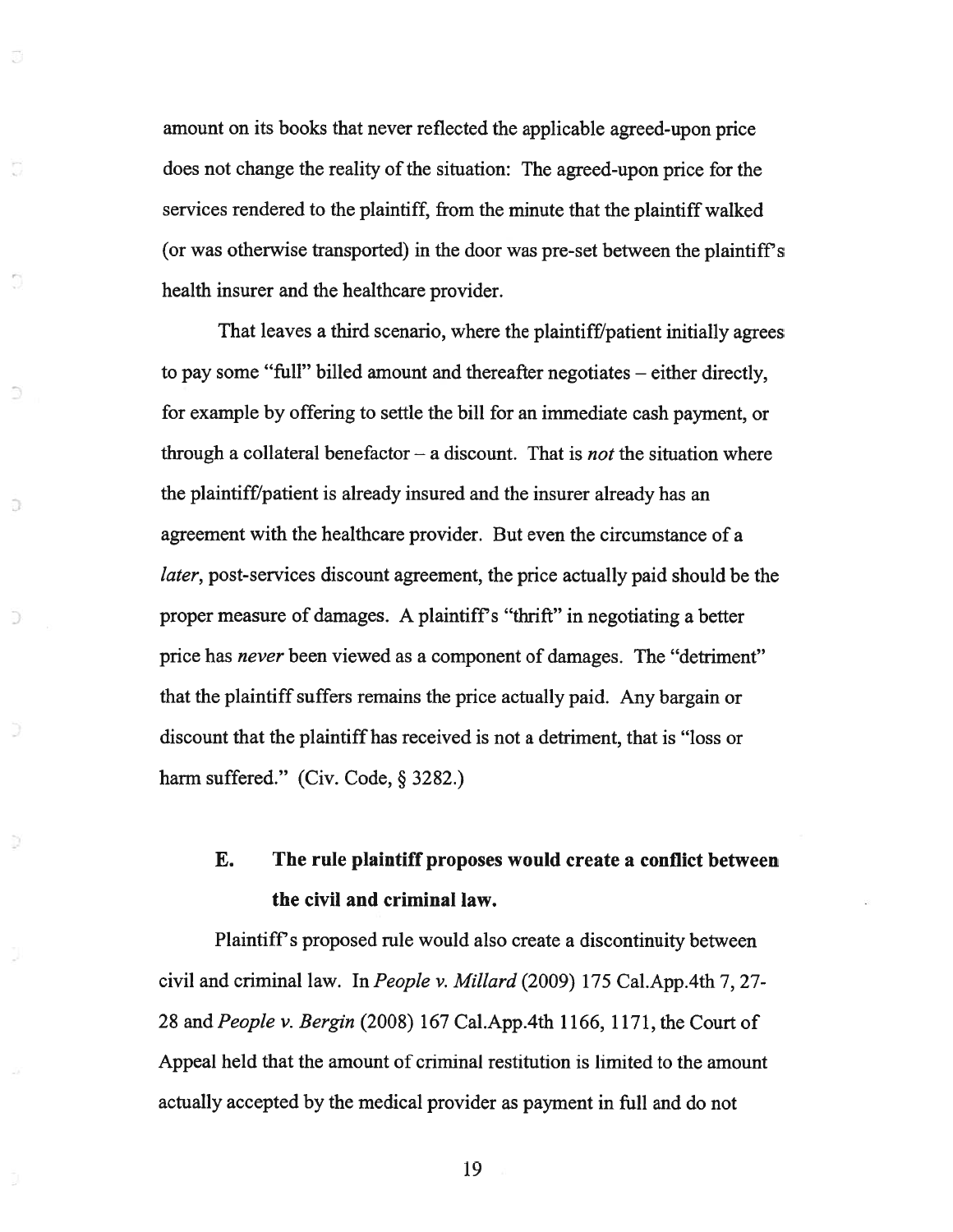permit a windfall to a victim in the form of the difference between some billed amount and that amount actually accepted as paymen<sup>t</sup> in full. The Hanif rule, thus, governs in the criminal realm. There is no reason that it should not govern in the civil realm as well.

If <sup>p</sup>laintiffs approac<sup>h</sup> is adopted, illogical results inevitably will follow. For example, in <sup>a</sup> negligent security case, see, e.g., Delgado v. Trax Bar & Grill (2005) 36 Cal.4th 224, the actual assailant might be ordered to pay the full amount of actual medical bills as criminal restitution but the less culpable negligent landowner could then be civilly liable for several times that amount in "virtual" damages as the "rate differential" between the actual charges paid and the face amount of <sup>a</sup> bill.

There is no justification for such <sup>a</sup> divergence between criminal and civil law rules.

 $\supseteq$ 

D

# F. Plaintiff's proposed reworking of the collateral source rule would create undoubted and unwarranted windfalls across <sup>a</sup> broad range of cases.

Let there be no doubt, <sup>p</sup>laintiff proposes <sup>a</sup> radical, novel reshaping of both the fundamental measure of compensatory tort damages and the collateral source rule. Such <sup>a</sup> reinvention would have broad implications in <sup>a</sup> whole host of cases — driving up the cost of insurance and goods and services for the majority in order to provide windfalls to the few.

The logic of <sup>p</sup>laintiff's theory would appear to apply outside the medical expense context. When an insured driver's car is damaged does the driver ge<sup>t</sup> to recover and pocket the difference between the insurer's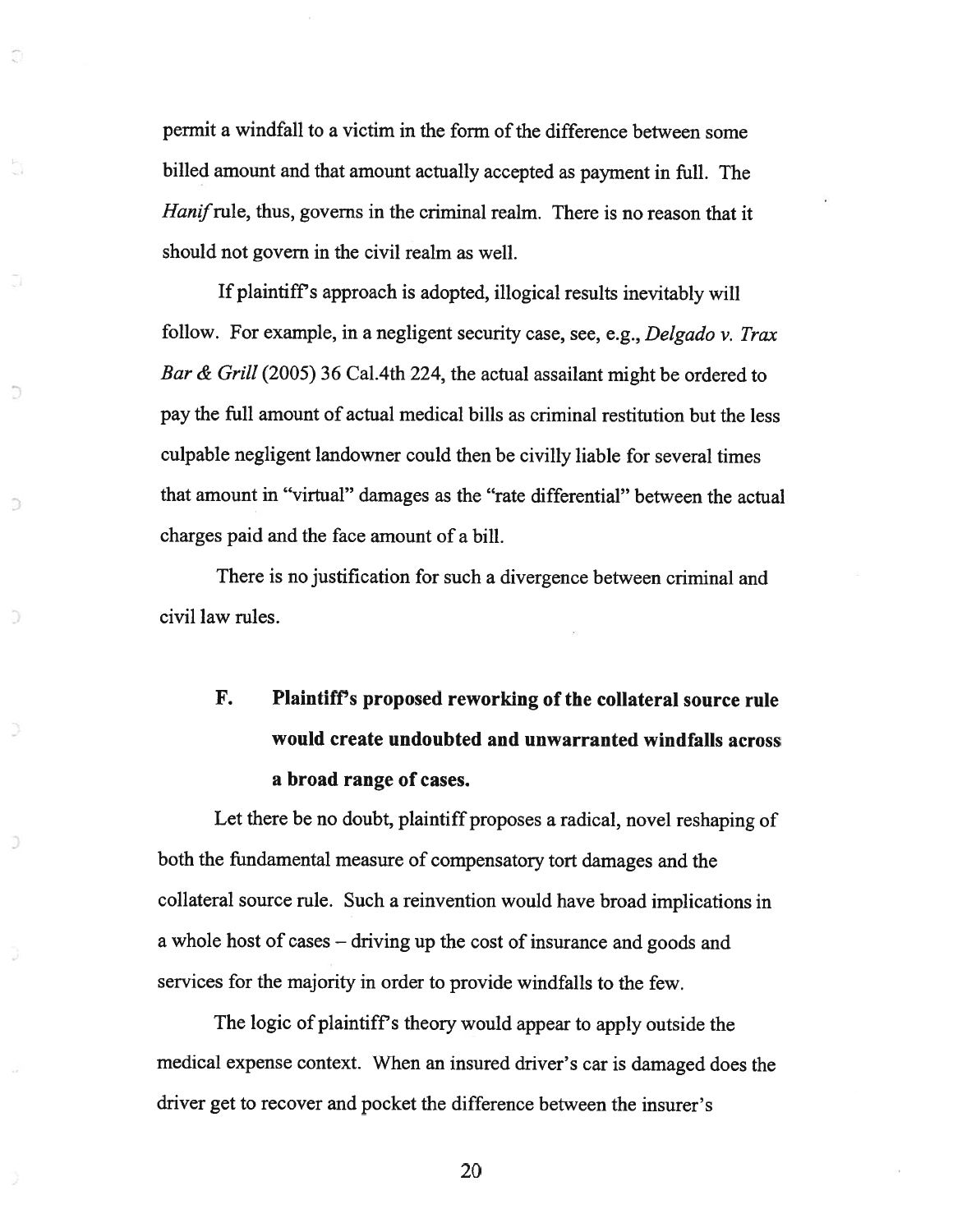negotiated body shop repair rate and what the body shop would charge to <sup>a</sup> walk-in customer? If <sup>a</sup> new car is totaled, does the plaintiff ge<sup>t</sup> to recover the full "manufacturer's suggested retail price" or only the amount an insurer actually pays to replace the vehicle through <sup>a</sup> fleet purchase arrangemen<sup>t</sup> or the amount that the plaintiff actually pays to buy <sup>a</sup> replacement vehicle through an auto club buying service? If <sup>a</sup> television is broken, does the plaintiff get to recover the "manufacturer's list price," even if the plaintiff buys <sup>a</sup> replacement for half that cost at <sup>a</sup> membership discount store? Does <sup>a</sup> plaintiff forced to stay in <sup>a</sup> hotel ge<sup>t</sup> to recover the difference between the AAA or AARP rate actually charged and <sup>a</sup> "rack" or "best available" rate? If, through the tort of another, an insured plaintiff has been required to defend <sup>a</sup> lawsuit, are its damages the Civil Code section 2860 rate that its independent counsel agreed to accep<sup>t</sup> to keep the business or does the insured ge<sup>t</sup> to claim as damages the maximum hourly rate that counsel sometimes is able to exact from <sup>a</sup> private client, with the insured plaintiff pocketing that rate difference as <sup>a</sup> windfall litigation profit?

Ð

The answer is simple. Of course, that's not the way damages are measured in any of those circumstances. (See Rest.2d Torts,  $\S$  911, com. h, p. 476.) The difference between the expense actually incurred and some hypothetical price that in fact was never paid is not an element of damages. (*Ibid.*) Yet, these circumstances are conceptually no different than the medical expense scenario plaintiff presents.

The absurdity of the result that plaintiff's theory will achieve would be particularly great in medical malpractice cases. An integral part of the Medical Injury Compensation Reform Act (MICRA), Civil Code section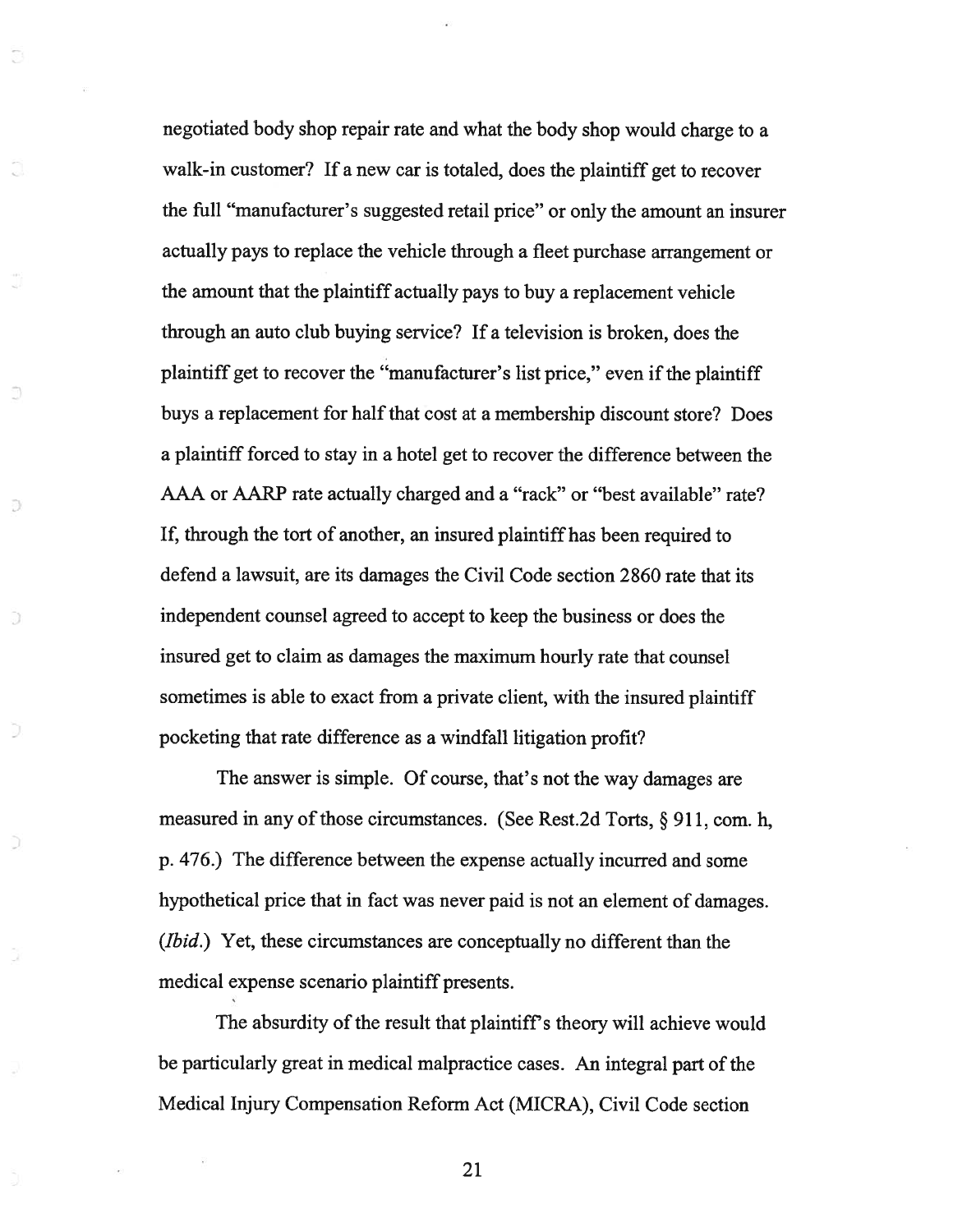3333.1 was intended to reduce the expense of medical malpractice actions. It allows <sup>a</sup> defendant to introduce evidence of amounts paid by collateral sources on the <sup>p</sup>laintiff's behalf. At the same time, it allows the <sup>p</sup>laintiff to introduce evidence of amounts that the plaintiff paid in premiums for such insurance as an offset. The collateral source payors are barred from any subrogated or like recovery against the plaintiff.

ĩ

Ð

Under plaintiff's proposed theory here, <sup>a</sup> plaintiff in <sup>a</sup> medical malpractice case could both offset collateral source payments by insurance premiums paid and receive as <sup>a</sup> windfall profit the difference between amounts actually paid and an irrelevant billed amount. At the same time, the plaintiff's health insurers receive nothing by way of subrogation for the amounts that they paid. The plaintiff thus pockets both premiums and the difference between the amount paid and the never-paid billed rate. There is no suggestion that the Legislature – which thought it was eliminating the collateral source rule in medical malpractice actions — contemplated that plaintiffs would receive windfall "collateral source" amounts while health insurers were deprived of their subrogation rights.

And, what if plaintiff's reinterpretation is the rule? What if this Court effects <sup>a</sup> sea change in the law and remakes the fundamental measure of compensatory damages as well as the collateral source rule, will that be <sup>a</sup> fair, just and good outcome? The result will be that plaintiffs will recover windfall "compensatory" damages that, in fact, are not compensation for anything that anyone has paid to someone else. Health care providers and insurers will not see any of that money, only plaintiffs and their lawyers will as <sup>a</sup> litigation profit. At the same time, the money will not come out of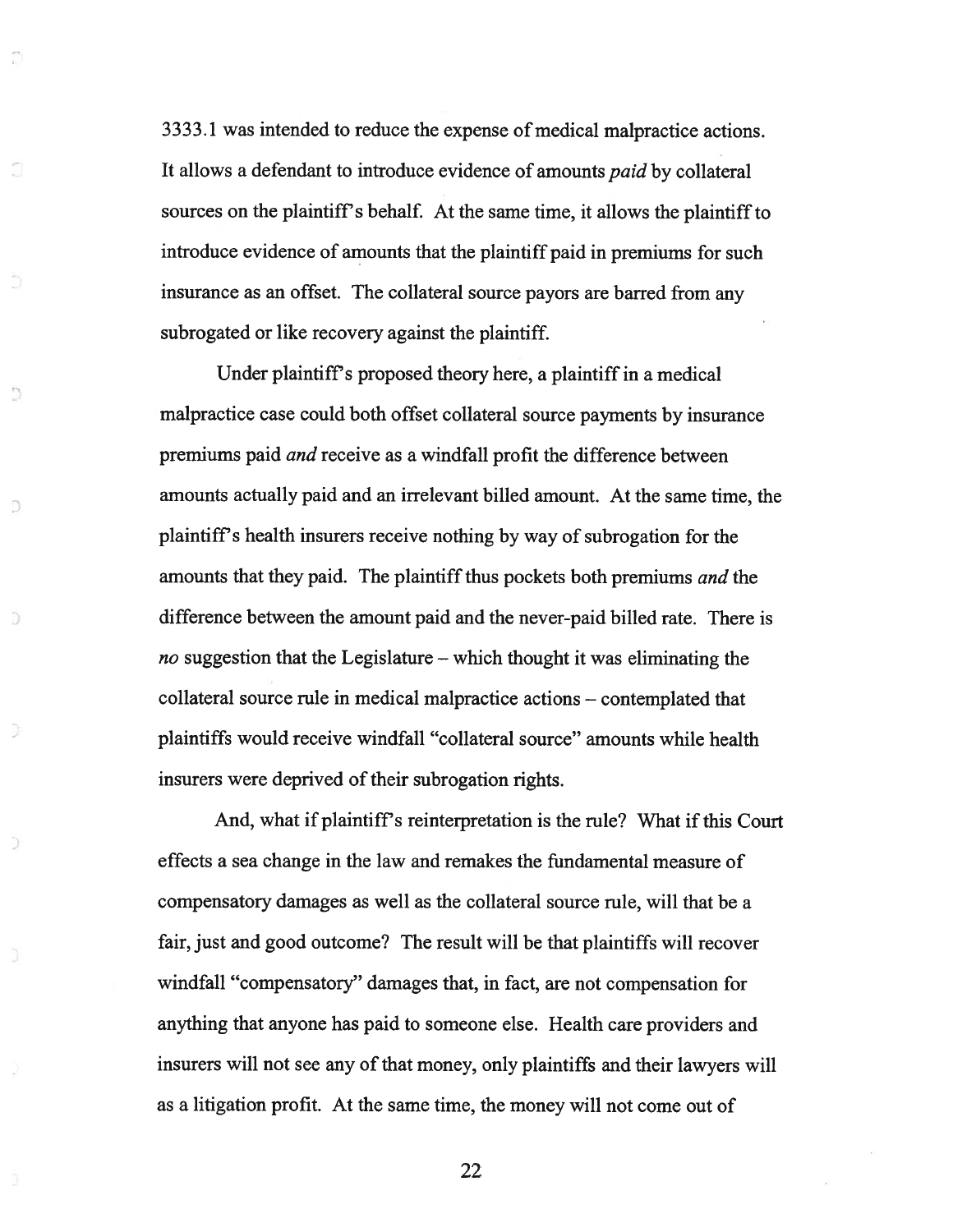nowhere. It will come from defendants and their insurers. The result will be that defendants will have to increase the prices that they charge to the public at large for goods and services that they sell and insurers will have to raise premiums charged to the public at large. Thus, the public at large will ultimately bear the burden of providing windfall profits to <sup>a</sup> select group tort litigation plaintiffs. That's neither fair, just, nor good public policy.

O

9

Ð

The rule is and should remain that <sup>a</sup> plaintiff may not recover more as compensatory economic damages than has actually been paid or will be paid on her behalf. Nothing in the traditional collateral source rule — <sup>a</sup> rule which is an offset to <sup>a</sup> potential deduction — suggests otherwise. The law should not be radically reformulated to create an unjust result.

# II. To The Extent That Compensatory Damages Are Not Limited To The Amount Actually Paid, They Cannot Exceed The Reasonable Value Of Services.

The standard for compensatory damages is the *reasonable* value of the loss not to exceed the amount which was actually paid. (Civ. Code, § <sup>3359</sup> ["Damages must, in all cases, be reasonable"]; Melone v. Sierra *Railway Co.* (1907) 151 Cal. 113, 115 ["the correct measure of damage... is... the necessary and reasonable value of such services as may have been rendered him," emphasis added]; Ferguson v. Workers' Comp. Appeals Bd. (1995) 33 Cal.App.4th 1613, 1625 [where general tort rather than workers compensation measure of damages applies, compensatory damages are "the reasonable value of necessary medical expenses thus far incurred and fairly certain to be incurred in the future," emphasis added]; Bonner v. Workers'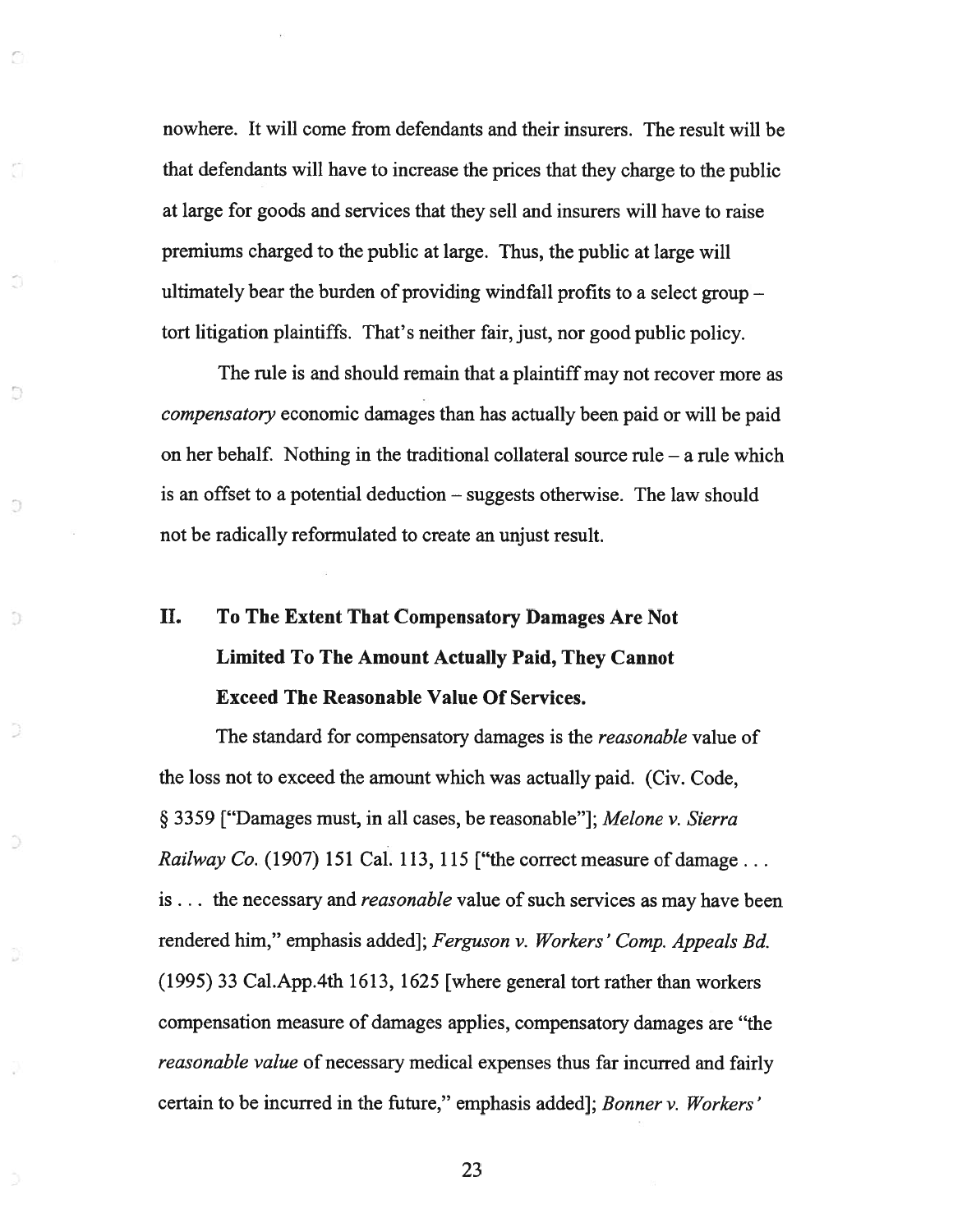Comp. Appeals Bd. (1990) 225 Cal.App.3d 1023, 1037 [same].) "When the <sup>p</sup>laintiffseeks to recover for expenditures made or liability incurred to third persons for services rendered, normally the amount recovered is the reasonable value of the services rather than the amount paid or charged." (Rest. 2d Torts,  $\S 911$  com. h, p. 476; see *ibid*. [noting that a price paid that is less than the market rate is <sup>a</sup> cap on damages, even if less than reasonable value].) As just discussed, the amount actually paid does and should limit compensatory damages, even if less than reasonable value. (Ibid.) But "reasonable value" is equally <sup>a</sup> limit. Even as to an amount actually paid, <sup>a</sup> plaintiff cannot recover beyond the reasonable value of the service or repair.

Ű

Đ

Under <sup>a</sup> reasonable value approach, what would properly be admissible evidence? First and foremost, the amount that the healthcare provider accepted as paymen<sup>t</sup> in full in this particular instance would be <sup>a</sup> strongly persuasive milestone as to the reasonable value of the service. It is the market-driven value in the particular transaction. <sup>A</sup> party might also presen<sup>t</sup> evidence as to what amounts the healthcare provider typically accepts as paymen<sup>t</sup> in full. That provides <sup>a</sup> market measure of value. What is *not* evidence of reasonable value is an amount that a healthcare provider or any vendor bills but does not collect. That is not evidence of anything. (Pacific Gas & E. v. G.  $W$ . Thomas Drayage etc. Co., supra, 69 Cal.2d at pp. 42-43.) It cannot be the standard by which reasonable value is measured. That <sup>a</sup> vendor — any vendor — labels its charges reasonable, usual, "best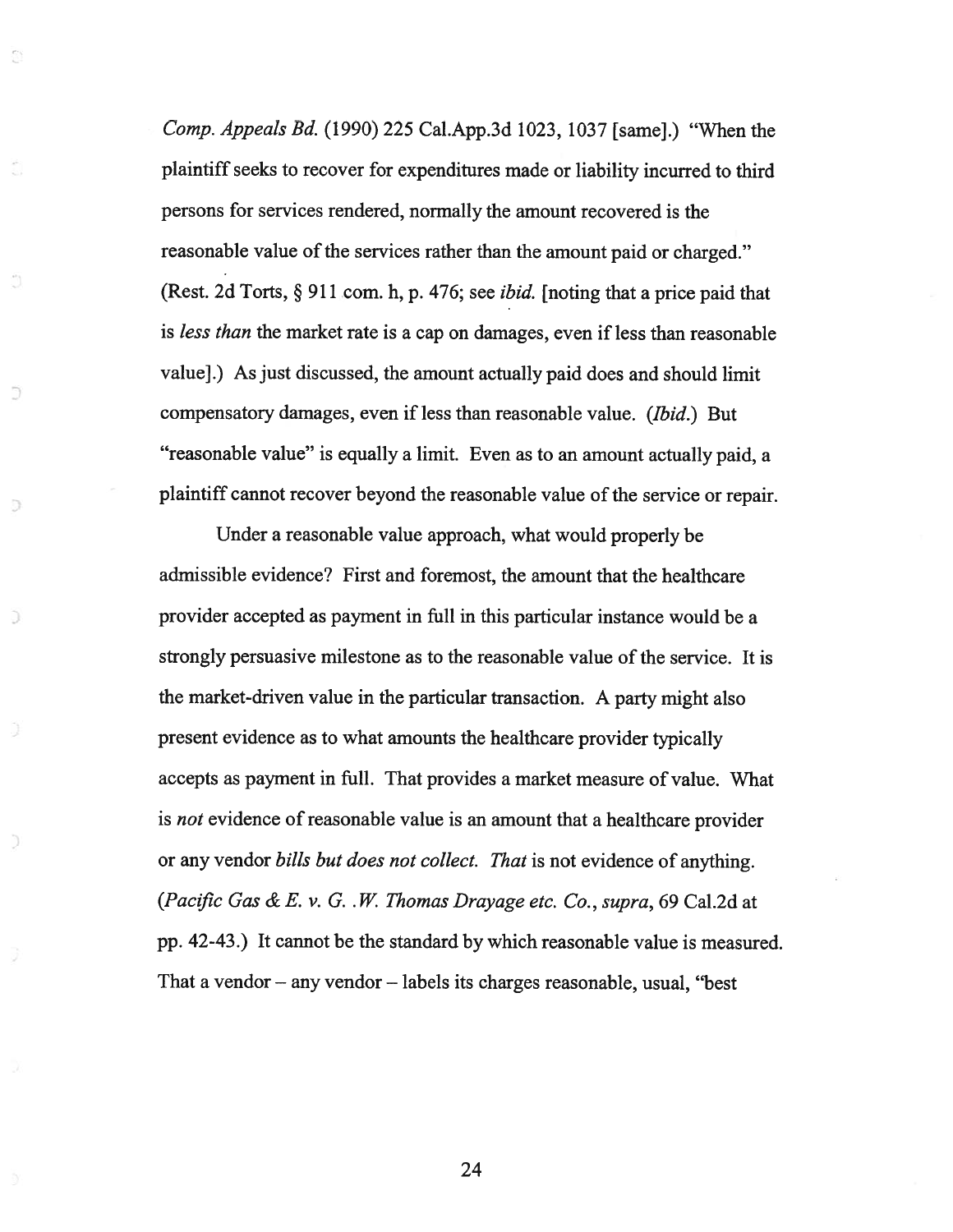available," or customary does not make it so, rather what is reasonable is an issue of  $proof<sup>6</sup>$ 

Should this Court hold that <sup>a</sup> plaintiff's recovery is not limited to amounts actually paid, it should make clear that *reasonable value* of medical services, not the face amount of <sup>a</sup> bill, is the measure of damages.

Ö

O.

Ð

D

Throughout California defendants have been told that unpaid medical bills are being introduced for the limited purpose of allowing the jury to better gauge general damages (as discussed below, we think even that limited use is improper) and that any excess above the amounts actually paid will be deducted after verdict. The defendant here was expressly told by the trial court that the existing procedure of allowing the full amount of bills to be admitted (a procedure that, as we discuss below, is flawed) and that any amount exceeding that actually paid would be deducted post-trial. (See Opening Br. at 6-7.) To allow plaintiff to then recover the face amount of the bills without any regard to the actual reasonable value of services, would be complete sandbagging. Plaintiff invited a post-trial deduction procedure. If the rules are to change, defendants should be afforded the opportunity to to try what either the amount actually paid or the reasonable value of services is. The lesser of those two amounts caps damages. But even if an actual damages cap does not apply, defendants must be allowed to try the reasonable value of services.

<sup>6</sup> That an amount appearing on the face of <sup>a</sup> bill may be discounted in some circumstances does not necessarily render the amount unreasonable. What is reasonable is <sup>a</sup> matter of proof. The unpaid face amount of <sup>a</sup> bill is simply irrelevant.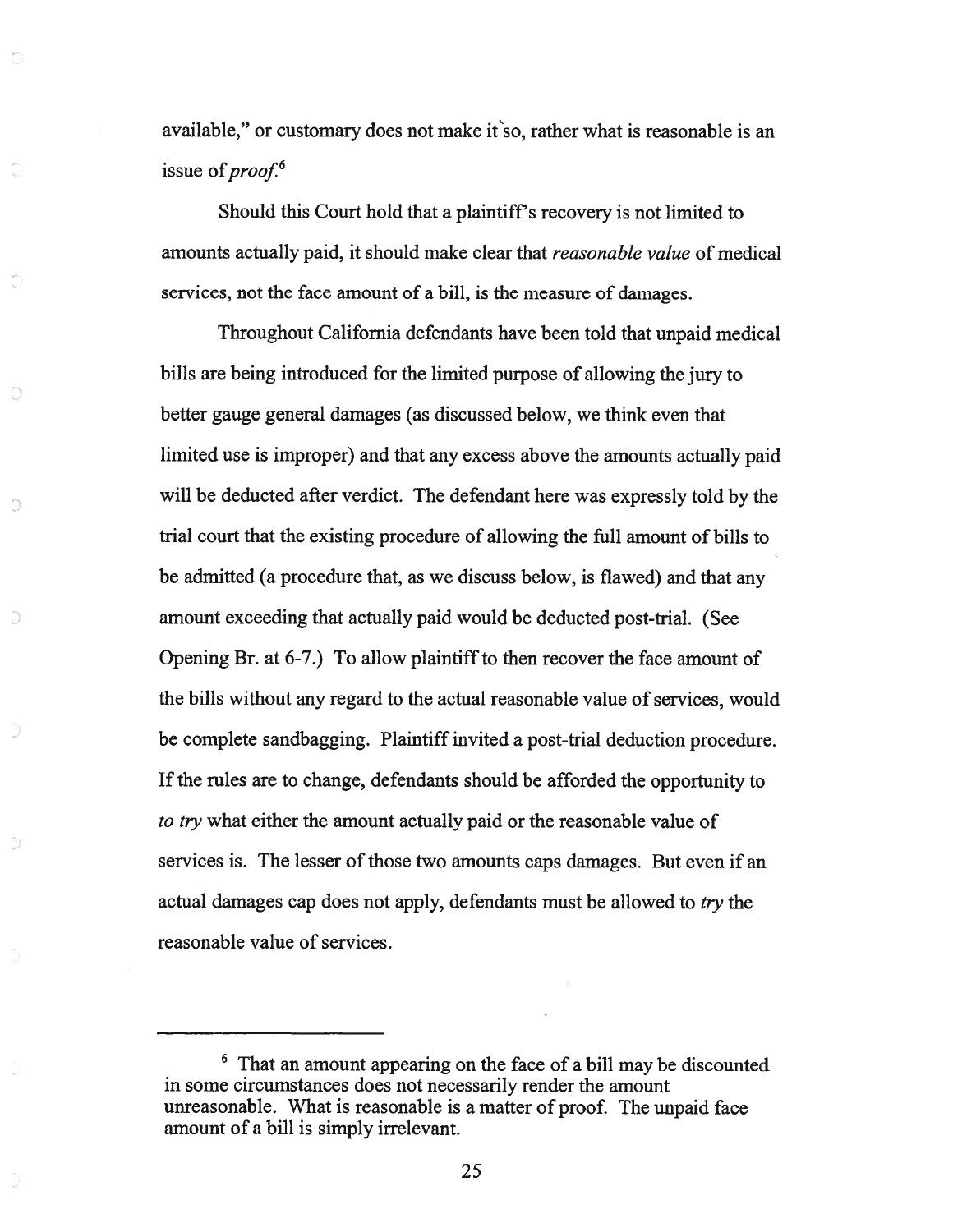In the present case, it appears that the plaintiff put on no admissible evidence of the reasonable *value* of medical services. She just presented medical billings in an amount that was never paid. She admitted from the outset that such amounts did not reflect what the agreed-upon paymen<sup>t</sup> would be. At <sup>a</sup> minimum, therefore, the defendant should be entitled to <sup>a</sup> retrial to address the reasonable value of medical services based on admissible evidence. More likely, there has been <sup>a</sup> failure of proof as to amounts above those actually paid. And, if for some reason <sup>a</sup> retrial is not permitted in this case, this Court should make clear that if actual paymen<sup>t</sup> is not <sup>a</sup> limitation, the standard remains reasonable value, not the face amount of an unpaid bill, and that both sides are free to presen<sup>t</sup> admissible evidence — both percipient and exper<sup>t</sup> — on that issue.

O

Õ

D

D

D

# III. Plaintiff Should Never Have Been Allowed To Introduce Evidence Of Her "List" Price Medical Bills In The First Place; Greer v. Buzgheia Is Wrongly Decided To The Extent That It Holds Admissible Unpaid Medical Bills To Prove A Plaintiff's Noneconomic Damages.

Once it is clear that speculative, hypothetical amounts that might have been but were not paid for services or property are not the measure of compensatory economic damage, then there should be no basis to admit evidence of such unpaid first offers in price negotiations. Plaintiff's evidence of such "virtual" medical charges should never have been admitted in the first place.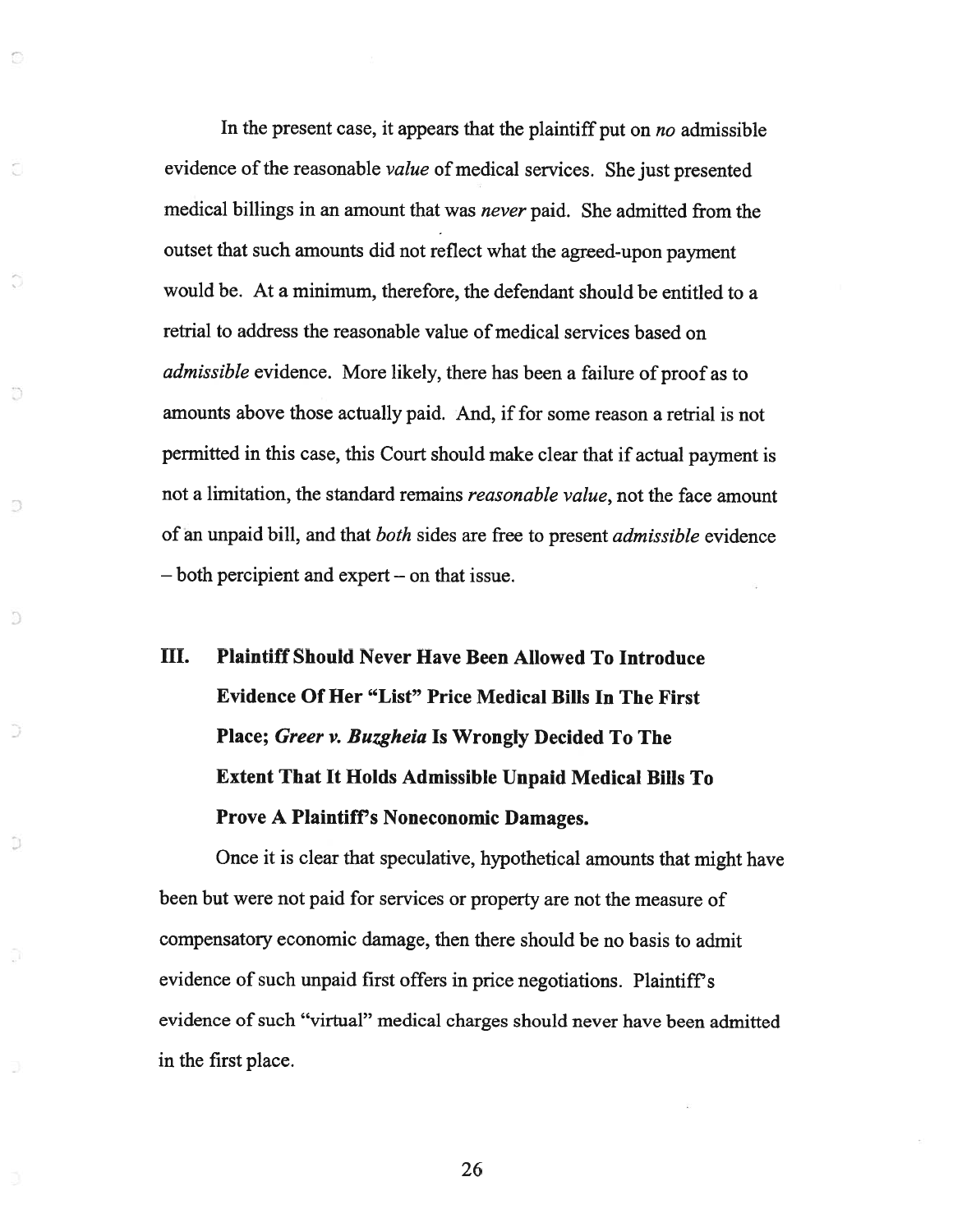The Hanif/Nishihama line of cases is entirely correct in holding that a plaintiff may not recover as compensatory economic damages more than, in fact, was actually paid for medical services. Later cases, Greer v. Buzgheia, supra, <sup>141</sup> Cal.App.4th 1150, in particular, are wrong in holding that evidence of an never paid billed amount should be admissible for some other purpose, e.g., as relevant to the extent of injury. That rule should not be followed.

ā

ŋ,

ð

D

d

ð

The seminal case was *Hanif v. Housing Authority, supra,* 200 Cal. App. 3d 635. Hanif struck the amount of damages awarded that exceeded actual medical expense payments. Hanif did not address admissibility questions. It did not need to do so. It was <sup>a</sup> straight substantial evidence determination holding that, as a matter of law, a plaintiff may not recover as economic medical expense damages amounts, in fact, not paid and never to be paid. (Id. at pp. 639-641.)

Nishihama v. City and County of San Francisco, supra, 93 Cal.App.4th 298, followed Hanif. It was the first case in which the initial admissibility of unpaid bill amounts was raised. There <sup>a</sup> <sup>p</sup>laintiff was injured, falling as <sup>a</sup> result of an inadequately maintained manhole cover. The <sup>p</sup>laintiff presented evidence of some \$17,000 in medical bills for which the provider had accepted \$3,600 as payment in full from an insurer. Nishihama held that the <sup>p</sup>laintiff could not recover more than the \$3,600 actually paid for the medical services. (Id. at p. 309.)

It then held that no prejudicial error resulted from introducing the full medical bills. (Ibid.) The defendant there had argued that the prejudice was that the bills might have led the jury to believe that <sup>p</sup>laintiff's injuries were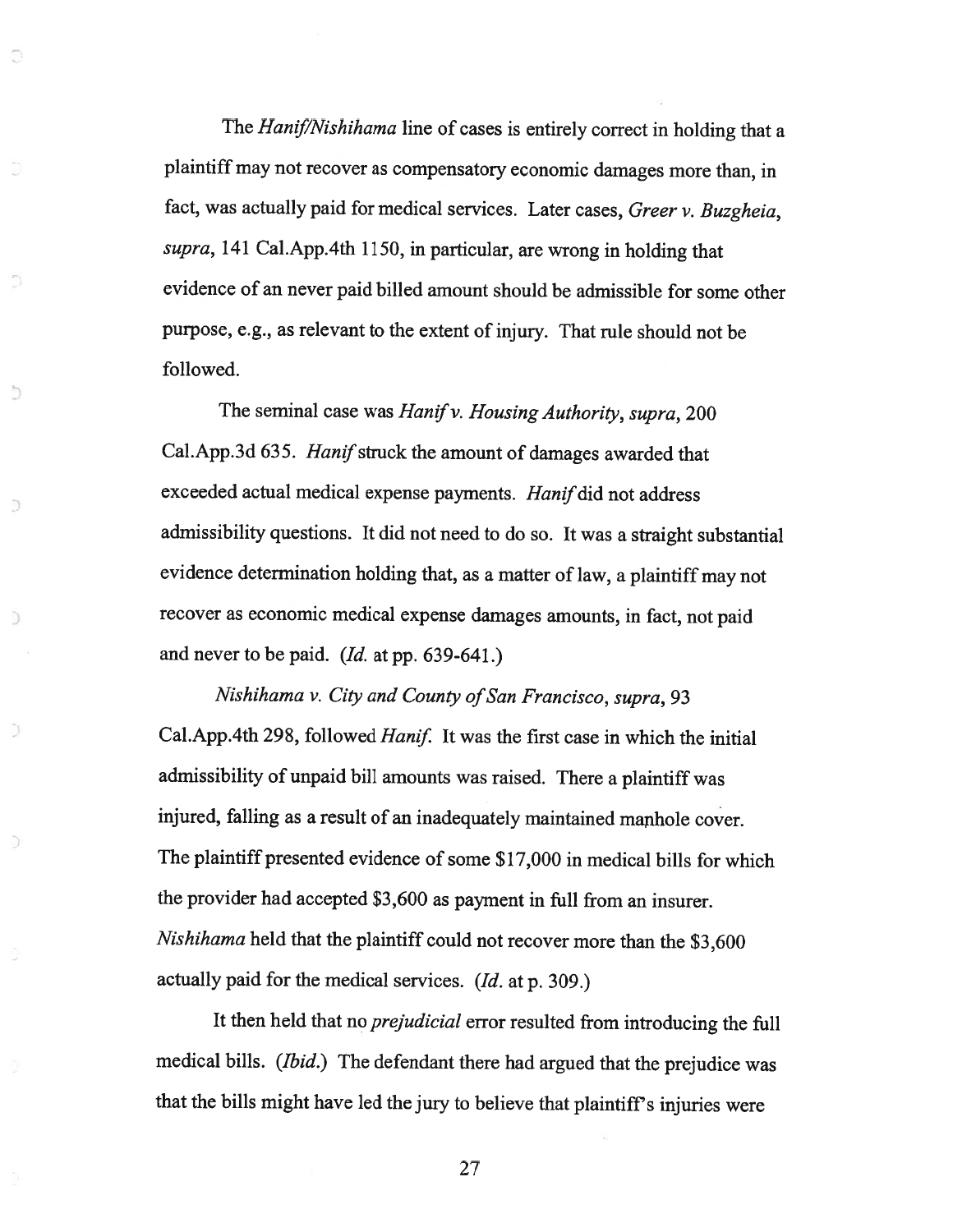greater than they otherwise were. In rejecting that argument, Nishihama did not sugges<sup>t</sup> that medical bills were admissible or relevant to the determination of the extent of the plaintiff's injuries, just that once admitted <sup>a</sup> "list" price rate was no less probative of the extent of injury than <sup>a</sup> reduced, negotiated, actually paid rate:

We do not agree with the [defendant] City, however, that this error [in awarding as damages the amounts never paid] requires remand, because the jury somehow received a false impression of the extent of <sup>p</sup>laintiff's injuries by learning the usual rates charged to treat those injuries. There is no reason to assume that the usual rates provided <sup>a</sup> less accurate indicator of the extent of plaintiff's injuries than did the specially negotiated rates obtained by Blue Cross. Indeed, the opposite is more likely to be true.

(Ibid.)

O

O

Ū

Ð

D

D

Nishihama never addressed admissibility, its comments were limited to prejudice. Nishihama nowhere discussed Pacific Gas & E. Co. v. G. W. Thomas Drayage etc. Co., supra, <sup>69</sup> Cal.2d at pp. 42-43, and its rule that unpaid bills are *not* admissible and are *not* evidence of the reasonable value of services. Nor did Nishihama discuss its basis for concluding that the face amount of <sup>a</sup> bill was <sup>a</sup> "usual" rate. As discussed above, that is <sup>a</sup> question of proof; just because a vendor – healthcare provider, lawyer, electronics retailer — labels <sup>a</sup> billed (and thereafter discounted) amount as "usual" or "reasonable" does not make it so.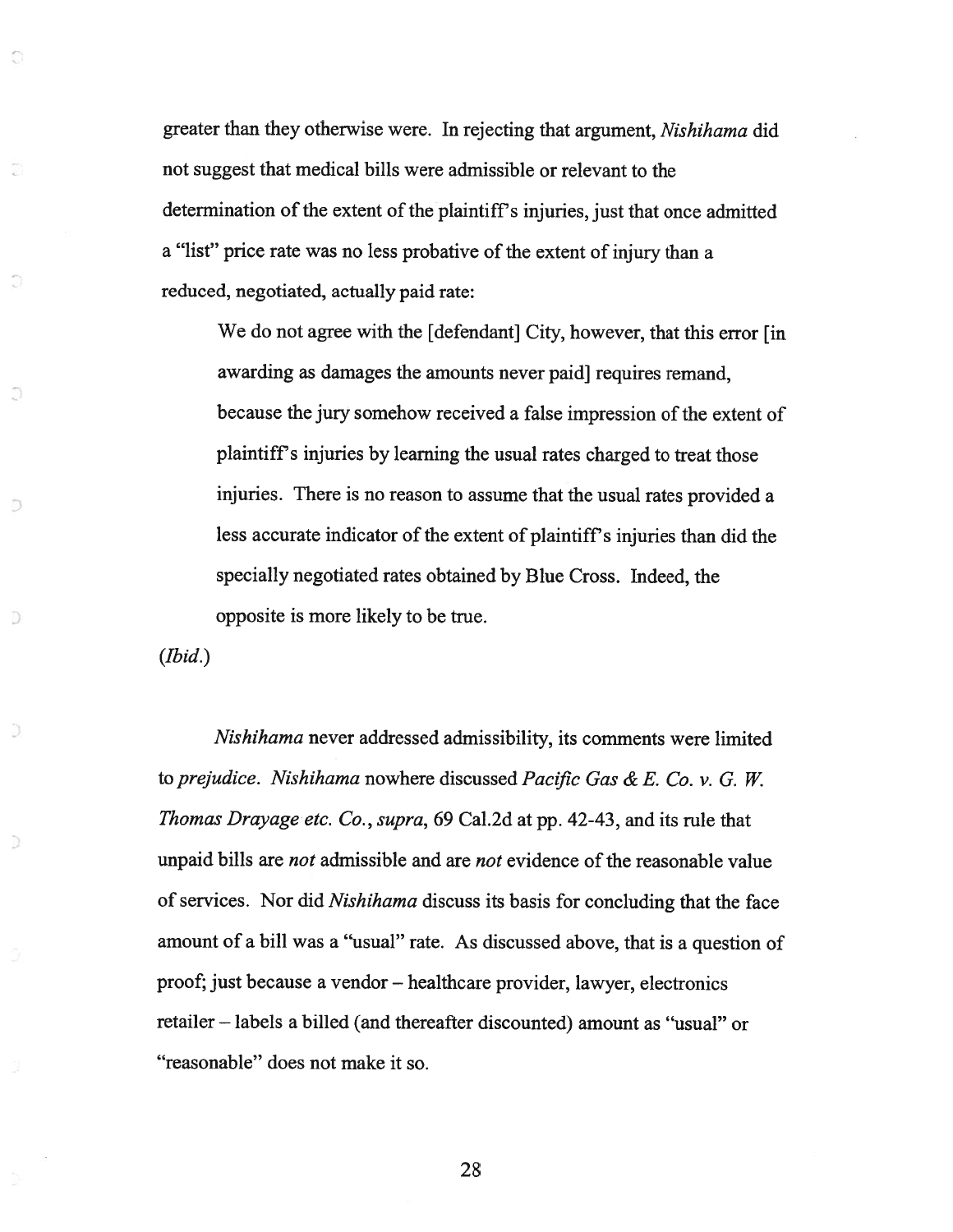Greer v. Buzgheia, supra, <sup>141</sup> Cal.App.4th at p. 1157, then went astray on the admissibility question. It converted Nishihama's after-the-fact prejudice analysis – and Hanif's non-ruling on the issue – into a prospective rule that medical bills and rates (presumably high, low, average, mean, median and everything in between) are admissible, at least within the trial court's discretion. Greer agreed with Hanif and Nishihama that such neverpaid or payable bills are not evidence of actual amount of economic medical expense damage. (Greer v. Buzgheia, supra, <sup>141</sup> Cal.App.4th at p. 1157.)

D

D

C

 $\overline{1}$ 

J)

э

It formulated <sup>a</sup> different theory as to admissibility. It took Nishihama's statement that the admission of evidence there (whether erroneous or not) was not prejudicial and transformed it into <sup>a</sup> rule that never-payable bills were, at least potentially in <sup>a</sup> trial court's discretion, admissible. (Ibid.) It read Nishihama as suggesting such bills were relevant as "[s]uch evidence <sup>g</sup>ives the jury <sup>a</sup> more complete <sup>p</sup>icture of the extent of <sup>a</sup> <sup>p</sup>laintiff's injuries." (Ibid.) (Greer goes on to posit <sup>a</sup> complex and convoluted process whereby evidence of unpaid bill amounts is to be received and the defense is <sup>g</sup>iven the burden to obtain — as if excessive, unsupported damages is an affirmative defense — <sup>a</sup> special verdict form detailing the precise amount of economic medical damages awarded in order to reduce the verdict to the appropriate level. (Id. at pp. 1157-1159.) Under Greer's theory, <sup>a</sup> passenger in <sup>a</sup> train or airplane accident might introduce evidence of the cost to repair the train or airplane (or of the cost of medical care to other victims) as indicative of the <sup>p</sup>laintiff's noneconomic injuries because it might <sup>g</sup>ive <sup>a</sup> more complete <sup>p</sup>icture of the seriousness of the accident.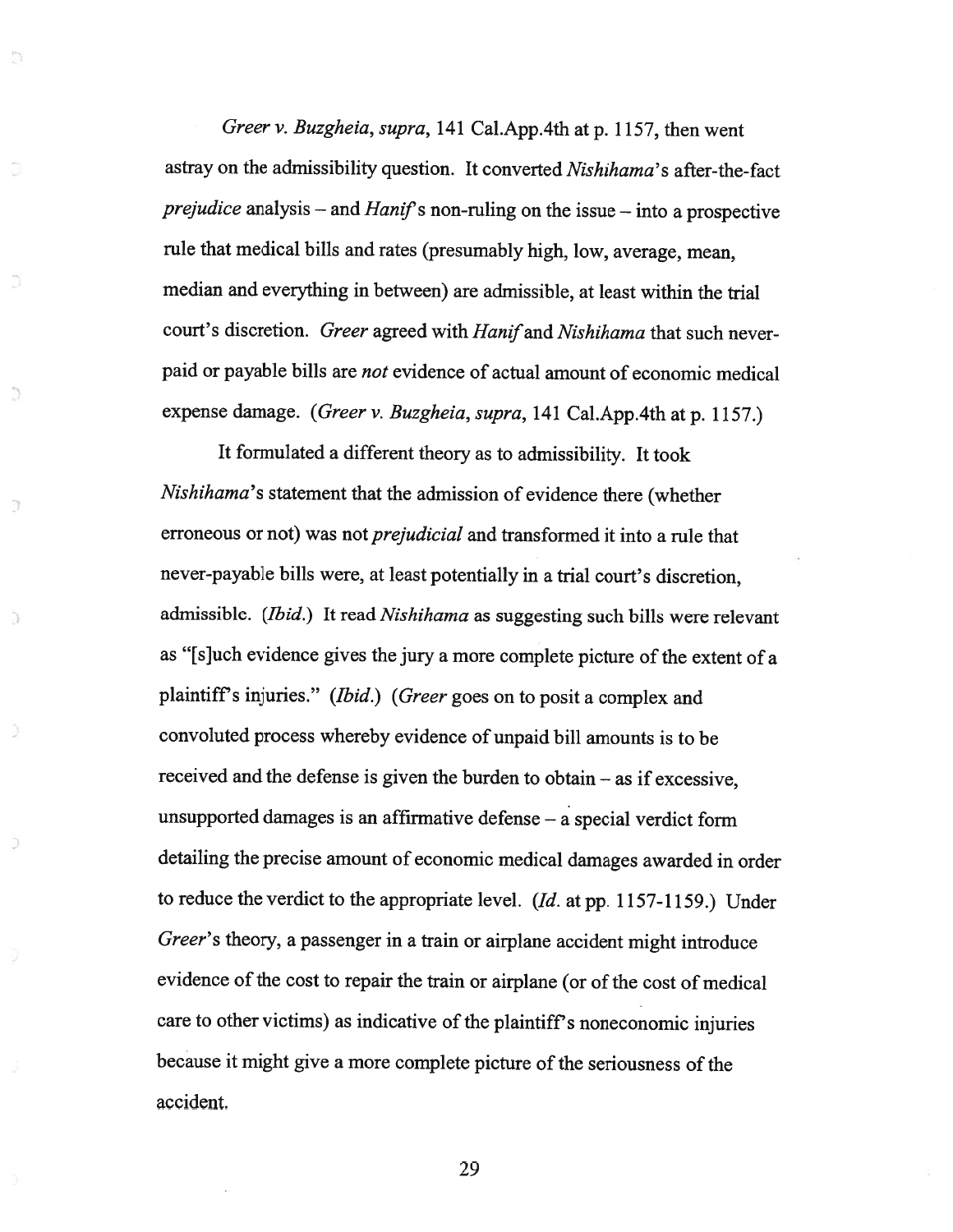Greer go<sup>t</sup> the admissibility issue dead wrong. There is no logical connection between the nature and extent of <sup>p</sup>laintiff's injuries and medical bills. Medical bills for someone killed instantly are minimal. It costs much less to amputate an arm or <sup>a</sup> hand than to reconstruct one back to functionality. Medical bills for <sup>a</sup> hard to diagnose but relatively minor inconvenience can be substantial. Medical bills may well vary from county to county and even within <sup>a</sup> county. And the face amount of bills may vary between providers even when the amount that they have agree<sup>d</sup> to accep<sup>t</sup> as paymen<sup>t</sup> in full is the same. That does not mean that the nature and extent of injuries or their value in noneconomic terms varies by locale or healthcare provider. There simply is no logical connection between medical charges especially the unpaid face amount of bills — and compensation for noneconomic injuries.

O

Ð

D

Ð

Evidence of an amount of medical bills that, in fact, are not payable simply is not relevant to any issue in <sup>a</sup> persona<sup>l</sup> injury case and should not be considered. (See Evid. Code, § <sup>350</sup> [only relevant evidence admissible].) The pernicious effect of allowing the admission of such irrelevant evidence is well illustrated by Hanif, Nishihama, Greer and like cases. The result of the erroneous admission of such evidence is that there has to be further under Greer, Byzantine — measures to identify and strike the nearly inevitable improper jury use of such evidence to inflate medical expense economic damage amounts.<sup>7</sup> In the process, the burden has been placed, improperly, on the defense (and defense counsel) to prove — and to obtain

<sup>&</sup>lt;sup>7</sup> Of course, even if such evidence meets some bare standard of relevance — as discussed it does not — it can be excluded, as trial judges in some locales consistently rule, under Evidence Code section 352.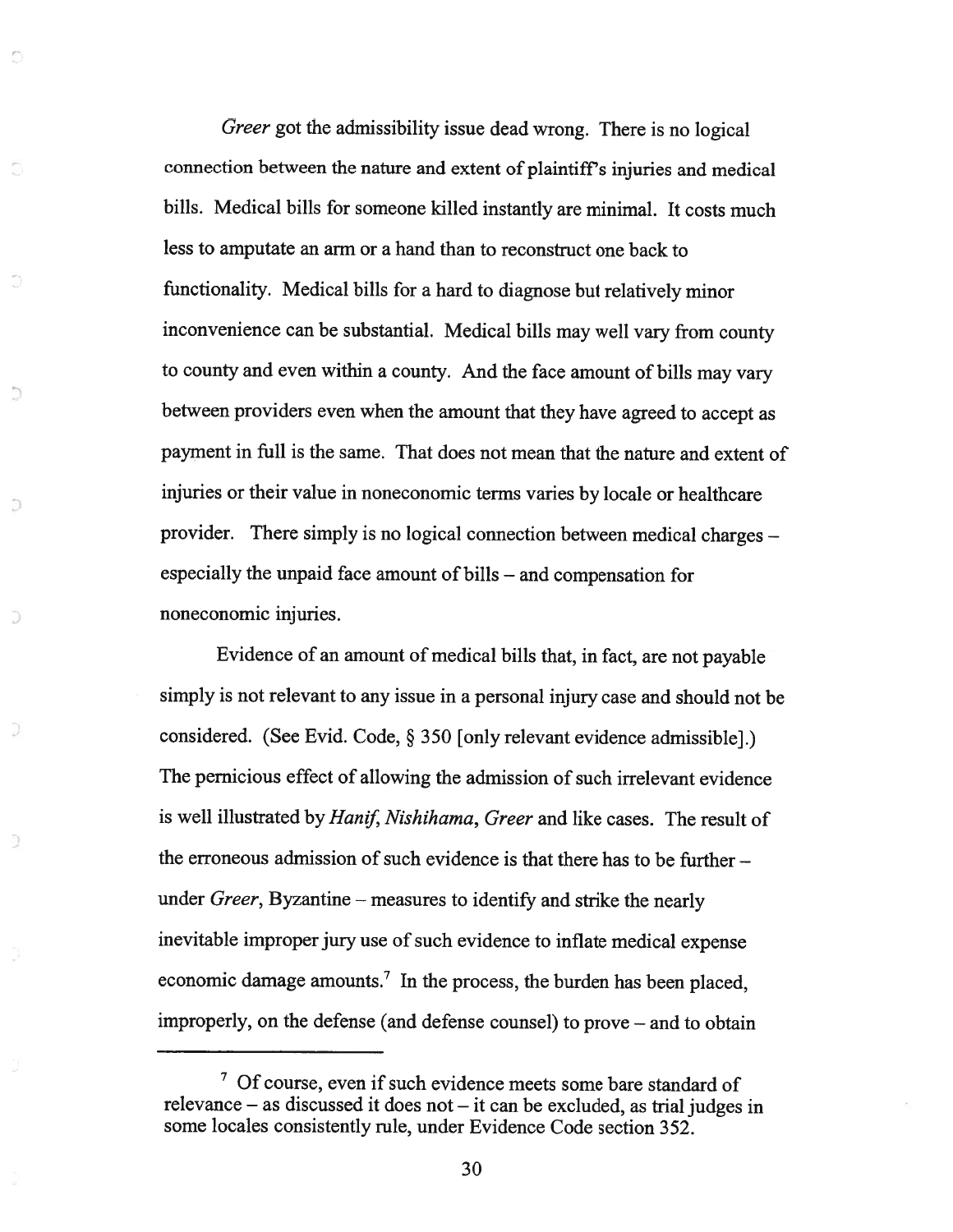special verdict form jury findings on  $-$  what amounts were *not* paid. (Greer v. Buzgheia, supra, <sup>141</sup> Cal.App.4th at pp. 1157-1159.)

The solution is not to allow irrelevant, likely-to-mislead evidence in the first place, evidence which later requires attempts to filter out its improper effects. Rather, the solution is to limit the admission of medical expense evidence to that which comports with the proper standard for recovery — charges actually incurred and paid or payable.

The offhand remark in Helfend v. Southern Cal. Rapid Transit Dist, supra, that "the cost of medical care often provides both attorneys and juries in tort cases with an important measure for assessing the plaintiff's general damages" (2 Cal.3d at p. 11) is not to the contrary. *Helfend* was considering <sup>a</sup> bill that had been fuliy paid by <sup>a</sup> collateral source. It did not address or consider unpaid bill amounts. Nor did it address Pacific Gas & Electric. Indeed, the comment is dicta directed at <sup>a</sup> wholly different issue — whether <sup>a</sup> jury should be told that <sup>a</sup> plaintiff incurred no net medical bills by virtue of collateral source payments. Cases, and particularly dicta in cases, are not authority for propositions not considered.  $(E.g., *Johnson v. Bradley* (1992)$ 4 Cal.4th 389, 415.)

Э

#### **CONCLUSION**

The fundamental measure of compensatory damages has not changed and should not change. A plaintiff is entitled to recover the *lesser* of the amount *actually paid* or the reasonable value – measured by market rates – of services. Evidence of unpaid billed charges that do not, in fact, reflect the amount actually accepted by the vendor as paymen<sup>t</sup> in full do not suffice to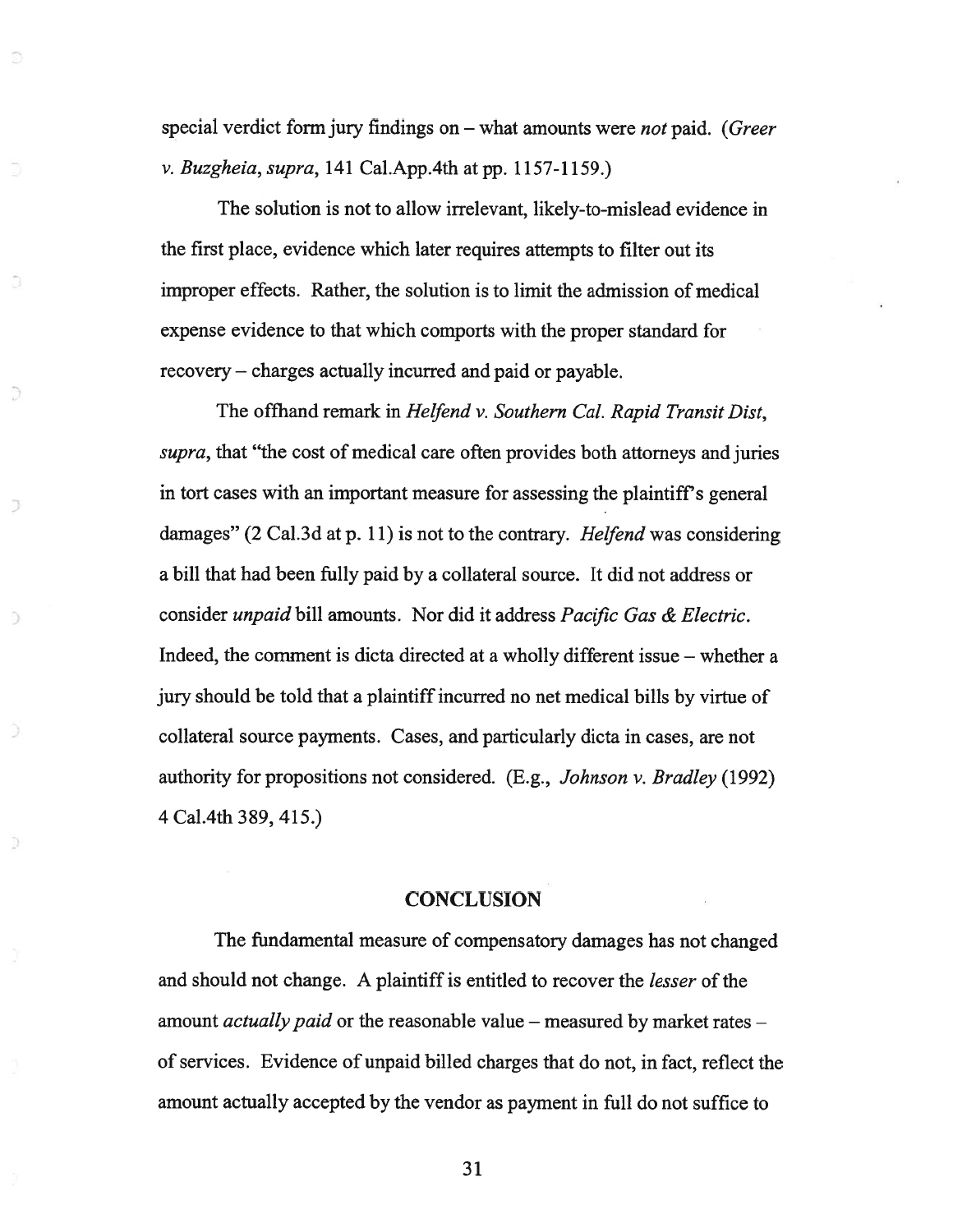prove <sup>a</sup> <sup>p</sup>laintiff's economic medical expense damages and have no <sup>p</sup>lace in being admitted in the persona<sup>l</sup> injury litigation in the first <sup>p</sup>lace. To the extent that the amount actually paid does not cap compensatory damages, the standard must be the *reasonable value of services*, not a hoped-for amount billed but never paid and defendants must be afforded <sup>a</sup> full opportunity (including notice of the standard that must be met) to try that issue.

The Court of Appeal's judgment should be reversed. The trial court's judgment should be affirmed. Greer v. Buzgheia, supra, 141 Cal.App.4th 1150, should be disapproved to the extent that it allows the admission of unpaid medical bills as evidence of <sup>a</sup> <sup>p</sup>laintiff's noneconomic injuries.

Dated: August 31, 2010 Respectfully submitted,

Ō

Đ

D.

Ð

GREINES, MARTIN, STEIN & RICHLAND LLP ROBERT A. OLSON

By:  $\sim$   $\sim$   $\sim$   $\sim$ 

Robert A. Olson

Attorneys for Prospective Amicus Curiae Association of Southern California Defense Counsel and DRI—the Voice of the Defense Bar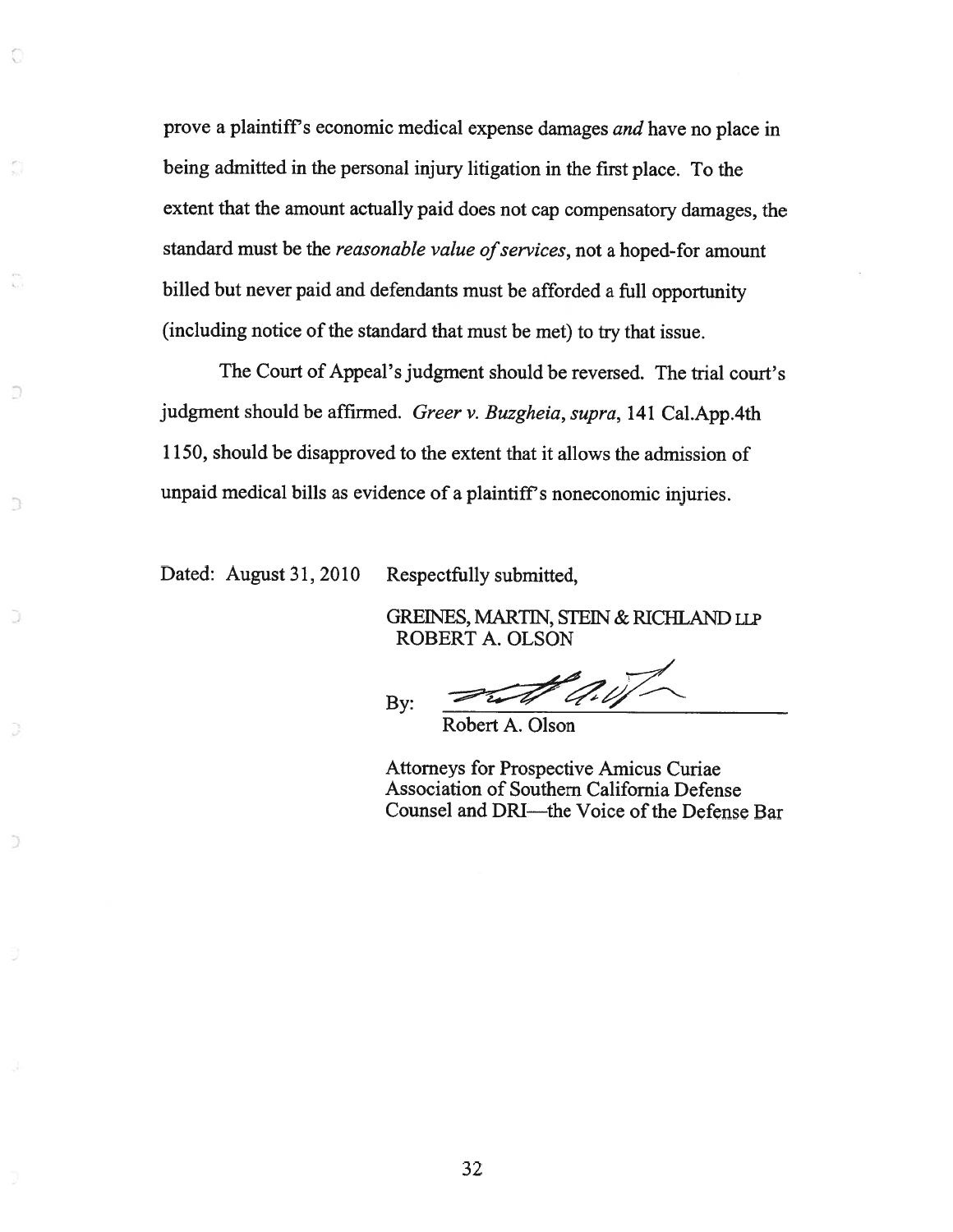#### **CERTIFICATION**

Pursuant to California Rules of Court, Rule 8.520, subdivision (c)(l), I certify that this PROPOSED AMICI CURIAE BRIEF ON BEHALF OF THE ASSOCIATION OF SOUTHERN CALIFORNIA DEFENSE COUNSEL AND DRI—THE VOICE OF THE DEFENSE BAR IN SUPPORT OF DEFENDANT AND RESPONDENT HAMILTON MEATS & PROVISIONS, INC., contains 8,496 words, not including the tables of contents and authorities, the caption page, signature blocks, or this Certification page.

Dated: August 31, 2010

Û

Ď

5

D

 $\Omega$ 

 $\mathscr{A}_\text{Robert A. Olson}$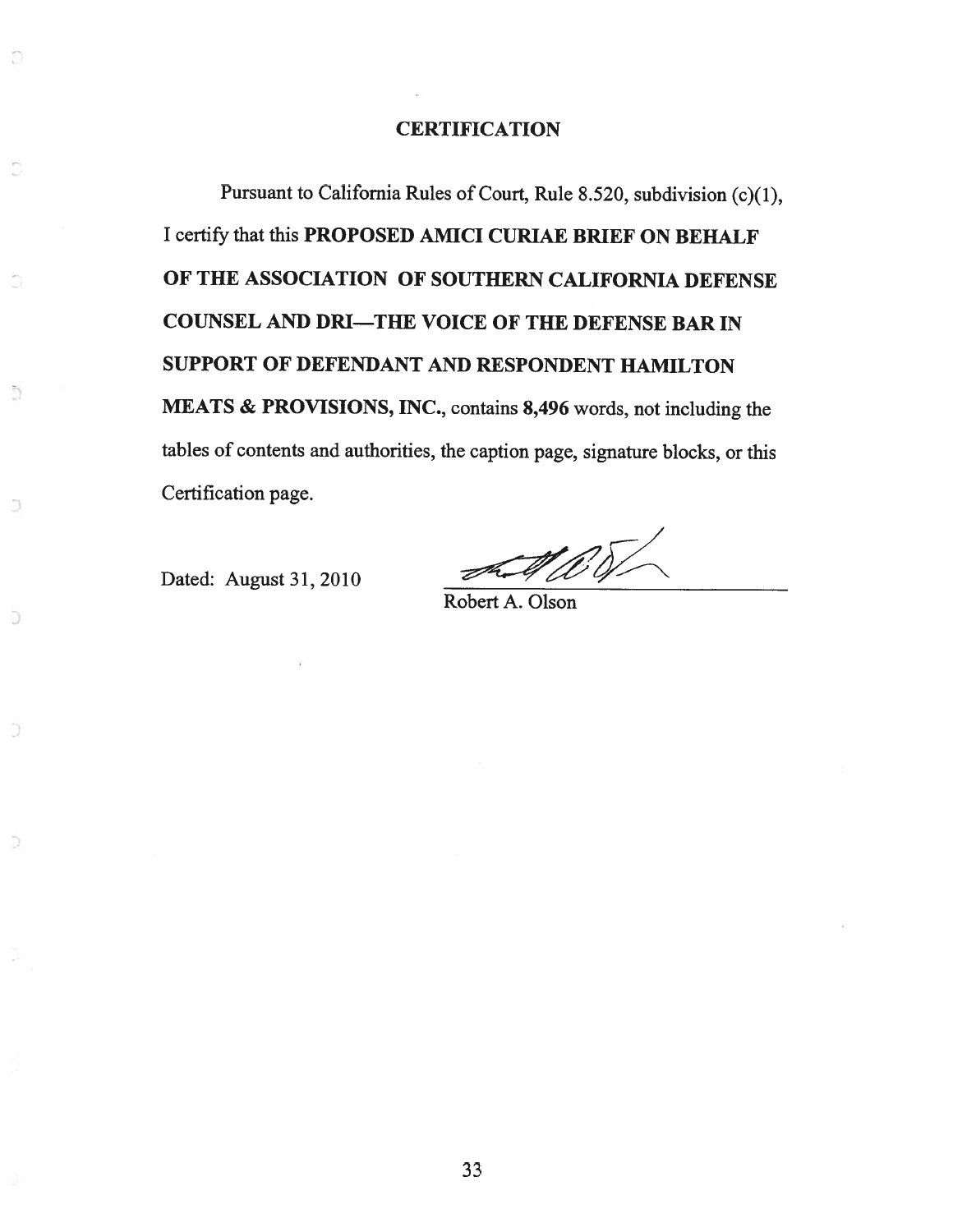#### PROOF OF SERVICE

#### STATE OF CALIFORNIA, COUNTY OF LOS ANGELES

I am employed in the County of Los Angeles, State of California. I am over the age of 18 and not <sup>a</sup> party to the within action; my business address is 5900 Wilshire Boulevard, 12th Floor, Los Angeles, California 90036.

On August 31, 2010, I served the foregoing document described as APPLICATION OF THE ASSOCIATION OF SOUTHERN CALIFORNIA DEFENSE COUNSEL AND DRI—THE VOICE OF THE DEFENSE BAR TO FILE AMICI CURIAE BRIEF IN SUPPORT OF DEFENDANT AND RESPONDENT HAMILTON MEATS & PROVISIONS, INC. and PROPOSED AMICI CURIAE BRIEF ON BEHALF OF THE ASSOCIATION OF SOUTHERN CALIFORNIA DEFENSE COUNSEL AND DRI—THE VOICE OF THE DEFENSE BAR IN SUPPORT OF DEFENDANT AND RESPONDENT HAMILTON MEATS & PROVISIONS, INC. on the interested parties in this action by placing <sup>a</sup> true copy thereof enclosed in sealed envelopes addressed as follows:

#### PLEASE SEE ATTACHED SERVICE LIST

<sup>I</sup> caused such envelope to be deposited in the mail at Los Angeles, California. The envelope was mailed with postage thereon fully prepaid.

<sup>I</sup> am "readily familiar" with this office's practice of collection and processing correspondence for mailing. It is deposited with U.S. postal service on that same day in the ordinary course of business. I am aware that on motion of party served, service is presumed invalid if postal cancellation date or postage meter date is more than 1 day after date of deposit for mailing in affidavit.

Executed on August 31, 2010 at Los Angeles, California.

Ð.

I declare under penalty of perjury under the laws ofthe State of California that the above is true and correct.

 $4.$  Cole

ANITA F. COLE